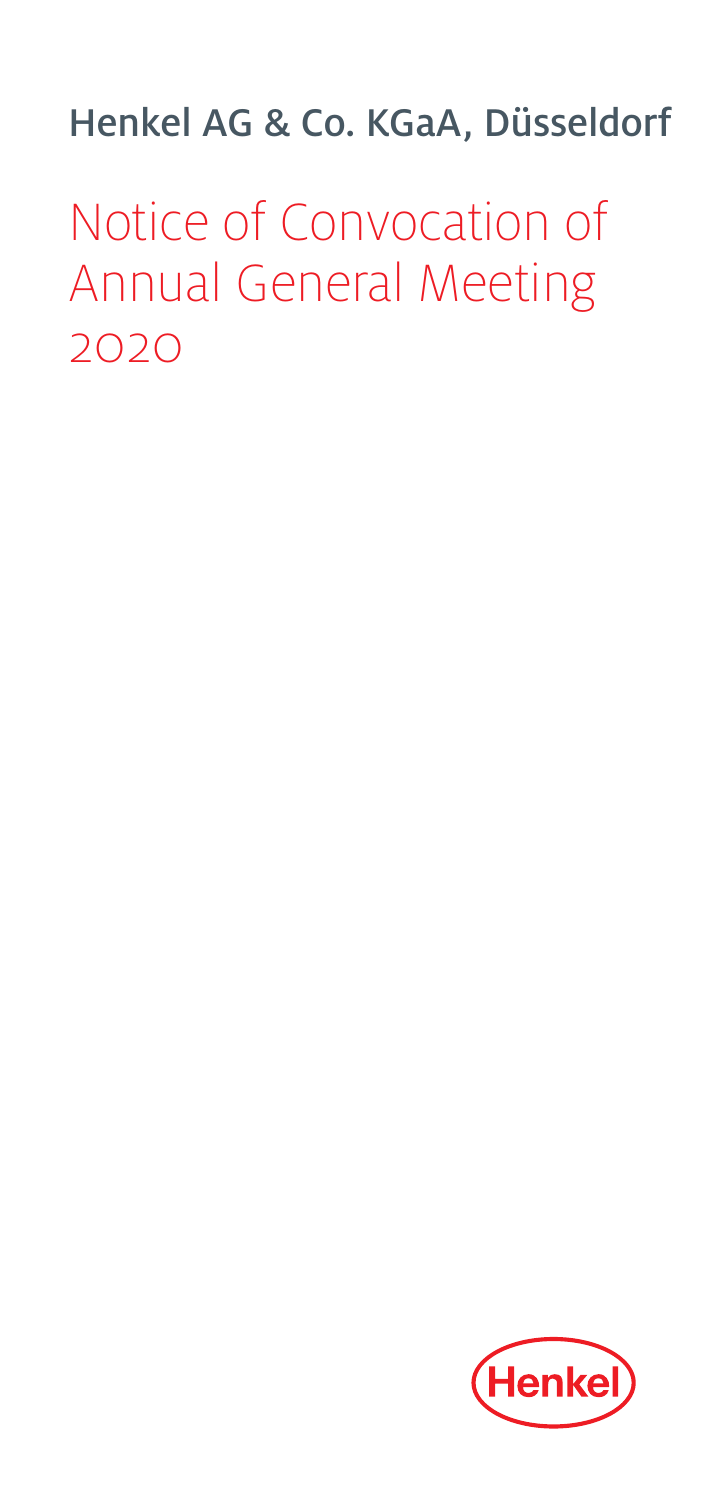

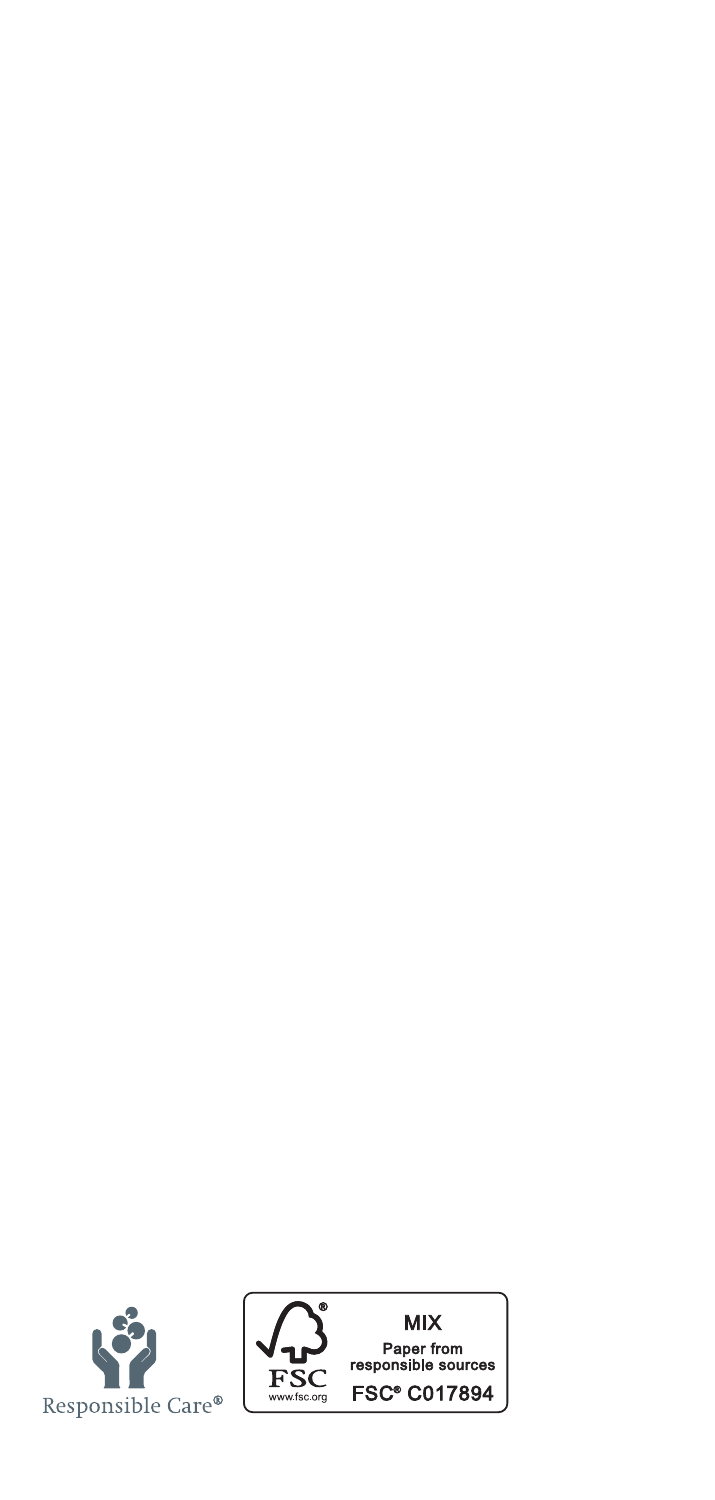## Agenda at a glance

#### Annual General Meeting 2020

- **1. Presentation of the annual financial statements, the consolidated financial statements and the combined management report relating to Henkel AG & Co. KGaA and the Group, each as approved and endorsed by the Supervisory Board, including the explanatory corporate governance/corporate management and remuneration reports together with the information required per Sections 289a (1) and 315a (1) of the German Commercial Code [HGB], and presentation of the report of the Supervisory Board for fiscal 2019. Resolution to approve the annual financial statements of Henkel AG & Co. KGaA for fiscal 2019**
- **2. Resolution on the appropriation of profit**
- **3. Resolution to approve and ratify the actions of the Personally Liable Partner**
- **4. Resolution to approve and ratify the actions of the members of the Supervisory Board**
- **5. Resolution to approve and ratify the actions of the members of the Shareholders' Committee**
- **6. Resolution on the appointment for fiscal 2020 of the auditor of the annual financial statements and the consolidated financial statements and of the examiner for financial review of the financial report for the first six months of the fiscal year**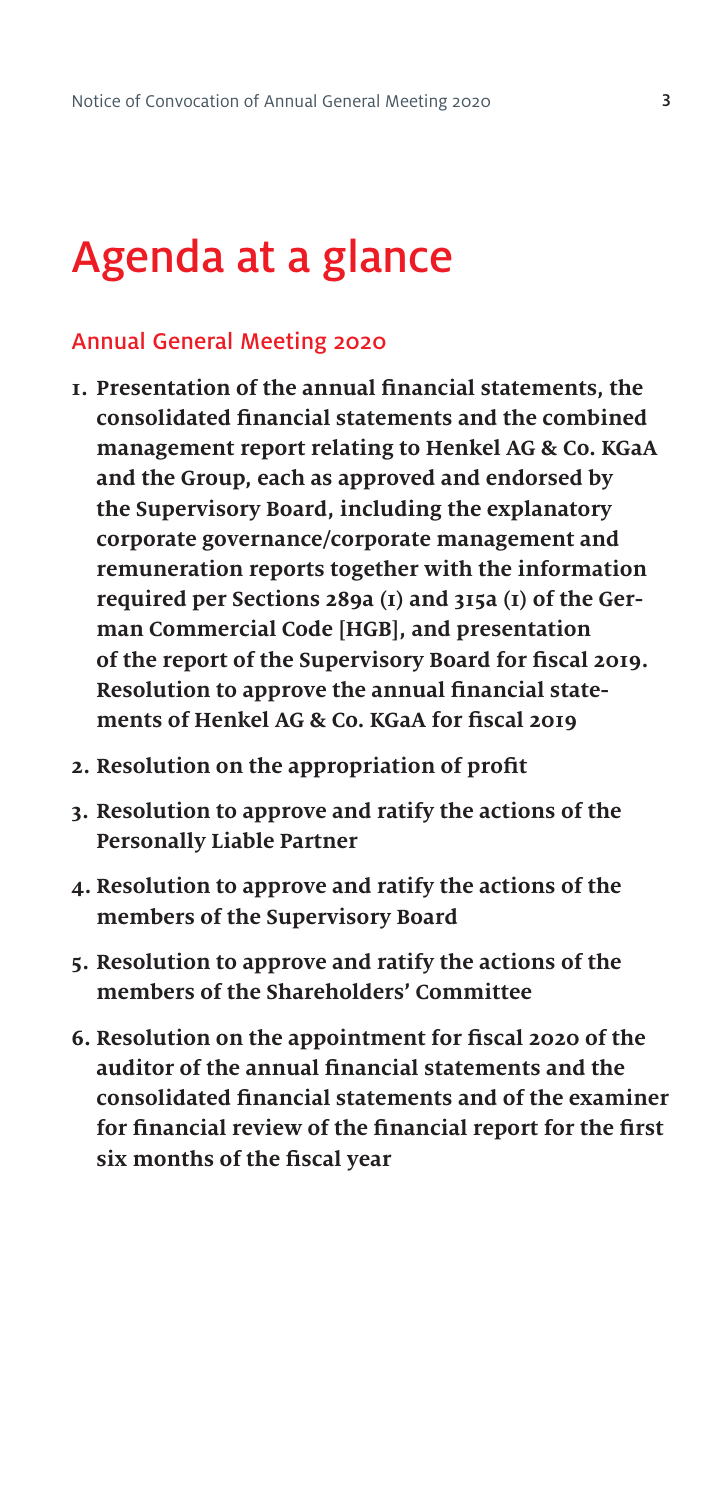- **7. Resolution on new elections to the Supervisory Board**
- **8. Resolution on new elections to the Shareholders' Committee**
- **9. Resolution on the approval of the remuneration system for members of the Management Board**
- **10. Resolution to create a new authorized capital (Authorized Capital 2020) against cash contributions with pre-emptive subscription rights, and to amend the Articles of Association accordingly**
- **11. Resolution to amend Article 20 (2) of the Articles of Association**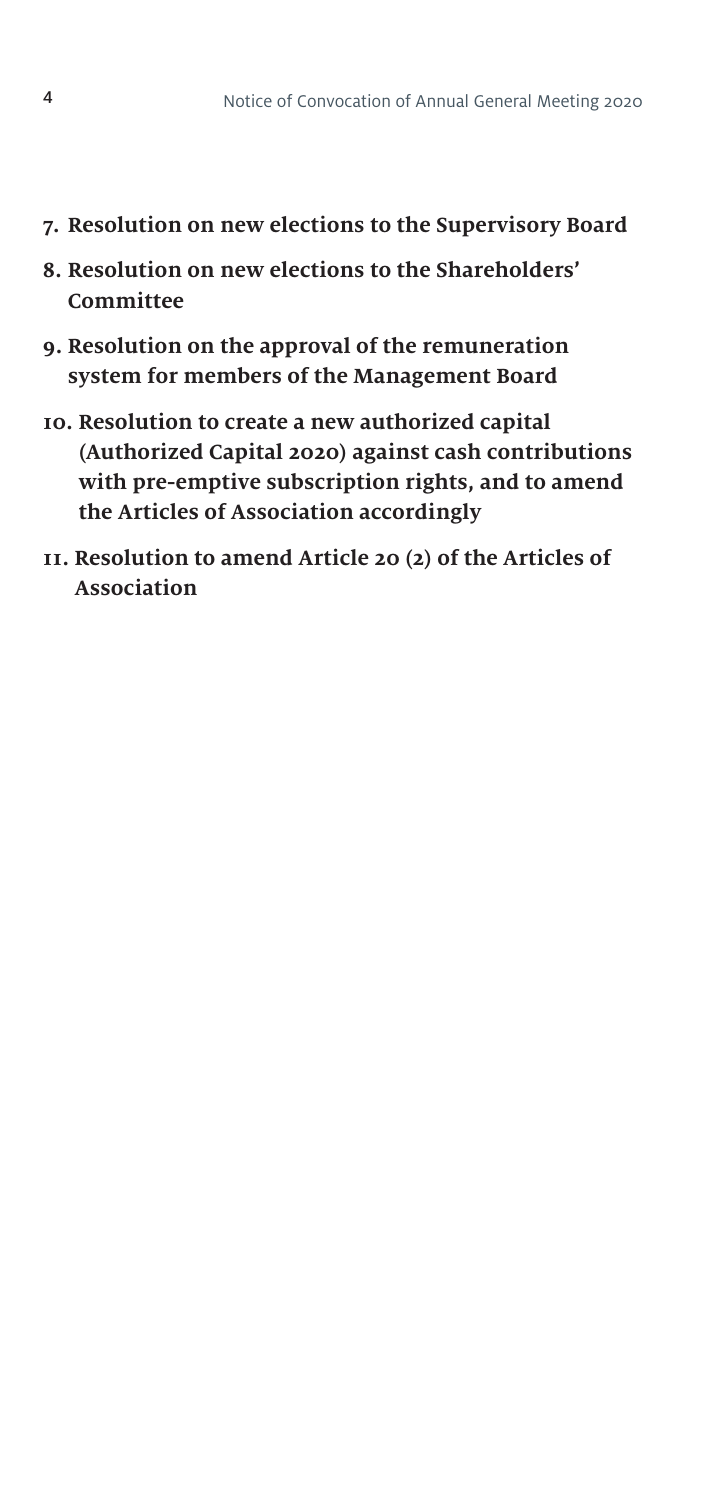# Notice of Convocation of Annual General Meeting 2020 Henkel AG & Co. KGaA, Düsseldorf/Germany

#### **Securities ID Numbers:**

| Ordinary shares  | 604 840 |
|------------------|---------|
| Preferred shares | 604 843 |

#### **International Securities Identification Numbers:**

| Ordinary shares  | DE 0006048408 |
|------------------|---------------|
| Preferred shares | DE 0006048432 |

The shareholders of our Corporation are hereby invited to attend our **Annual General Meeting Wednesday, June 17, 2020, at 10.00 a.m. (Central European Summer Time [CEST])**

This year's Annual General Meeting of Henkel AG & Co. KGaA will be held without the physical presence of shareholders or their proxy-holders (with the exception of the voting proxies nominated by the Corporation), as a virtual Annual General Meeting.

The shareholders and their proxy-holders may follow the transmission of the Annual General Meeting live in sound and vision via the Henkel InvestorPortal, which is available on the website of the Corporation (www.henkel.com/agm; www.henkel.de/hv), and may exercise their rights – as described in detail under Section III. of this convocation – in writing or via the Henkel InvestorPortal.

The place of the Annual General Meeting within the meaning of the German Stock Corporation Act [AktG] is the registered office of the Corporation, Henkelstrasse 67, 40589 Düsseldorf, Germany.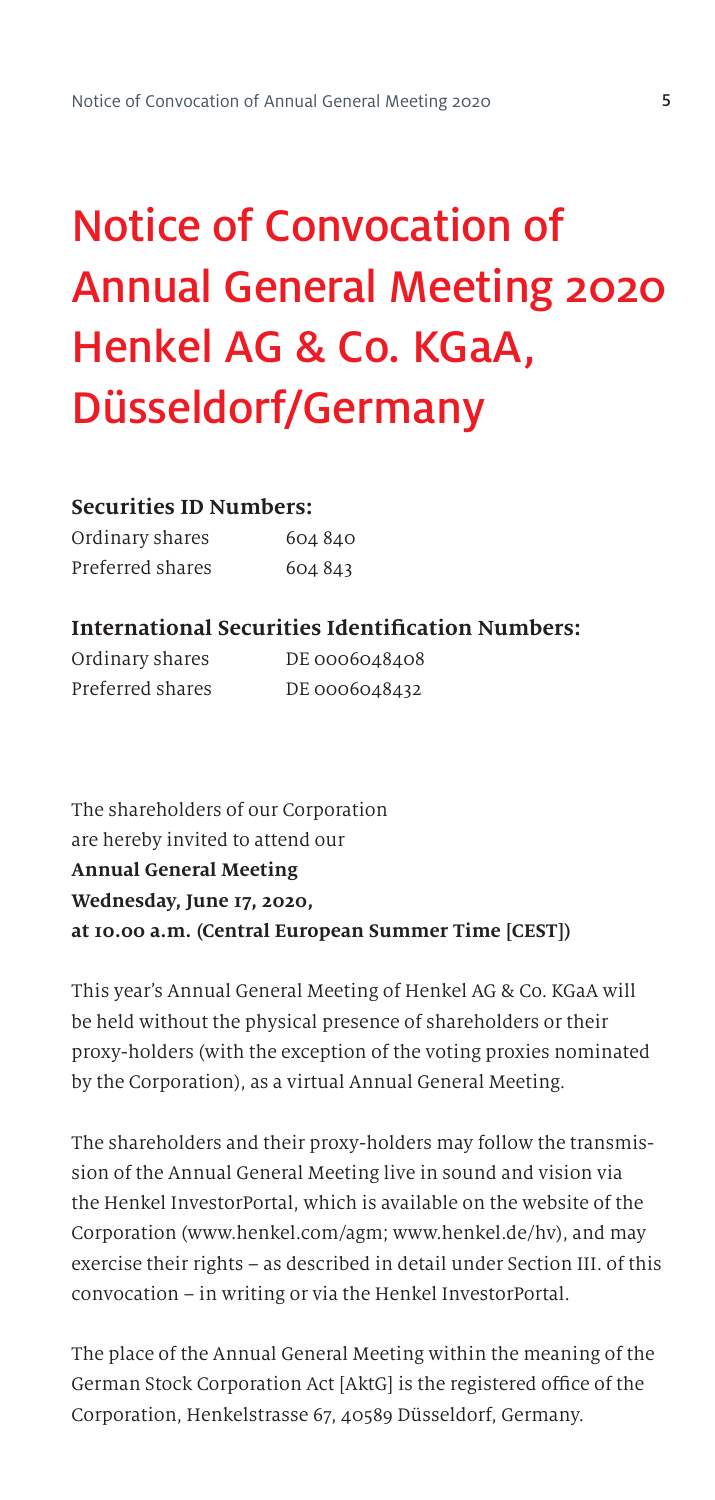#### I. AGENDA

**1. Presentation of the annual financial statements, the consolidated financial statements and the combined management report relating to Henkel AG & Co. KGaA and the Group, each as approved and endorsed by the Supervisory Board, including the explanatory corporate governance/corporate management and remuneration reports together with the information required per Sections 289a (1) and 315a (1) of the German Commercial Code [HGB], and presentation of the report of the Supervisory Board for fiscal 2019. Resolution to approve the annual financial statements of Henkel AG & Co. KGaA for fiscal 2019.**

Pursuant to Section 171 of the German Stock Corporation Act [AktG], the Supervisory Board has approved and endorsed the annual financial statements and the consolidated financial statements prepared by the Personally Liable Partner. Pursuant to Section 286 (1) AktG, it is proposed that the annual financial statements be approved and adopted by the Annual General Meeting; the other aforementioned documents shall be made available to the Annual General Meeting without the requirement of any further resolution in this regard. They are available on the internet at www.henkel.com/agm (English) and www.henkel.de/hv (German).

The Personally Liable Partner, the Shareholders' Committee and the Supervisory Board propose that the annual financial statements, stating an unappropriated profit of 1,712,396,938.19 euros, be approved as presented.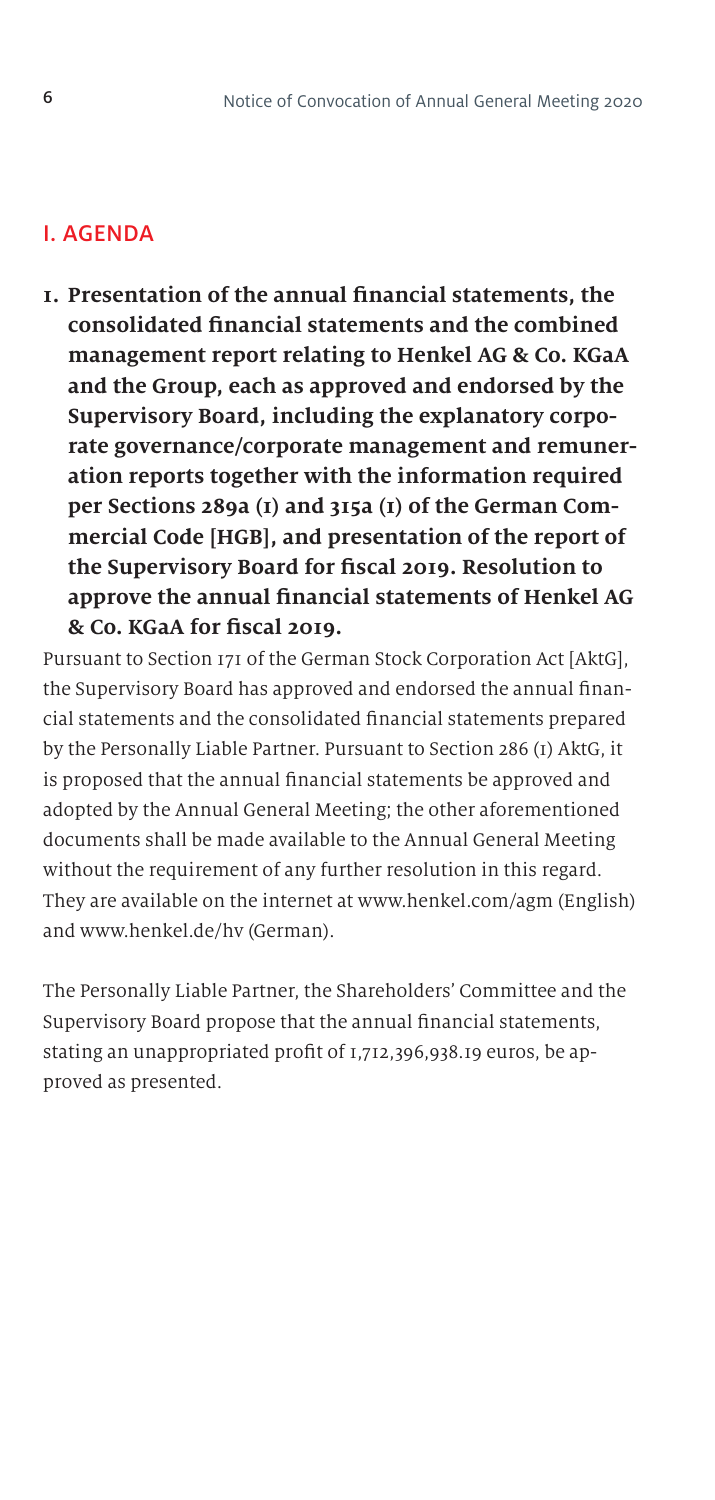#### **2. Resolution on the appropriation of profit**

The Personally Liable Partner, the Shareholders' Committee and the Supervisory Board propose that the unappropriated profit of Henkel AG & Co. KGaA for fiscal 2019 in the amount of 1,712,396,938.19 euros be applied as follows:

| a) Payment of a dividend of      |                            |
|----------------------------------|----------------------------|
| 1.83 euros per ordinary share    |                            |
| $(259,795,875 \text{ shares})$   | $= 475,426,451,25$ euros   |
| b) Payment of a dividend of      |                            |
| 1.85 euros per preferred share   |                            |
| $(178, 162, 875 \text{ shares})$ | $= 329,601,318.75$ euros   |
| c) The remainder to be           |                            |
| carried forward                  |                            |
| to retained earnings             | 907,369,168.19 euros       |
|                                  | $= 1,712,396,938.19$ euros |

As of the time of this Notice of Convocation, the Corporation possesses 3,680,552 treasury preferred shares. According to Section 71b of the German Stock Corporation Act [AktG], treasury shares do not qualify for a dividend. The amount in unappropriated profit which relates to any shares held by the Corporation (treasury shares) at the date of the Annual General Meeting will be carried forward as retained earnings. As the number of such treasury shares can change up to the time of the Annual General Meeting, a correspondingly adapted proposal for the appropriation of profit will be submitted to the AGM, providing for an unchanged payout of 1.83 euros per ordinary share qualifying for a dividend and 1.85 euros per preferred share qualifying for a dividend, with corresponding adjustment of the payout totals and of the retained earnings carried forward to the following year.

Pursuant to Section 58 (4) sentence 2 AktG, the entitlement to dividends falls due on the third business day following the Annual General Meeting, i.e. on Monday, June 22, 2020. No provision can be made for an earlier due date (Section 58 (4) sentence 3 AktG).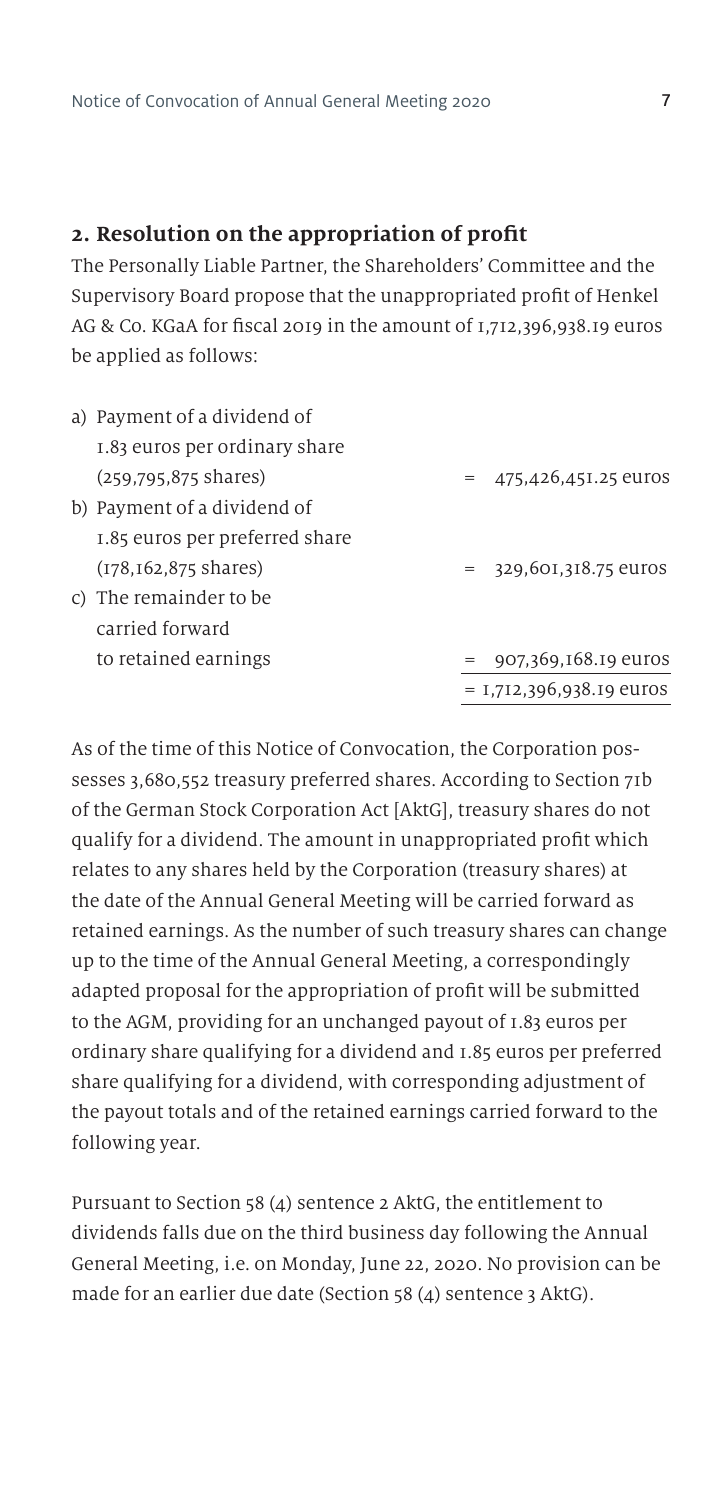## **3. Resolution to approve and ratify the actions of the Personally Liable Partner**

The Personally Liable Partner, the Shareholders' Committee and the Supervisory Board propose that the actions of the Personally Liable Partner be approved and ratified for fiscal 2019.

## **4. Resolution to approve and ratify the actions of the members of the Supervisory Board**

The Personally Liable Partner, the Shareholders' Committee and the Supervisory Board propose that the actions of the members of the Supervisory Board officiating in fiscal 2019 be approved and ratified for that fiscal year.

## **5. Resolution to approve and ratify the actions of the members of the Shareholders' Committee**

The Personally Liable Partner, the Shareholders' Committee and the Supervisory Board propose that the actions of the members of the Shareholders' Committee officiating in fiscal 2019 be approved and ratified for that fiscal year.

**6. Resolution on the appointment for fiscal 2020 of the auditor of the annual financial statements and the consolidated financial statements and of the examiner for financial review of the financial report for the first six months of the fiscal year**

Concurring with the recommendations of its Audit Committee, the Supervisory Board proposes that PricewaterhouseCoopers GmbH Wirtschaftsprüfungsgesellschaft, Frankfurt am Main, Germany, be appointed for fiscal 2020 as auditor of the annual financial statements and of the consolidated financial statements and as examiner for review of the report for the first six months of the fiscal year.

The Audit Committee has submitted a report to the Supervisory Board in accordance with Article 16 (2) of Regulation (EU) No. 537/2014 of the European Parliament and of the Council of April 16, 2014 on specific requirements for the statutory audit of public interest entities and repealing Commission Decision 2005/909/EC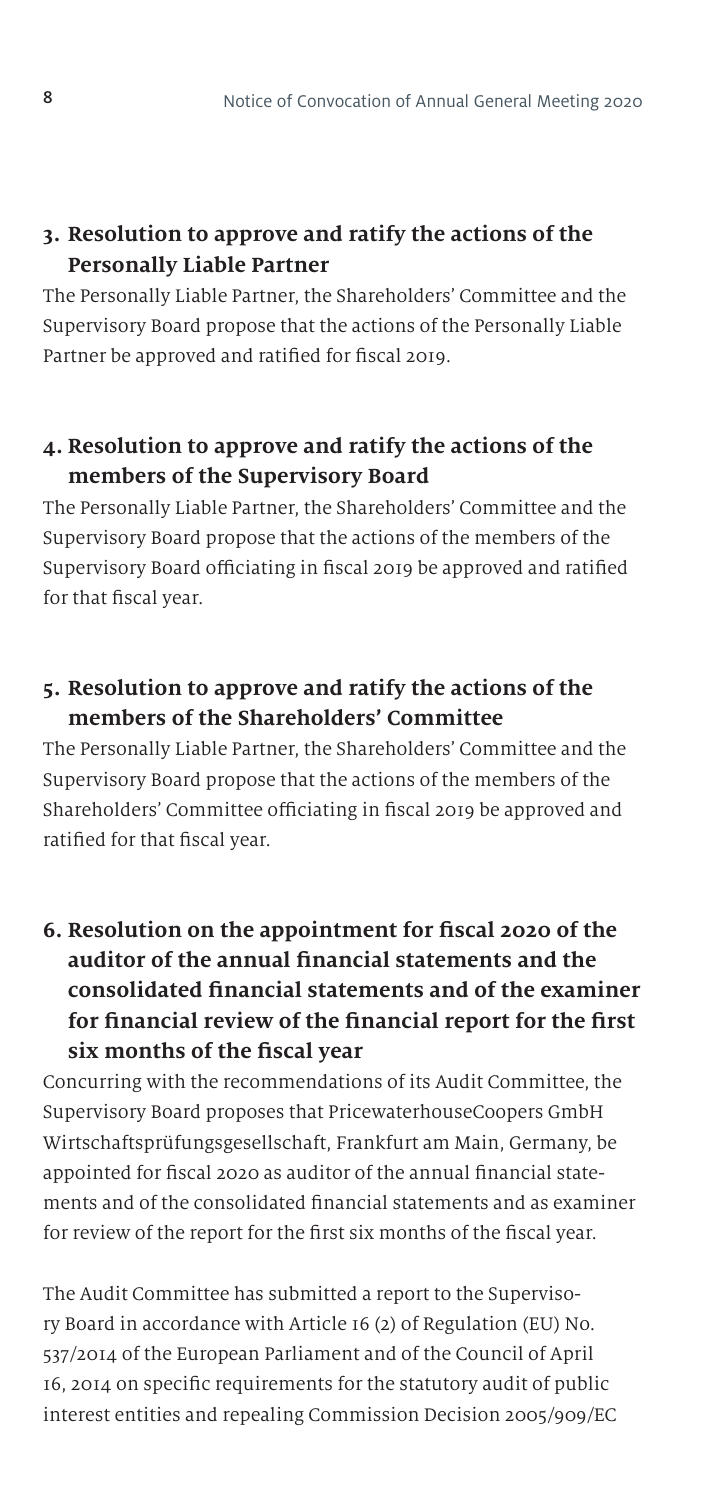("EU Statutory Audit Regulation"), recommending Pricewaterhouse-Coopers GmbH Wirtschaftsprüfungsgesellschaft, Frankfurt am Main, and Deloitte GmbH Wirtschaftsprüfungsgesellschaft, Frankfurt am Main, for the above-mentioned audit services, expressing a preference for PricewaterhouseCoopers GmbH Wirtschaftsprüfungsgesellschaft, Frankfurt am Main.

Neither the recommendation by the Audit Committee to the Supervisory Board nor the Supervisory Board's proposal was unduly influenced by any third party. Similarly, there were no regulations in place pursuant to Article 16 (6) of the EU Statutory Audit Regulation that might have limited the options for auditor selection.

**7. Resolution on new elections to the Supervisory Board** Pursuant to Article 12 (2) of the Articles of Association, the term of office of the shareholder representatives on the Supervisory Board terminates as of the end of this year's Annual General Meeting in accordance with the resolution of the 2016 Annual General Meeting, thus necessitating new elections. Pursuant to Section 101 (1) of the German Stock Corporation Act [AktG], the Supervisory Board members representing the shareholders must be elected by the An-

nual General Meeting; the Annual General Meeting is not bound by

candidate nominations.

Pursuant to Section 96 (1) and (2) and Section 101 (1) AktG in conjunction with Section 7 (1) sentence 1 No. 2 of the German Codetermination Act 1976 and Article 12 (1) of the Articles of Association, the Corporation's Supervisory Board is composed of eight shareholder representatives and eight employee representatives. In accordance with Section 96 (2) sentence 1 AktG, the Supervisory Board must consist of at least 30 percent women and at least 30 percent men (statutory minimum proportion).

The minimum proportionality is to be met by the Supervisory Board as a whole, unless the shareholder or employee representatives object to fulfillment of this provision in its entirety to the Chair of the Supervisory Board on the basis of a resolution passed by a majority prior to the election. In the case of an objection, the minimum proportion for this election must be met separately by the shareholders'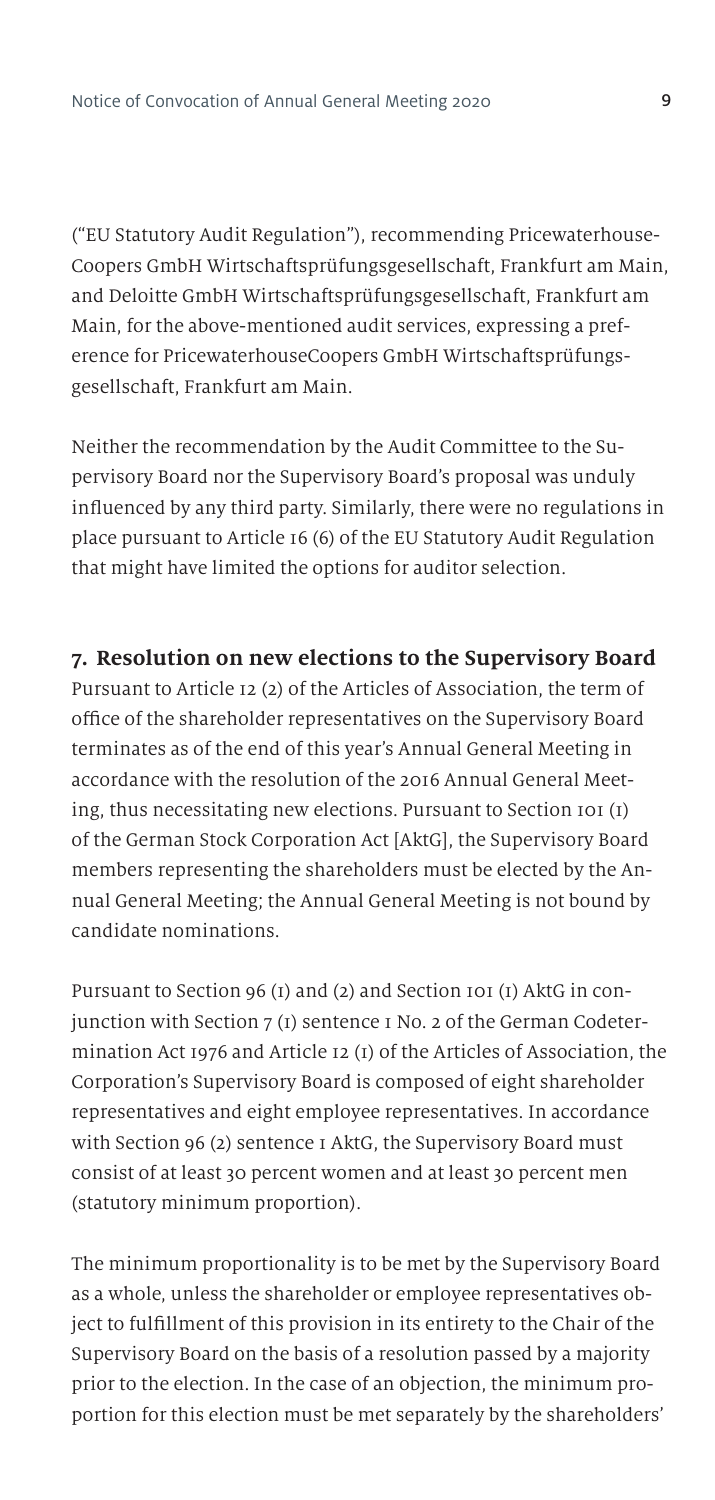side and the employees' side (Section 96 (2) sentence 3 AktG). In all cases, fractional numbers shall be rounded up or down to whole persons in line with conventional mathematical rules.

Both the shareholder representatives and the employee representatives objected in accordance with Section 96 (2) sentence 3 AktG to overall proportionality, meaning that at least two seats on the Supervisory Board must be occupied by women and men on both sides in order to meet the statutory minimum proportion.

Of the shareholder representatives, two women and six men currently sit on the Supervisory Board, meaning that the minimum proportion is currently met by the shareholder representatives.

In the event of an election as proposed below, the statutory minimum proportion pursuant to Section 96 (2) sentence 1 AktG shall continue to be fulfilled, i.e. with each gender represented with at least two seats on the shareholder representatives' side.

Having due regard to recommendations made by the Nominations Committee, the Supervisory Board proposes that the following candidates

#### **a) Dr. rer. nat. Simone Bagel-Trah**

Private Investor, Düsseldorf

*Memberships of statutory supervisory boards in Germany:* Henkel AG & Co. KGaA (Chair) Henkel Management AG (Chair) Bayer AG Heraeus Holding GmbH

 *Memberships of comparable domestic or foreign oversight bodies of commercial enterprises:*  Henkel AG & Co. KGaA (Shareholders' Committee, Chair)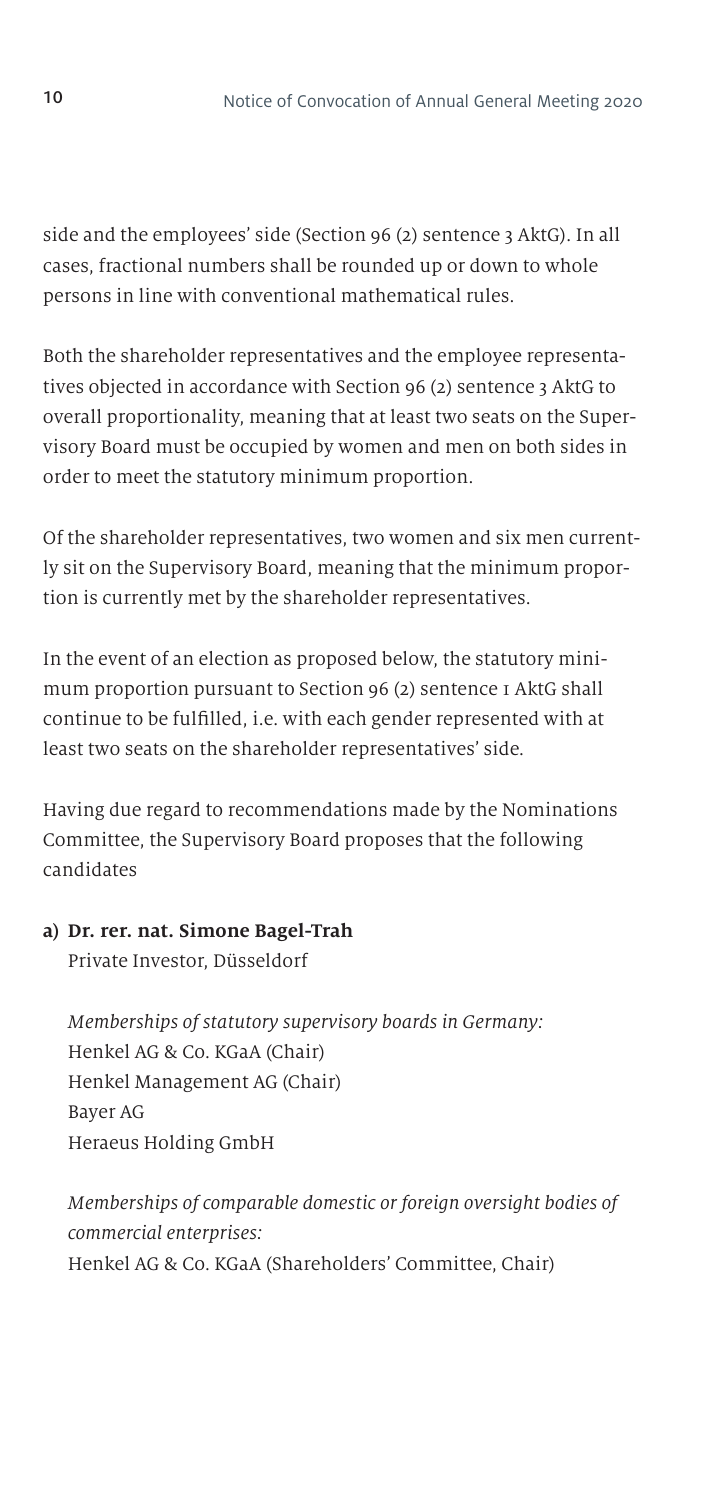#### **b) Lutz Bunnenberg**

Private Investor, Munich

*Memberships of statutory supervisory boards in Germany:* Analyticon Biotechnologies AG

 *Memberships of comparable domestic or foreign oversight bodies of commercial enterprises:* None

### **c) Benedikt-Richard Freiherr von Herman** Private Investor, Wain

*Memberships of statutory supervisory boards in Germany:* Henkel AG & Co. KGaA

 *Memberships of comparable domestic or foreign oversight bodies of commercial enterprises:* None

#### **d) Timotheus Höttges**

Chair of the Board of Management, Deutsche Telekom AG, Bonn

*Memberships of statutory supervisory boards in Germany:* Henkel AG & Co. KGaA FC Bayern München AG Telekom Group: Telekom Deutschland GmbH (Chair)

 *Memberships of comparable domestic or foreign oversight bodies of commercial enterprises:*  BT Group plc, Great Britain Telekom Group: T-Mobile US, Inc. (Chair), USA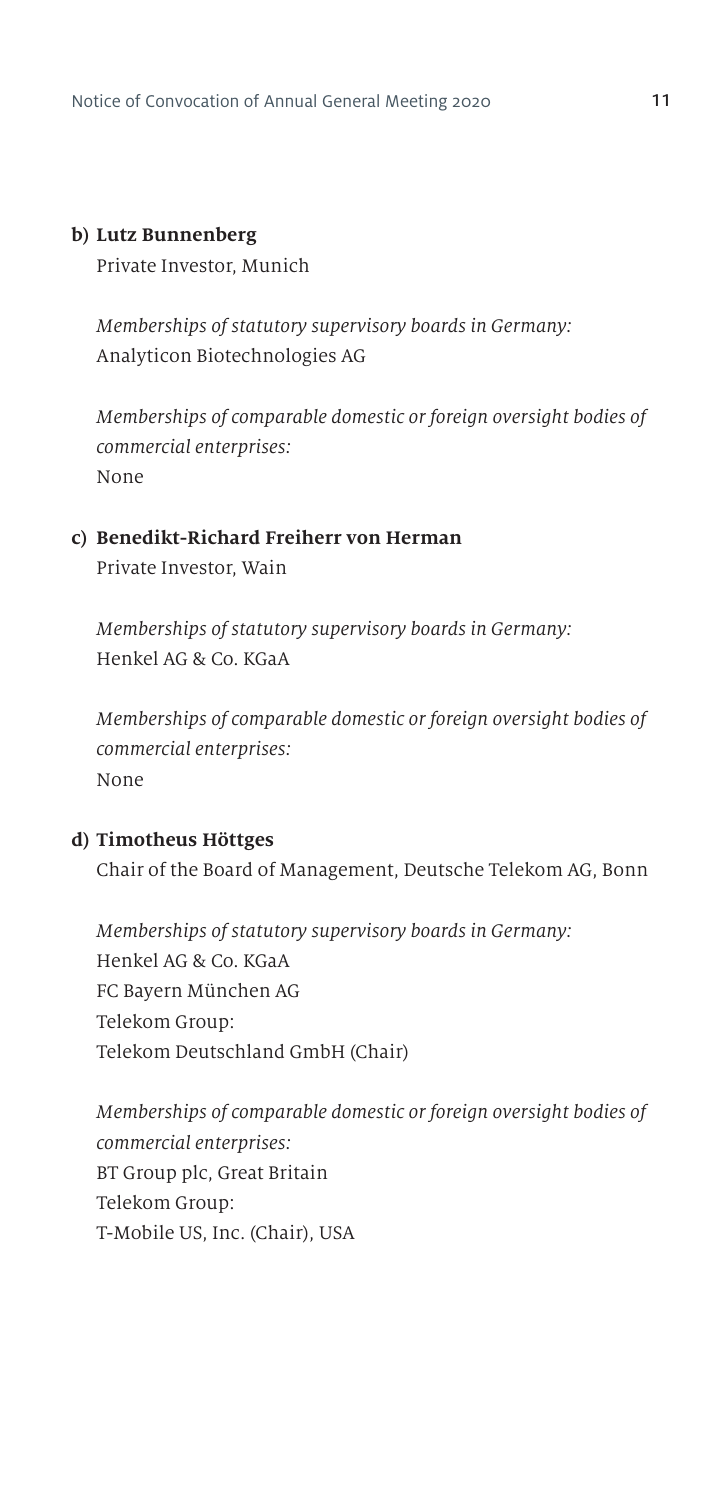#### **e) Prof. Dr. sc. nat. Michael Kaschke**

Former Chair of the Executive Board of Carl Zeiss AG, Oberkochen

*Memberships of statutory supervisory boards in Germany:* Henkel AG & Co. KGaA Deutsche Telekom AG Robert Bosch GmbH

 *Memberships of comparable domestic or foreign oversight bodies of commercial enterprises:*  None

#### **f) Barbara Kux**

Private Investor, Zürich, Switzerland

*Memberships of statutory supervisory boards in Germany:* Henkel AG & Co. KGaA

 *Memberships of comparable domestic or foreign oversight bodies of commercial enterprises:*  Firmenich S.A., Switzerland Grosvenor Group Ltd., Great Britain Pargesa Holding S.A., Switzerland

#### **g) Simone Menne**

Private Investor, Kiel

*Memberships of statutory supervisory boards in Germany:* Bayerische Motoren Werke AG Deutsche Post AG

 *Memberships of comparable domestic or foreign oversight bodies of commercial enterprises:*  Johnson Controls International plc., Ireland Russell Reynolds Associates Inc., USA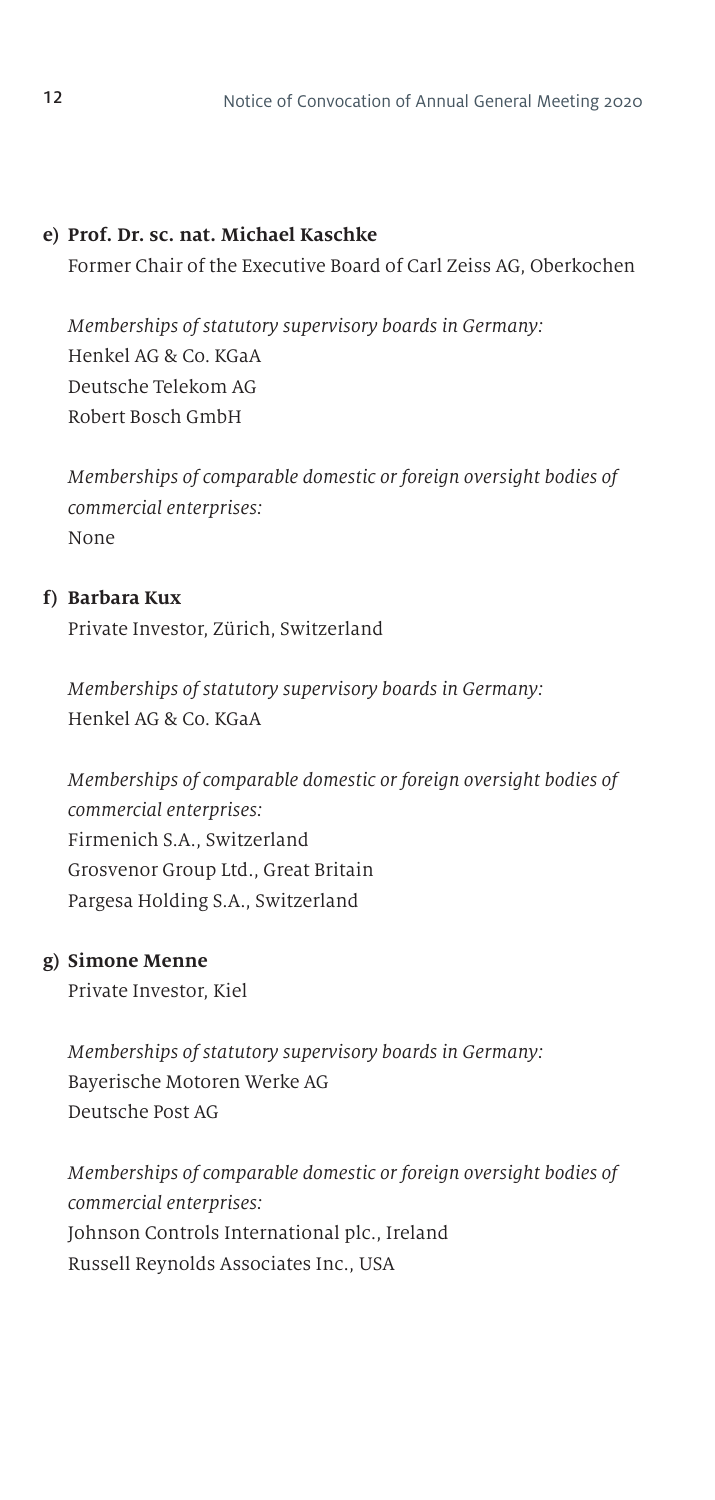#### **h) Philipp Scholz**

Lecturer/Adjunct Professor at the Humboldt University of Berlin, Berlin

*Memberships of statutory supervisory boards in Germany:* Henkel AG & Co. KGaA

 *Memberships of comparable domestic or foreign oversight bodies of commercial enterprises:*  None

be elected as shareholder representatives on the Supervisory Board with effect from the end of the Annual General Meeting on June 17, 2020 for a term of office of four years, i.e. for the period until the end of the Annual General Meeting that resolves on the formal approval of the actions of the Supervisory Board for the 2023 fiscal year.

Simone Menne and Lutz Bunnenberg are proposed as new members. The other persons proposed are already members of the Supervisory Board and are proposed for re-election.

The above candidate proposals are in line with the recommendations of the Nominations Committee. They take into account the aforementioned statutory regulations as well as the additionally adopted objectives for the composition of the Supervisory Board and the competence profile developed by the Supervisory Board for the entire Board (diversity concept), giving due consideration to the Corporation's specific situation in accordance with Section 5.4.1 of the German Corporate Governance Code (GCGC) as amended on February 7, 2017 and recommendation C.1 of the German Corporate Governance Code as amended on December 16, 2019 and published in the Federal Gazette on March 20, 2020. The diversity concept, including the status of its implementation, is contained in the Corporate Governance Statement, which is part of the published Annual Report 2019.

According to the diversity concept, the question of independence must take into account, among other things, whether a member has been a member of the Supervisory Board for more than twelve years. Dr. Simone Bagel-Trah and Prof. Michael Kaschke will have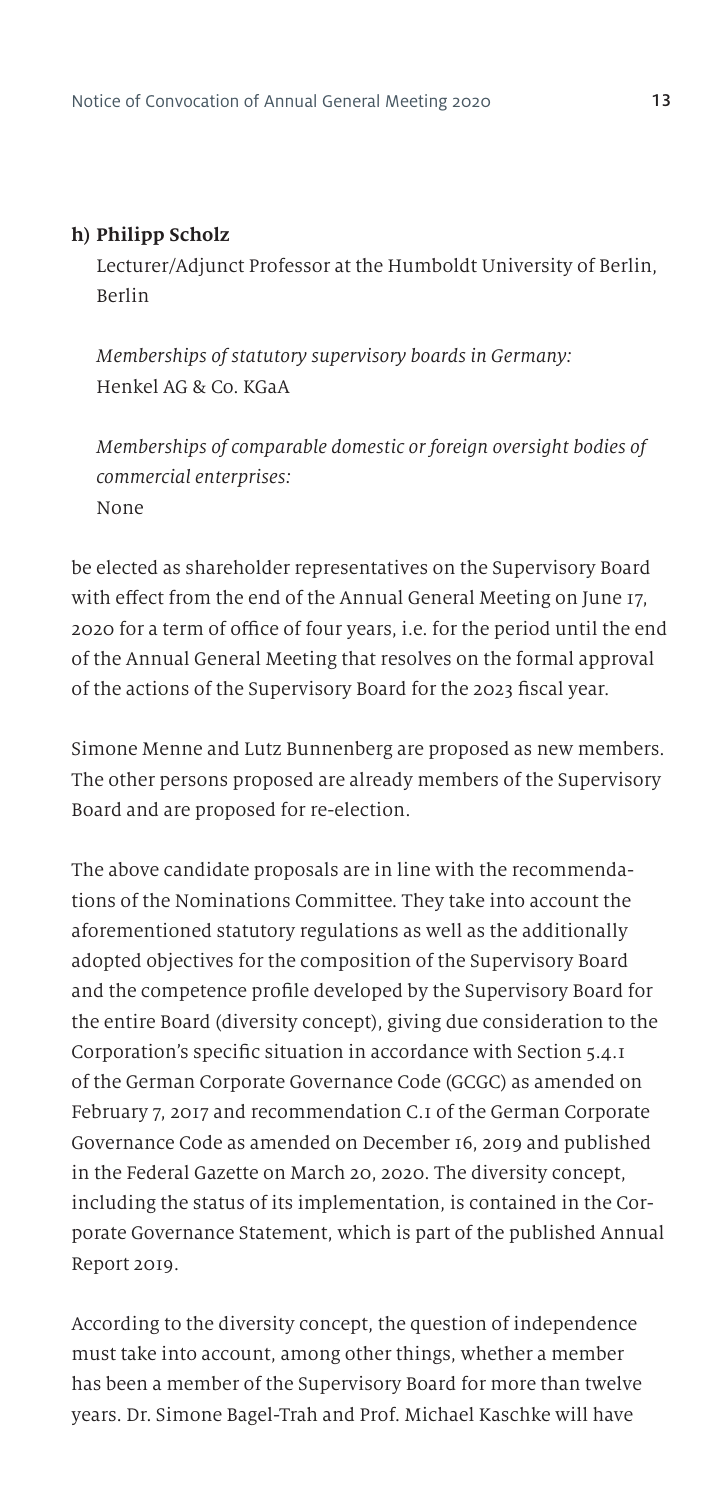been members of the Supervisory Board for twelve years as from the end of the 2020 Annual General Meeting.

Taking into account the ownership structure and in keeping with the Corporation's tradition as an open family business, the Supervisory Board decided after extensive consultation to propose Dr. Simone Bagel-Trah for re-election to the Supervisory Board. The Supervisory Board is convinced that Dr. Simone Bagel-Trah will continue to contribute to the work of the Supervisory Board in the interests and for the benefit of the Corporation.

Given the pending resignation of Prof. Theo Siegert and the loss of his financial expertise, Prof. Michael Kaschke is proposed for re-election in recognition of his special competencies, especially in accounting issues, in order to ensure sufficient continuity in the Supervisory Board.

Pursuant to Section 5.4.1 of the German Corporate Governance Code as amended on February 7, 2017, and to Recommendation C.13 of the German Corporate Governance Code as amended on December 16, 2019 and published in the Federal Gazette on March 20, 2020, it is hereby disclosed that Dr. Simone Bagel-Trah and Messrs. Lutz Bunnenberg, Benedikt-Richard Freiherr von Herman and Philipp Scholz are members of the share-pooling agreement of the Henkel family or have a personal relationship with such members who, in their entirety, hold the majority of the ordinary shares issued by the Corporation. The Supervisory Board is satisfied that none of the other proposed candidates has a personal or business relationship with Henkel AG & Co. KGaA or its Group companies, the corporate bodies of Henkel AG & Co. KGaA, or any other shareholder or person substantially invested in Henkel AG & Co. KGaA that would require disclosure according to this recommendation.

The Supervisory Board has satisfied itself that the candidates nominated for election are able to devote the expected amount of time to the fulfillment of their mandate.

Further information on the proposed candidates, including their CVs, is printed at the end of the agenda and is also available on the internet (www.henkel.com/agm; www.henkel.de/hv).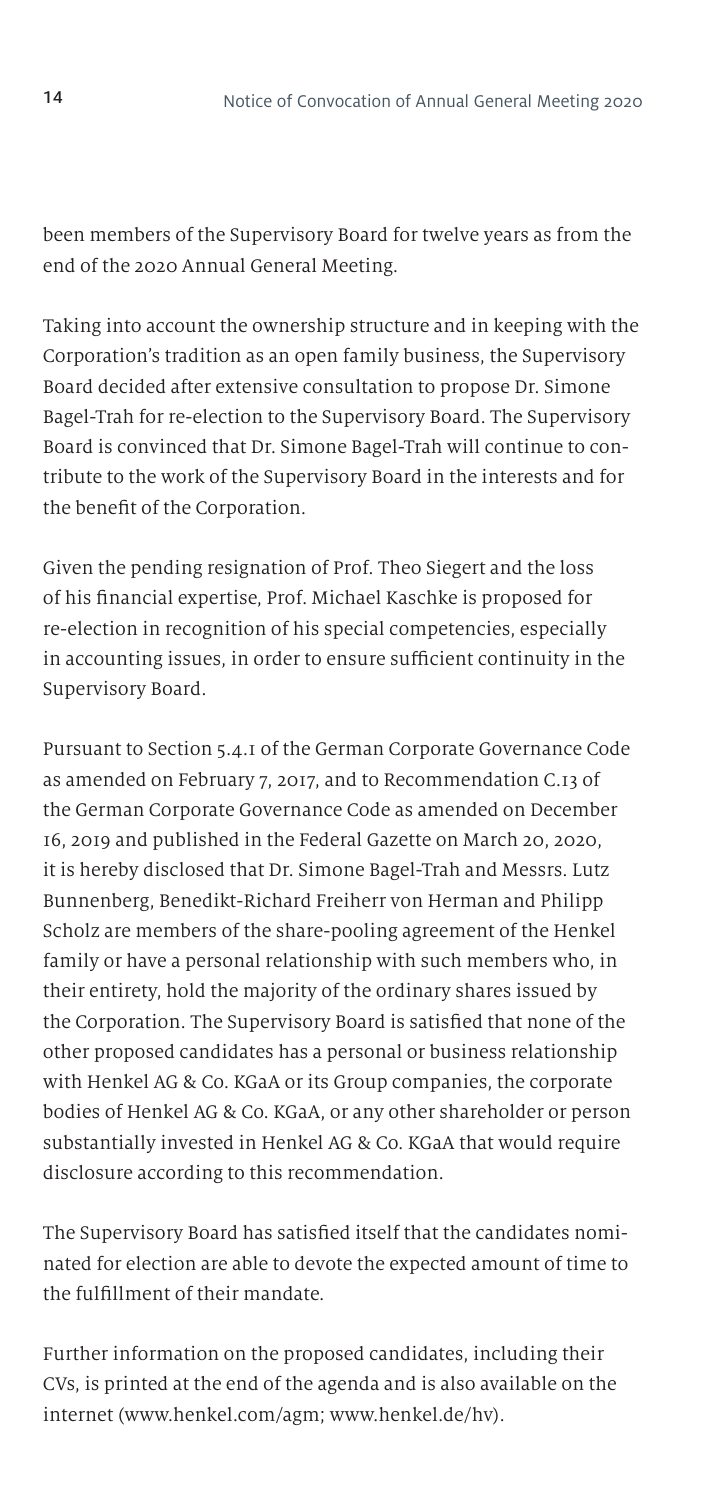The intention is to conduct the election procedure in respect of the shareholder representatives on an individual basis.

It is intended to propose Dr. Simone Bagel-Trah to the Supervisory Board as a candidate for the Chair of the Supervisory Board in the event of her election.

## **8. Resolution on new elections to the Shareholders' Committee**

Pursuant to Article 28 (1) of the Articles of Association, the term of office of the Shareholders' Committee terminates as of the end of this year's Annual General Meeting in accordance with the resolution of the 2016 Annual General Meeting, thus necessitating new elections.

In accordance with Article 27 (1) and (2) of the Articles of Association, the Shareholders' Committee of the Corporation is composed of at least five and at most ten members, all of whom are elected by the Annual General Meeting.

The Shareholders' Committee and the Supervisory Board propose that

#### **a) Prof. Dr. rer. pol. HSG Paul Achleitner**

Chair of the Supervisory Board of Deutsche Bank AG, Munich

 *Memberships of statutory supervisory boards in Germany:* Bayer AG Daimler AG Deutsche Bank AG (Chair)

 *Memberships of comparable domestic or foreign oversight bodies of commercial enterprises:*  Henkel AG & Co. KGaA (Shareholders' Committee)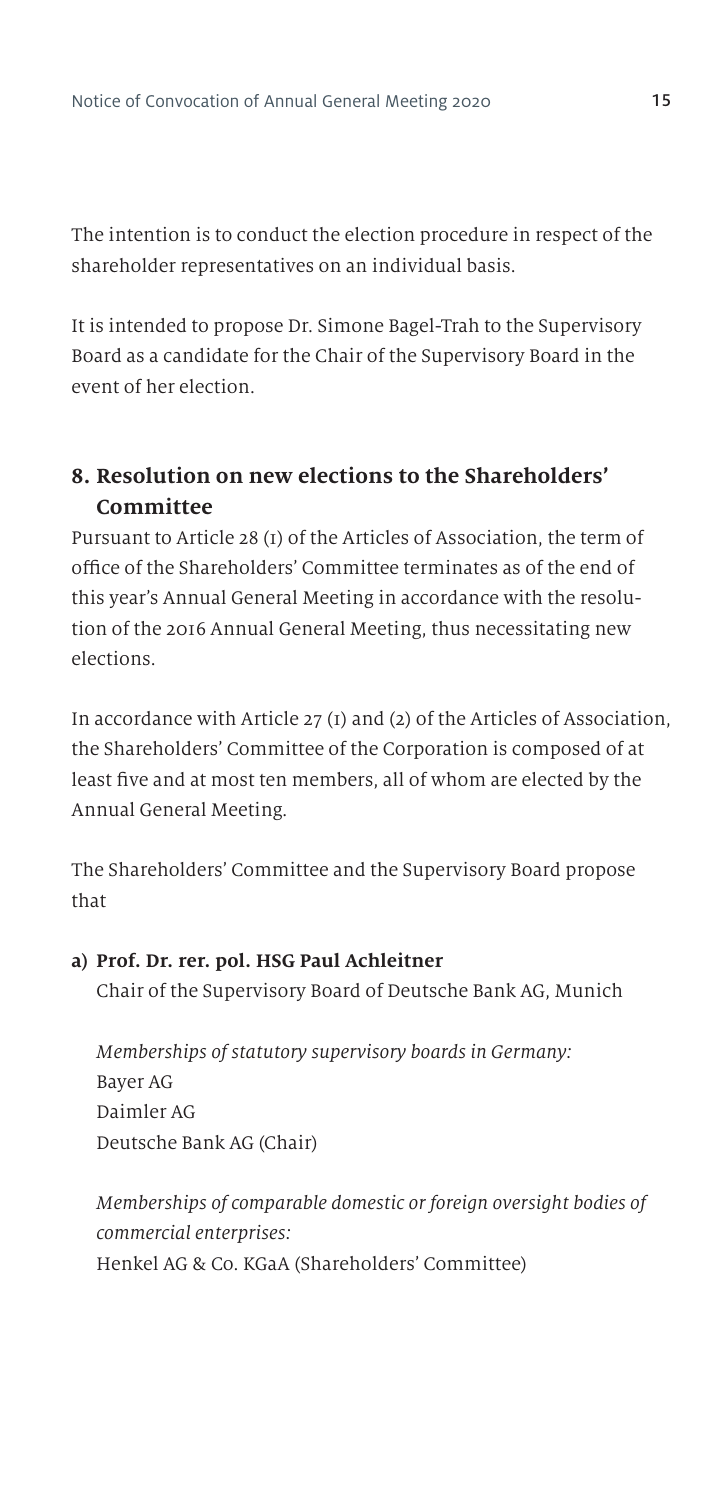#### **b) Dr. rer. nat. Simone Bagel-Trah**

Private Investor, Düsseldorf

*Memberships of statutory supervisory boards in Germany:* Henkel AG & Co. KGaA (Chair) Henkel Management AG (Chair) Bayer AG Heraeus Holding GmbH

 *Memberships of comparable domestic or foreign oversight bodies of commercial enterprises:*  Henkel AG & Co. KGaA (Shareholders' Committee, Chair)

#### **c) Alexander Birken**

Chair of the Board of Management of OTTO Group (GmbH & Co. KG), Hamburg

*Memberships of statutory supervisory boards in Germany:* OTTO Group: Hermes Europe GmbH

 *Memberships of comparable domestic or foreign oversight bodies of commercial enterprises:*  C&A AG, Switzerland

#### **d) Johann-Christoph Frey**

Private Investor, Klosters, Switzerland

*Memberships of statutory supervisory boards in Germany:* None

 *Memberships of comparable domestic or foreign oversight bodies of commercial enterprises:*  Henkel AG & Co. KGaA (Shareholders' Committee) Antai Venture Builder S.L., Spain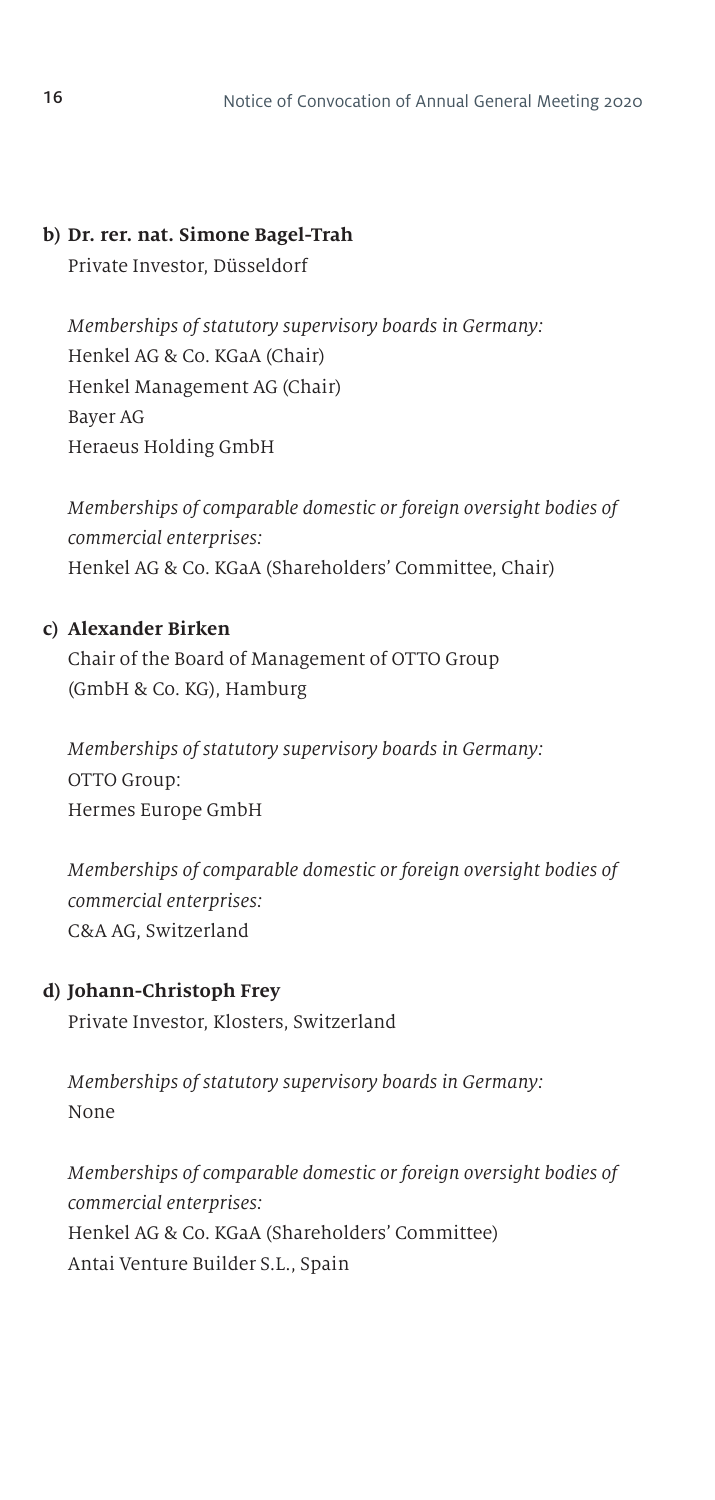#### **e) Dr. rer. pol. h.c. Christoph Henkel**

Private Investor, London, Great Britain

*Memberships of statutory supervisory boards in Germany:* None

 *Memberships of comparable domestic or foreign oversight bodies of commercial enterprises:*  Henkel AG & Co. KGaA (Shareholders' Committee)

#### **f) Dr. rer. oec. Christoph Kneip**

Tax Advisor, Düsseldorf

*Memberships of statutory supervisory boards in Germany:* Rheinische Bodenverwaltung AG

 *Memberships of comparable domestic or foreign oversight bodies of commercial enterprises:*  Arenberg Schleiden GmbH Arenberg Recklinghausen GmbH

#### **g) Prof. Dr. rer. pol. Ulrich Lehner**

Former Chair of the Management Board of Henkel KGaA, Düsseldorf

*Memberships of statutory supervisory boards in Germany:* Deutsche Telekom AG (Chair) Porsche Automobil Holding SE

 *Memberships of comparable domestic or foreign oversight bodies of commercial enterprises:*  Henkel AG & Co. KGaA (Shareholders' Committee)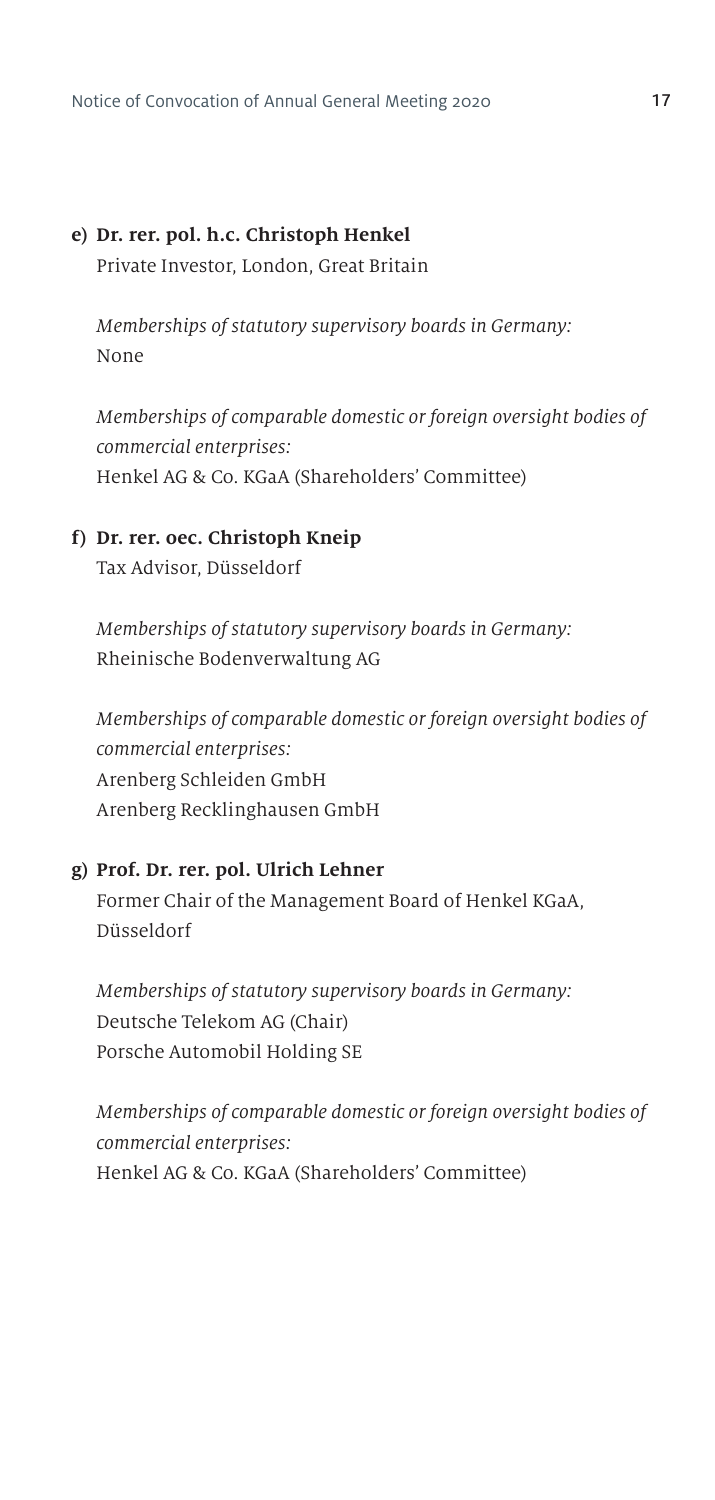#### **h) Dr.-Ing. Dr.-Ing. E.h. Norbert Reithofer**

Chair of the Supervisory Board of Bayerische Motoren Werke AG, Munich

*Memberships of statutory supervisory boards in Germany:* Bayerische Motoren Werke AG (Chair) Siemens AG

 *Memberships of comparable domestic or foreign oversight bodies of commercial enterprises:*  Henkel AG & Co. KGaA (Shareholders' Committee)

**i) Konstantin von Unger**  Managing Partner, CKA Capital Ltd., London, Great Britain

*Memberships of statutory supervisory boards in Germany:* Henkel Management AG

 *Memberships of comparable domestic or foreign oversight bodies of commercial enterprises:*  Henkel AG & Co. KGaA (Shareholders' Committee)

#### **j) Jean-François van Boxmeer**

Chair of the Executive Board of Heineken N.V., Amsterdam, Netherlands

*Memberships of statutory supervisory boards in Germany:* None

 *Memberships of comparable domestic or foreign oversight bodies of commercial enterprises:*  Henkel AG & Co. KGaA (Shareholders' Committee) Mondelez International Inc., USA

be elected as members of the Shareholders' Committee with effect from the end of the Annual General Meeting on June 17, 2020 for a term of office of four years, i.e. for the period until the end of the Annual General Meeting that resolves on the formal approval of the actions of the Shareholders' Committee for the 2023 fiscal year.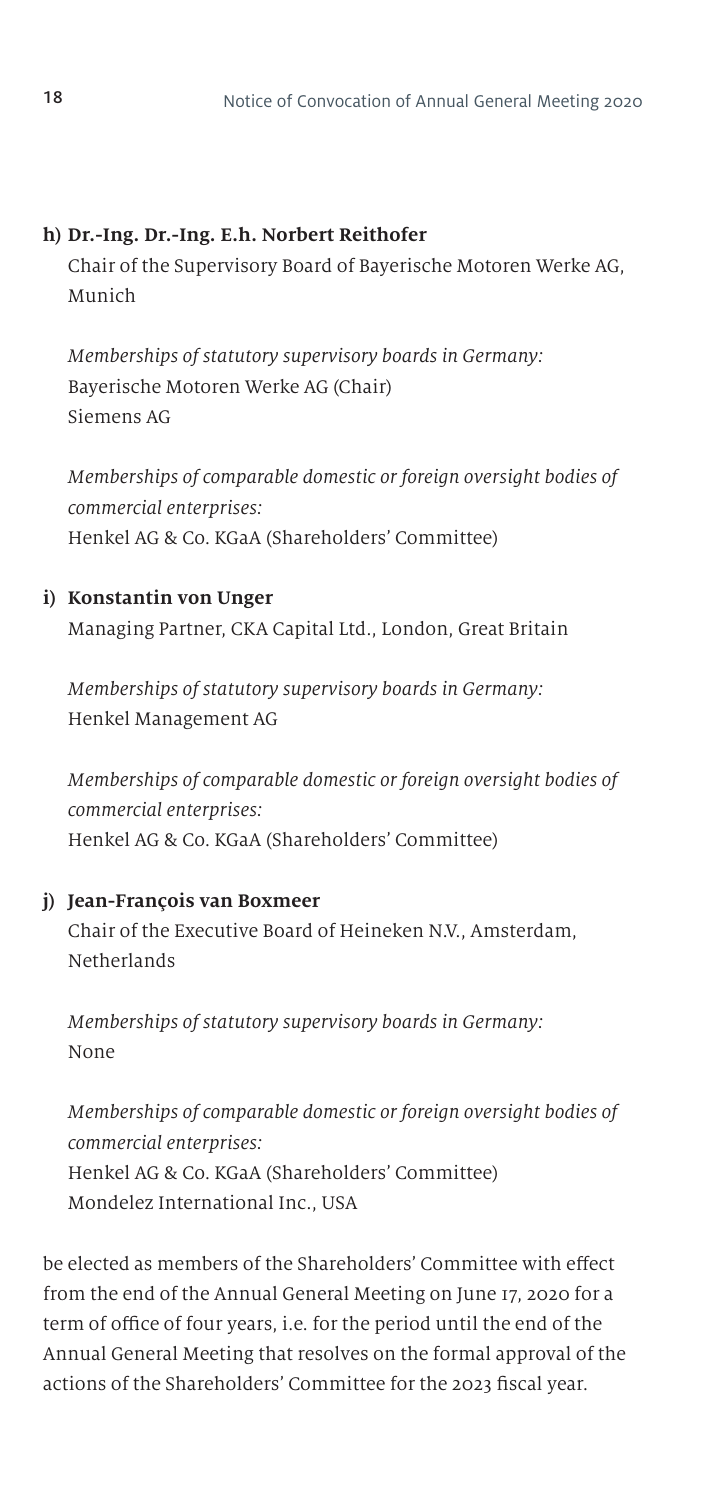Alexander Birken and Dr. Christoph Kneip have been nominated as new members. The other persons proposed are already members of the Shareholders' Committee and are proposed for re-election.

Pursuant to Section 5.4.1 of the German Corporate Governance Code as amended on February 7, 2017 and to Recommendation C.13 of the German Corporate Governance Code as amended on December 16, 2019 and published in the Federal Gazette on March 20, 2020, it is hereby disclosed that Dr. Simone Bagel-Trah and Messrs. Johann-Christoph Frey, Dr. Christoph Henkel, Dr. Christoph Kneip and Konstantin von Unger are members of the share-pooling agreement of the Henkel family or have a personal relationship with such members who, in their entirety, hold the majority of the ordinary shares issued by the Corporation. The Shareholders' Committee is satisfied that none of the other proposed candidates has a personal or business relationship with Henkel AG & Co. KGaA or its Group companies, the corporate bodies of Henkel AG & Co. KGaA, or any other shareholder or person substantially invested in Henkel AG & Co. KGaA that would require disclosure according to this provision.

The Shareholders' Committee and the Supervisory Board have satisfied themselves that the candidates nominated for election are able to devote the expected amount of time to the fulfillment of their mandate.

Further information on the proposed candidates, including their CVs, is printed at the end of the agenda and is also available on the internet (www.henkel.com/agm; www.henkel.de/hv).

The intention is to conduct the election procedure on an individual basis.

It is intended to propose Dr. Simone Bagel-Trah to the new Shareholders' Committee as a candidate for the Chair of the Shareholders' Committee in the event of her election.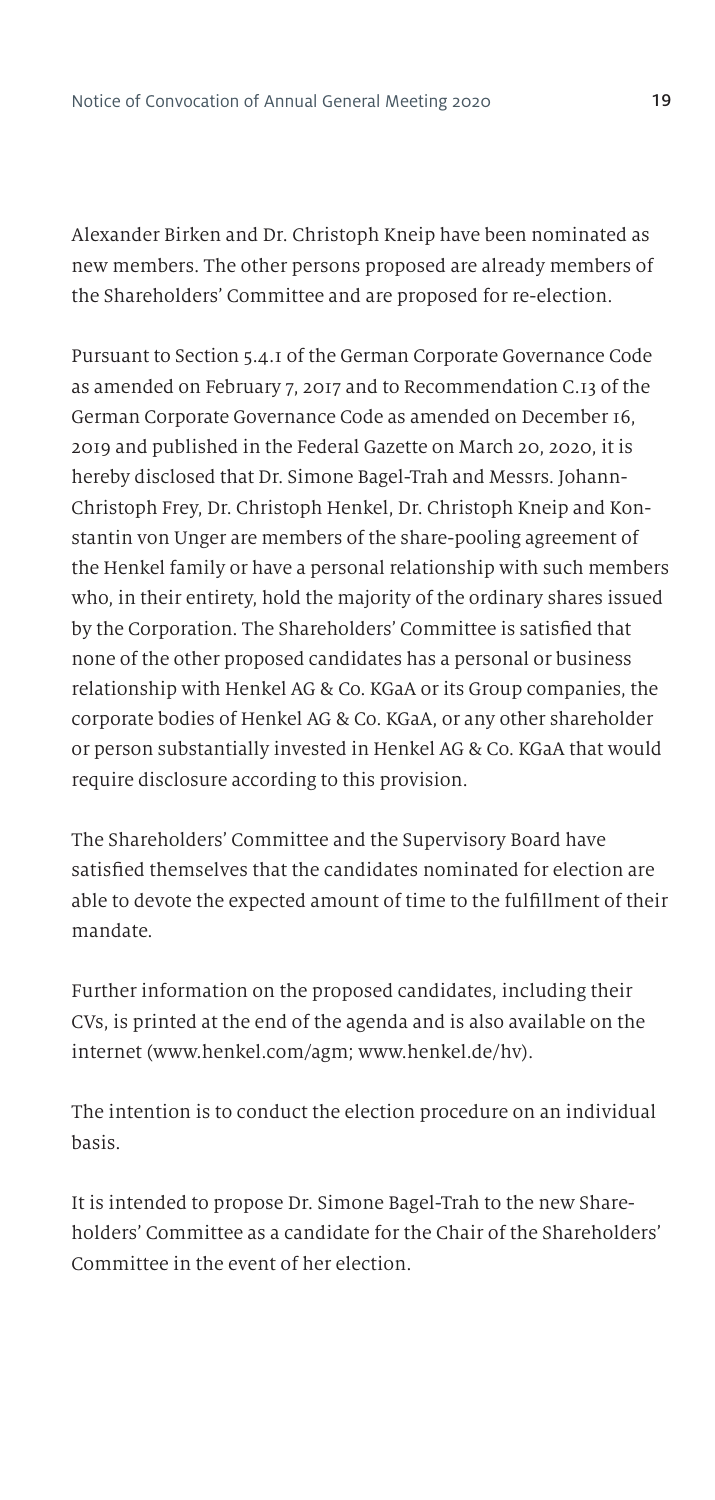## **9. Resolution on the approval of the remuneration system for members of the Management Board**

Pursuant to Section 120a (1) sentence 1 of the German Stock Corporation Act [AktG] as amended by the Act Implementing the Second Shareholders' Rights Directive, the Annual General Meeting of a listed company must resolve on the approval of the remuneration system for the members of the Management Board presented by the Supervisory Board at least every four years and on each material change to the remuneration policy. An initial resolution pursuant to Section 120a (1) AktG must be adopted by the end of the first Annual General Meeting following December 31, 2020. The resolution adopted creates neither rights nor obligations. It is not contestable under Section 243 AktG. A resolution confirming the remuneration system is permissible.

At Henkel, unlike in the case of joint stock corporations, the Supervisory Board of Henkel Management AG is responsible due to the legal form of the Corporation for appointing and dismissing members of the Management Board, the drafting of their contracts, assignment of their business duties, and their remuneration. Corresponding resolutions are adopted by the Supervisory Board of Henkel Management AG, which is comprised of three members of the Shareholders' Committee, after prior consultation in the Human Resources Subcommittee of the Shareholders' Committee.

Even if, pursuant to Section 120 (4) AktG, such a resolution would not necessarily have to be adopted at Henkel's Annual General Meeting 2020, such a resolution is nevertheless to be adopted at the Annual General Meeting 2020, as the Supervisory Board of Henkel Management AG has reviewed the remuneration policy against the background of the ambitions and strategic priorities developed since 2015 and, in accordance with the recommendations of the Human Resources Subcommittee of the Shareholders' Committee, has adopted modifications applicable from fiscal 2019 onward.

The main amendments compared to the former remuneration policy are explained in detail below and are due to come into effect on January 1, 2019: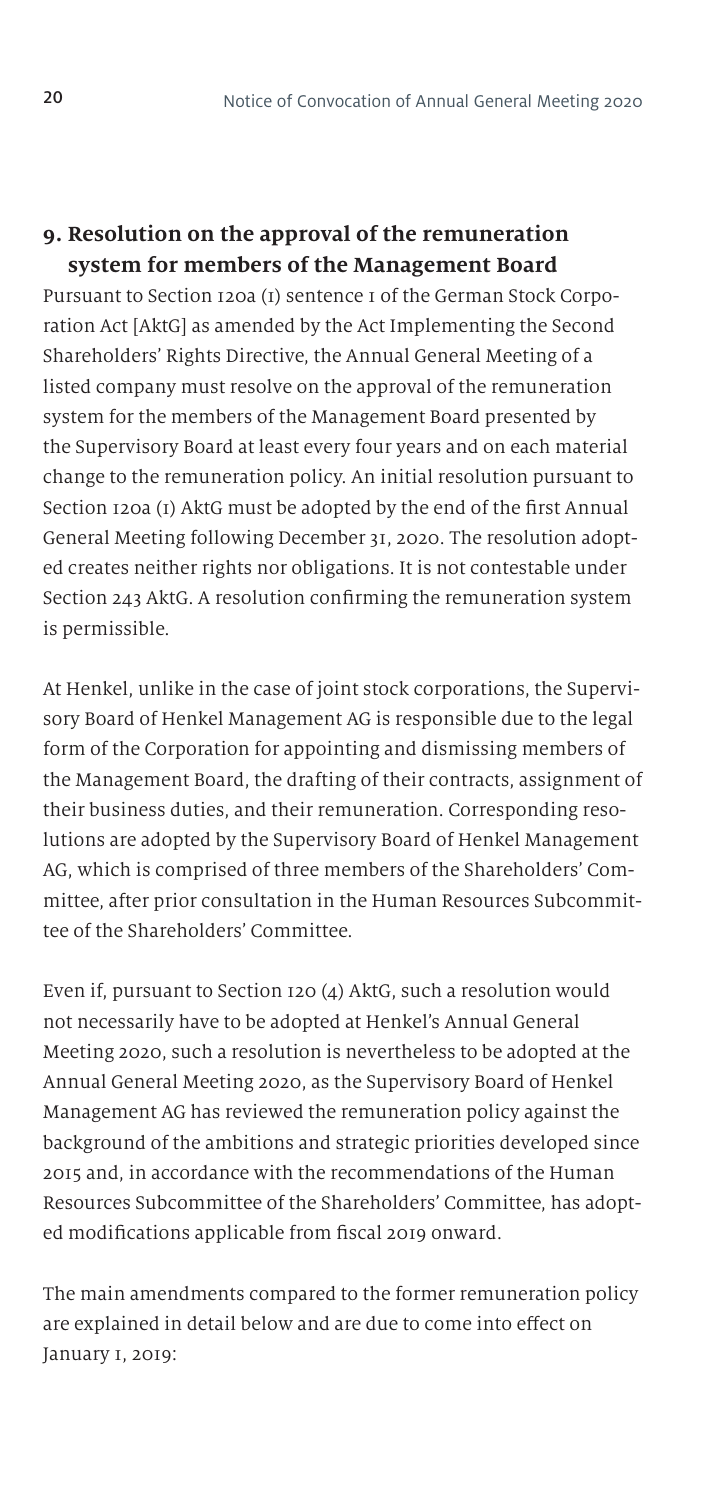• Other emoluments

A cap has been set on other emoluments, amounting to 250,000 euros per year for the Chair of the Management Board and 175,000 euros per year for the other Management Board members (Executive Vice Presidents).

• Variable annual cash remuneration (STI) The performance criteria for the variable annual cash remuneration (STI) remain unchanged and include both financial targets, the so-called bonus, and the individual performance of each officer.

With a view to achieving closer alignment to sustainably profitable growth, the following financial targets are now included in the measurement of bonuses, each with a 50-percent weighting: organic sales growth (OSG) (i.e. sales growth adjusted for foreign exchange and acquisitions/divestments) and earnings per preferred share (EPS) adjusted for one-time charges/gains, restructuring expenses and foreign exchange.

The OSG target is derived from our financial ambition and budget. EPS performance will continue to be measured on the basis of actual-to-actual comparison, i.e. the EPS in the relevant fiscal year is compared to the EPS from the previous year.

To ensure increased consideration of the personal achievement of Management Board members, individual target achievement and personal performance are no longer reflected in additions to the STI; instead, an individual multiplier is determined, which is then multiplied with the amount (bonus) derived from total target achievement. The individual multiplier is contained within a bandwidth of 0.8 to 1.2.

• Long Term Incentive (LTI)

To place more emphasis on long-term value sustainability, measurement of the long-term incentive is now based on the average over the three-year performance period of return on capital employed (ROCE) adjusted for one-time charges / gains and restructuring expenses.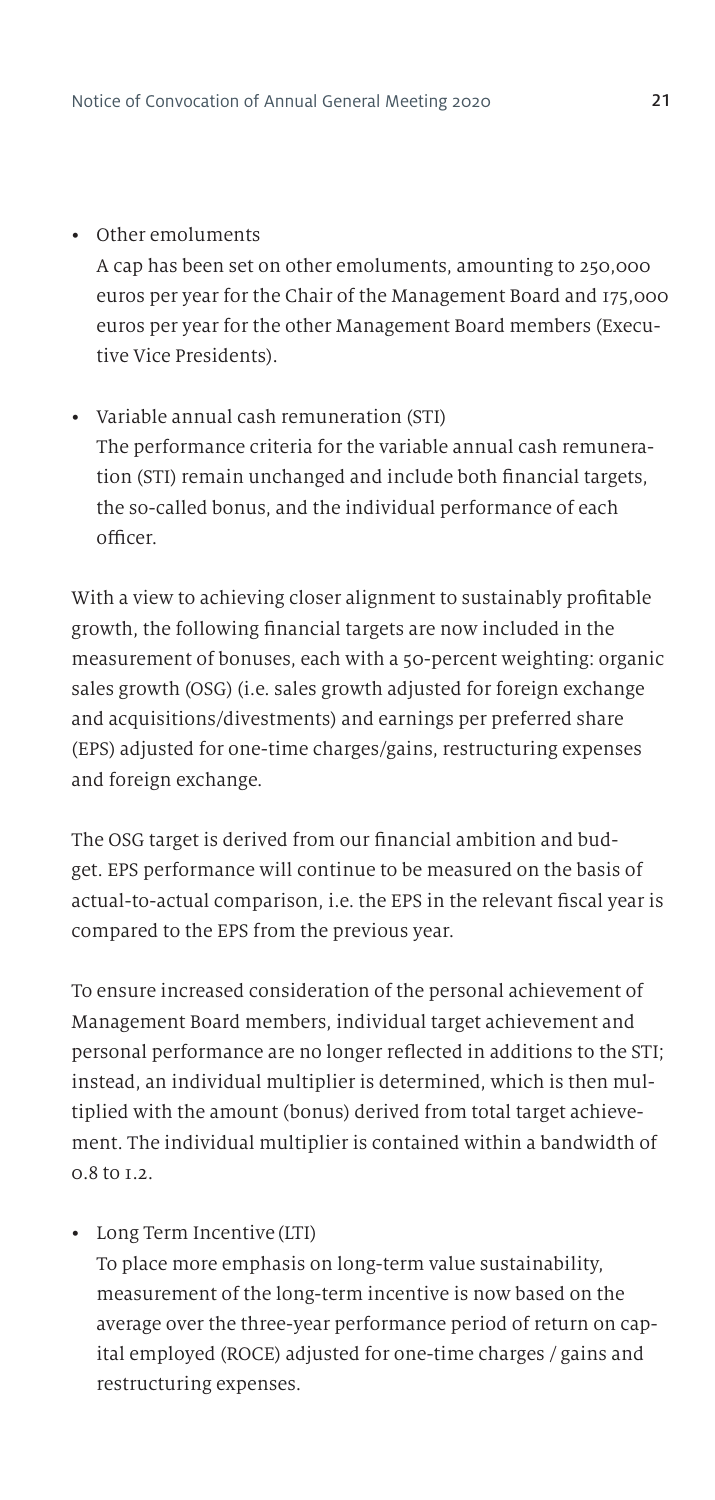The ROCE targets are derived from our financial ambition and budget, and are defined on a yearly basis. Target achievement is measured in each of the three years constituting a performance period and the average of the three values is used to determine target achievement for the performance period as a whole.

• Functional factors governing variable remuneration In order to ensure more specific consideration of the differing requirements of the relevant areas of Management Board responsibility and of the differing levels of complexity and importance of the respective business units, the general functional factors were defined, starting in fiscal 2019, as multipliers for the STI and LTI payment amounts based on target achievement.

#### • Malus and clawback regulations

Malus and clawback regulations were added to the remuneration policy, starting on January 1, 2019. They give the Supervisory Board of Henkel Management AG the authorization – in specific circumstances and at its dutiful discretion – to wholly or partially withhold the variable remuneration (STI, LTI) or to demand the repayment in whole or in part, within specific limits, of variable remuneration that has already been paid.

These modifications are designed to ensure that remuneration offers even more of an incentive to drive Henkel's business strategy and long-term development.

The remuneration system for the Management Board, including the changes effective January 1, 2019, is described and explained under II. of this Notice of Convocation. In addition, the remuneration policy is presented in the Remuneration Report, which is included in the 2019 Annual Report starting on page 47. The Annual Report for 2019 containing the Remuneration Report is available on the internet (www.henkel.com/agm; www.henkel.de/hv). Reference is made to these explanations for the purpose of the resolution.

Section 124 (3) AktG, as amended by the Act Implementing the Second Shareholders' Rights Directive (ARUG II), provides for a resolution proposal of the Supervisory Board to be submitted to the Annual General Meeting for approval of the remuneration system. Due to the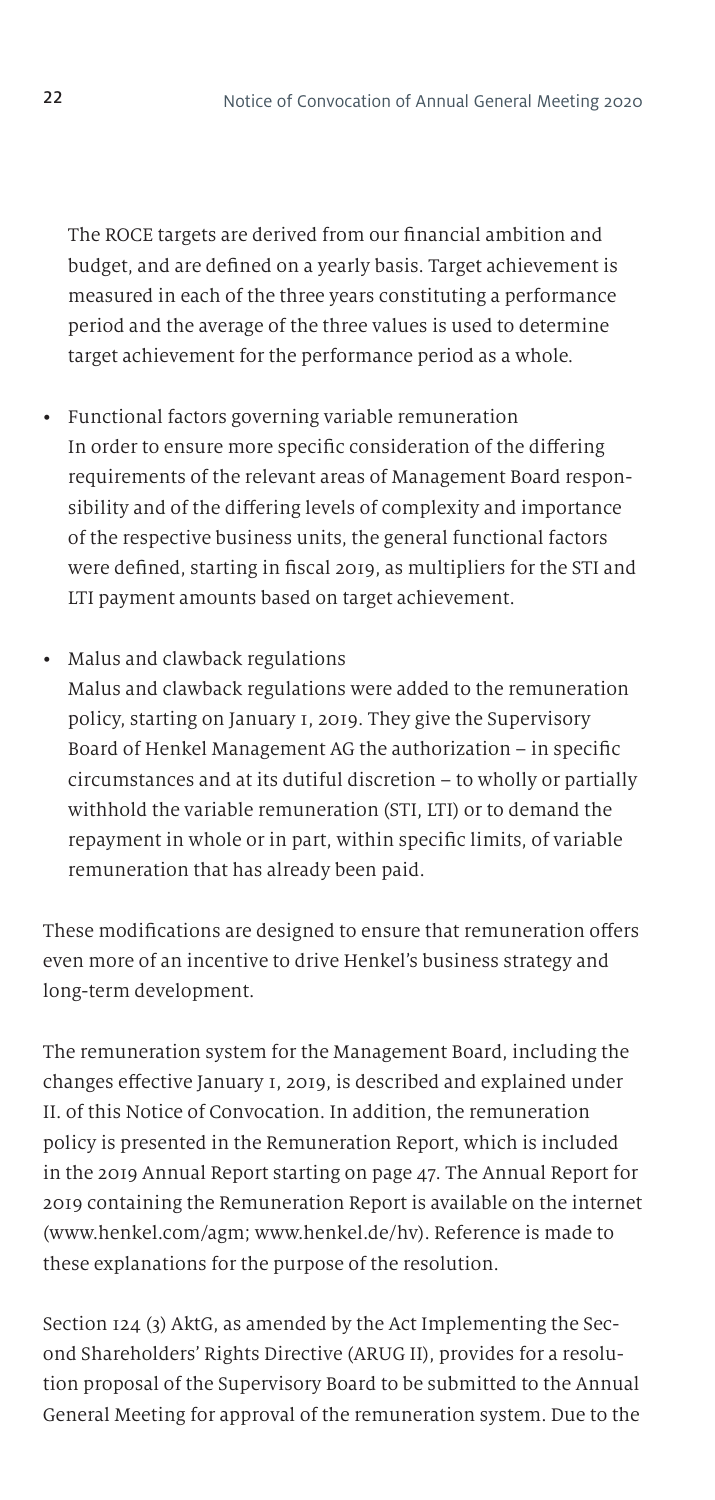legal form of the Corporation, it is not the Supervisory Board of the Corporation but the Supervisory Board of Henkel Management AG which – after prior discussion in the Human Resources Subcommittee of the Shareholders' Committee – is responsible for determining the remuneration system. Hence, the Supervisory Board, in consultation with the Supervisory Board of Henkel Management AG and the Shareholders' Committee, proposes that this further developed system of remuneration for Management Board members, applicable from fiscal 2019, be approved.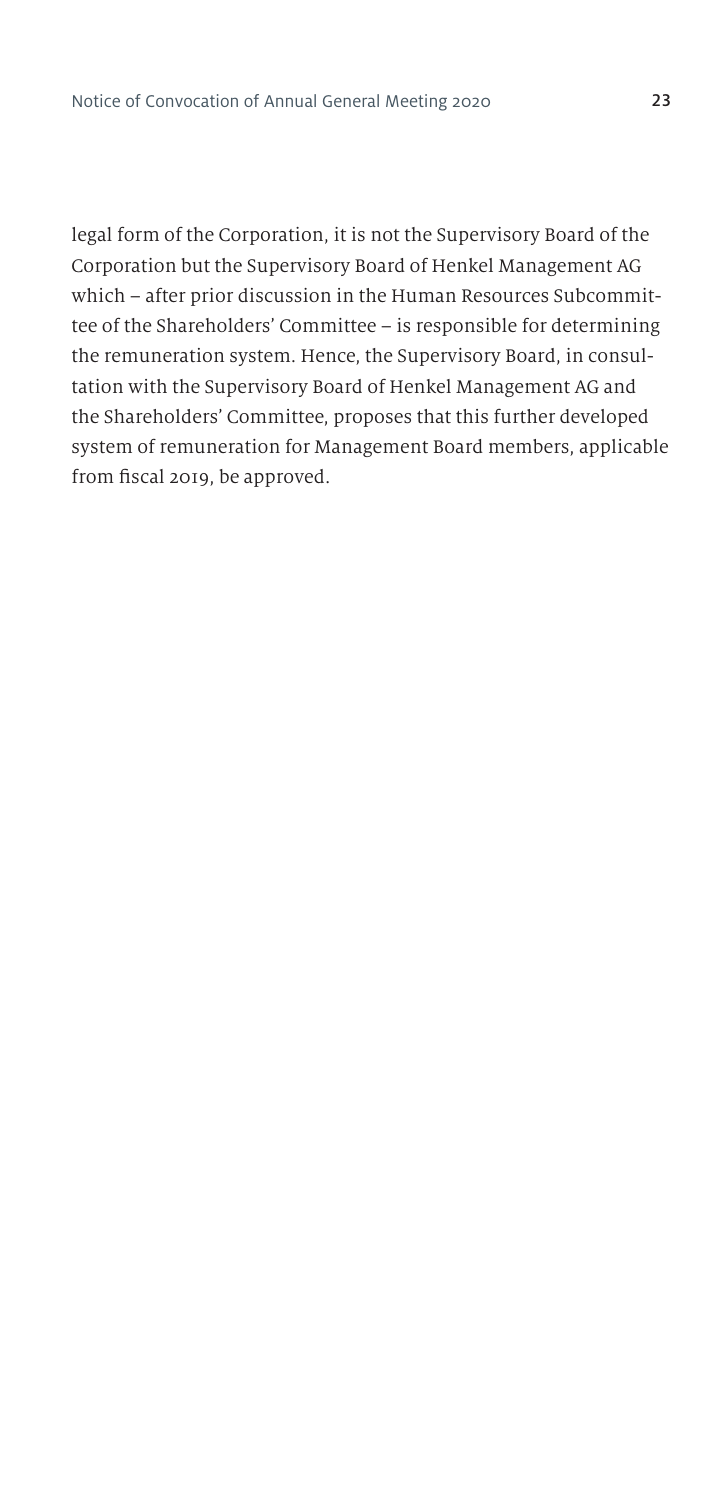## **10. Resolution to create a new authorized capital (Authorized Capital 2020) against cash contributions with pre-emptive subscription rights, and to amend the Articles of Association accordingly**

The Corporation's authorized capital resolved upon by the Annual General Meeting on April 13, 2015 for a total nominal amount of up to 43,795,875 euros (Authorized Capital 2015) expired on April 12, 2020. In order to be able to dispose of authorized capital, new Authorized Capital 2020 is to be created up to a total nominal amount of 43,795,875 euros against cash contributions with pre-emptive subscription rights.

The Personally Liable Partner, the Shareholders' Committee and the Supervisory Board propose the following:

a) The Personally Liable Partner be authorized, with the approval of the Shareholders' Committee and of the Supervisory Board, to increase the Corporation's capital stock in the period until June 16, 2025 by a total nominal amount of up to 43,795,875 euros by issuing against cash contributions up to 43,795,875 new non-voting bearer preferred shares, these being equivalent to the existing preferred shares in the distribution of profits or corporate assets (Authorized Capital 2020). Shareholders are to be granted pre-emptive subscription rights in such issuances. The new shares may also be subscribed pursuant to Section 186 (5) sentence 1 AktG by one or more banks or financial institutions or companies to be determined by the Personally Liable Partner, with the obligation to offer them to the shareholders for subscription.

 The authorization may be utilized to the full extent allowed or in one or several installments. New non-voting preferred shares participate in profits from the beginning of the fiscal year in which they are issued. To the extent permitted by law, the Personally Liable Partner may, with the approval of the Shareholders' Committee and of the Supervisory Board and in derogation from Section 60 (2) AktG, determine that the new shares shall participate in profits from the beginning of a fiscal year that has already elapsed and for which, at the time of their issuance, no resolution has yet been passed by the Annual General Meeting on the appropriation of profit.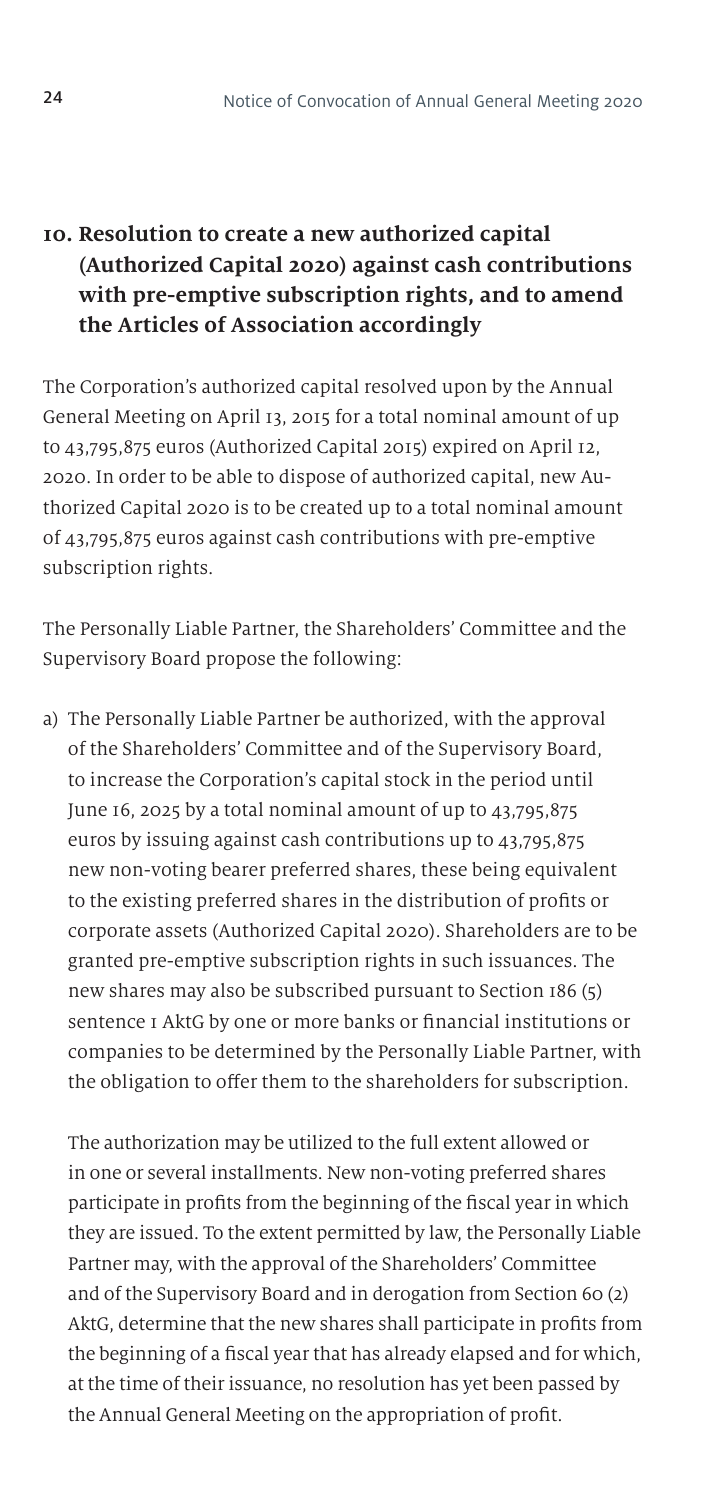The Personally Liable Partner is authorized, with the approval of the Supervisory Board and the Shareholders' Committee, to determine the further content of the share rights and the conditions of the share issuance, and in particular the issue amount.

- b) Article 6 (5) of the Articles of Association shall be amended as follows:
	- "(5) The Personally Liable Partner is authorized, with the approval of the Shareholders' Committee and of the Supervisory Board, to increase the Corporation's capital stock in the period until June 16, 2025 by a total nominal amount of up to 43,795,875 euros by issuing against cash contributions up to 43,795,875 new non-voting bearer preferred shares, these being equivalent to the existing preferred shares in the distribution of profits or corporate assets (Authorized Capital 2020). The authorization may be utilized to the full extent allowed or in one or several installments. New non-voting preferred shares participate in profits from the beginning of the fiscal year in which they are issued. To the extent permitted by law, the Personally Liable Partner may, with the approval of the Shareholders' Committee and of the Supervisory Board and in derogation from Section 60 (2) AktG, determine that the new shares shall participate in profits from the beginning of a fiscal year that has already elapsed and for which, at the time of their issuance, no resolution has yet been passed by the Annual General Meeting on the appropriation of profit.

 The Personally Liable Partner is authorized, with the approval of the Supervisory Board and the Shareholders' Committee, to determine the further content of the share rights and the conditions of the share issuance, and in particular the issue amount."

c) The Supervisory Board is authorized to amend the wording of the Articles of Association after complete or partial implementation of the capital increase in accordance with the respective utilization of Authorized Capital 2020 and after expiry of the authorization period.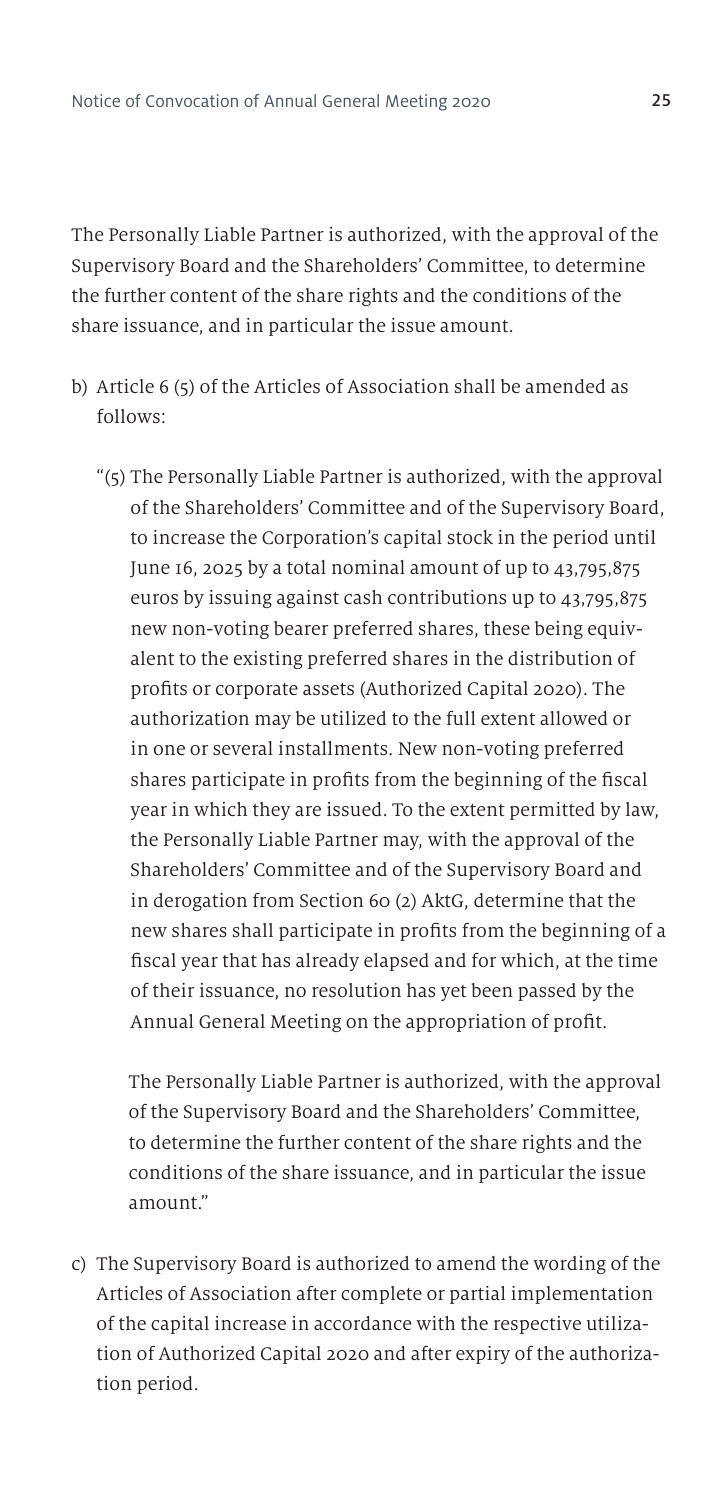## **11. Resolution to amend Article 20 (2) of the Articles of Association**

The requirements for participating in the Annual General Meeting and exercising voting rights were changed by the Act Implementing the Second Shareholders' Rights Directive (ARUG II). According to the amended Section 123 (4) sentence 1 AktG, in the case of bearer shares of listed companies, validation of share ownership provided by the last intermediary in accordance with the newly introduced Section 67c (3) AktG shall in future be sufficient for participation in the Annual General Meeting or the exercise of voting rights. Pursuant to Article 20 (2) of the Corporation's Articles of Association, a certificate of share ownership issued by the custodian bank in text form and in German or English is – in accordance with the provisions of the currently applicable version of Section 123 (4) sentence 1 AktG – required for the holder to attend the Annual General Meeting and exercise voting rights.

ARUG II came into force as of January 1, 2020. The amendments to Section 123 (4) sentence 1 AktG and the newly introduced Section 67c AktG shall, as things stand, only apply from September 3, 2020 and for the first time to General Meetings convened after September 3, 2020. They will therefore be applicable before the Corporation's Annual General Meeting in 2021. The amendment of the Articles of Association is to be resolved now in order to avoid deviation from the regulations in the Articles of Association and in law governing this validation of share ownership as a requirement for participation in the Annual General Meeting of the Corporation or the exercise of voting rights. The Personally Liable Partner shall ensure, by filing a corresponding application with the commercial register, that the amendment to the Articles of Association does not take effect until such applicability is established.

The Personally Liable Partner, the Shareholders' Committee and the Supervisory Board therefore propose the following:

That Article 20 (2) of the Articles of Association, which currently reads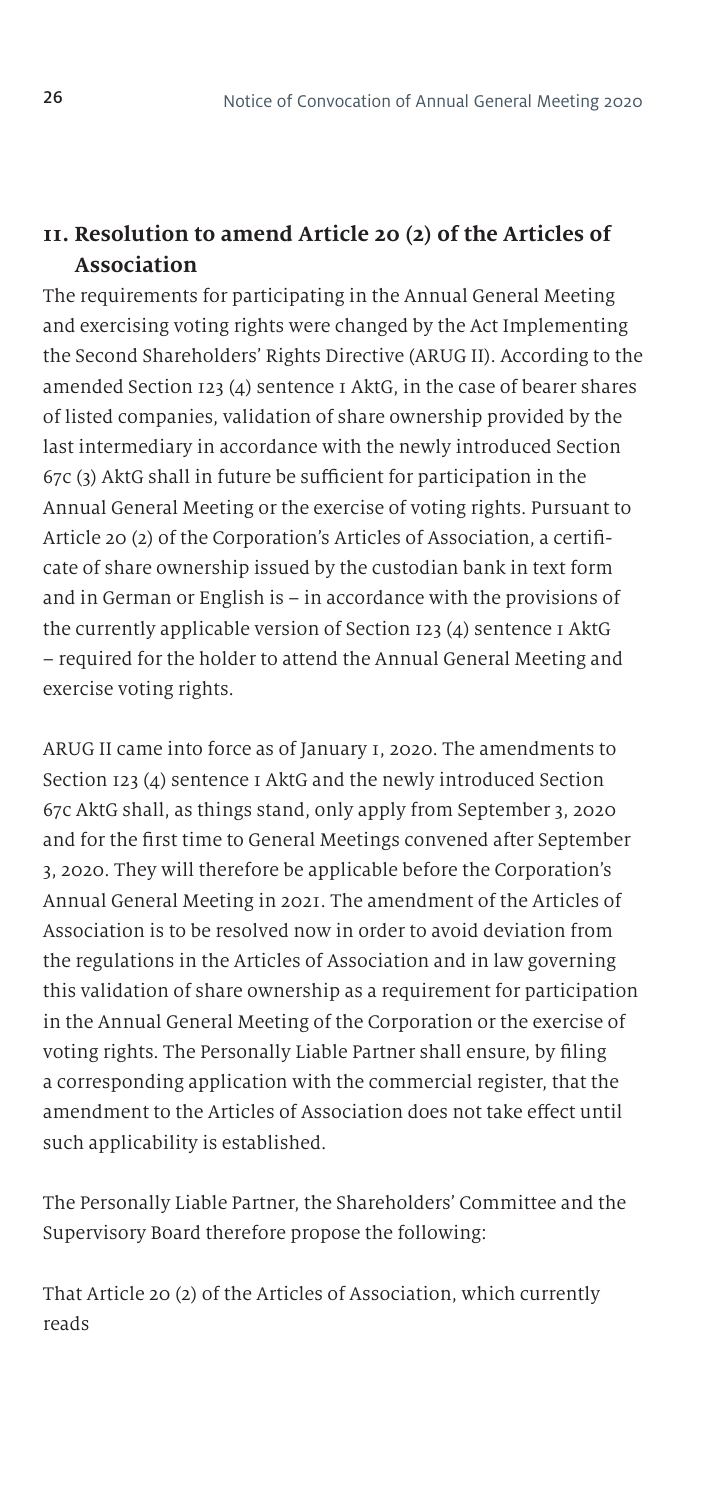"In order to validate entitlement, a certificate in text form in German or English confirming ownership of shares is required from a depository bank or custodian financial services institution; the certificate must relate to the start of the 21st day before the date of the General Meeting. In the case of shares not held in a securities depository managed by a bank or a custodian financial services institution at the relevant time, certification may be provided by the Corporation or by a notary public, by a bank for the central depository of securities or another bank or financial services institution."

#### be amended as follows:

"The entitlement can be validated in accordance with Section 67c (3) AktG or by validation in text form in German or English from a final intermediary confirming the ownership of shares. Any and every validation provided must refer to the beginning of the 21st day before the General Meeting. In the case of shares not held in a securities depository managed by an intermediary pursuant to Section 67a (4) AktG at the relevant time, validation may be provided by the Corporation, by a notary public, by a bank for the central depository of securities or another bank or financial services institution."

The Personally Liable Partner is instructed to submit the amendment to the Articles of Association to the commercial register for registration in such a way that the entry is made as soon as possible after applicability has been established.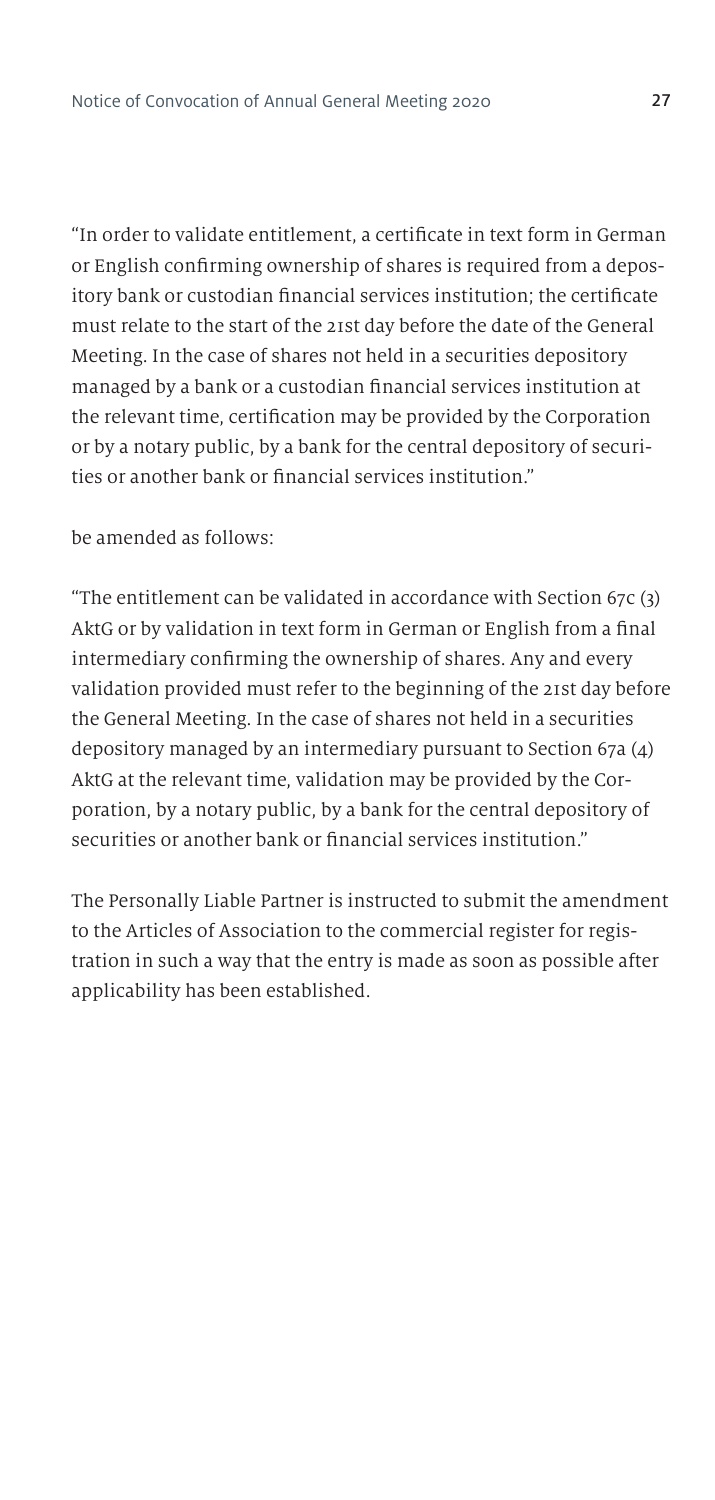## II. Remuneration system in respect of members of the Management Board

#### *1. General objectives and principles*

Henkel is committed to corporate governance that is responsible, transparent and aligned to the sustainable and long-term development of the Corporation. We want to create sustainable value – for our customers and consumers, for our people, for our shareholders as well as for the communities in which we operate.

Accordingly, the remuneration policy that Henkel has put in place for the Management Board takes account of the relevant duties and responsibilities, and is designed to drive implementation of our corporate strategy and to offer incentives for successful and sustainable business performance over the long term. The following principles are particularly taken into account in the definition of the specific relevant remuneration:

- Remuneration and its individual elements must be consistent with regulatory / statutory requirements and the principles of good corporate governance.
- Remuneration must be consistent with market levels, competitive, and commensurate with the size and international nature of the Corporation's business, its economic and financial position, its success, and its prospects for the future.
- Total remuneration is aligned to sustainable long-term business performance and corresponding stakeholder targets.
- Remuneration consists of non-performance-related components and a substantial portion of variable, performance-related components.
- A large portion of the variable, performance-related remuneration is tied to future performance spanning several years.
- For the variable, performance-related components of remuneration, challenging financial performance indicators reflecting the Corporation's strategy and objectives exist alongside non-financial individual targets. The financial performance indicators are weighted more heavily, and are based on quantitative criteria.
- Reasonable account is taken of the remuneration and employment policy applied to the Corporation's workforce.
- Individual performance is rewarded appropriately.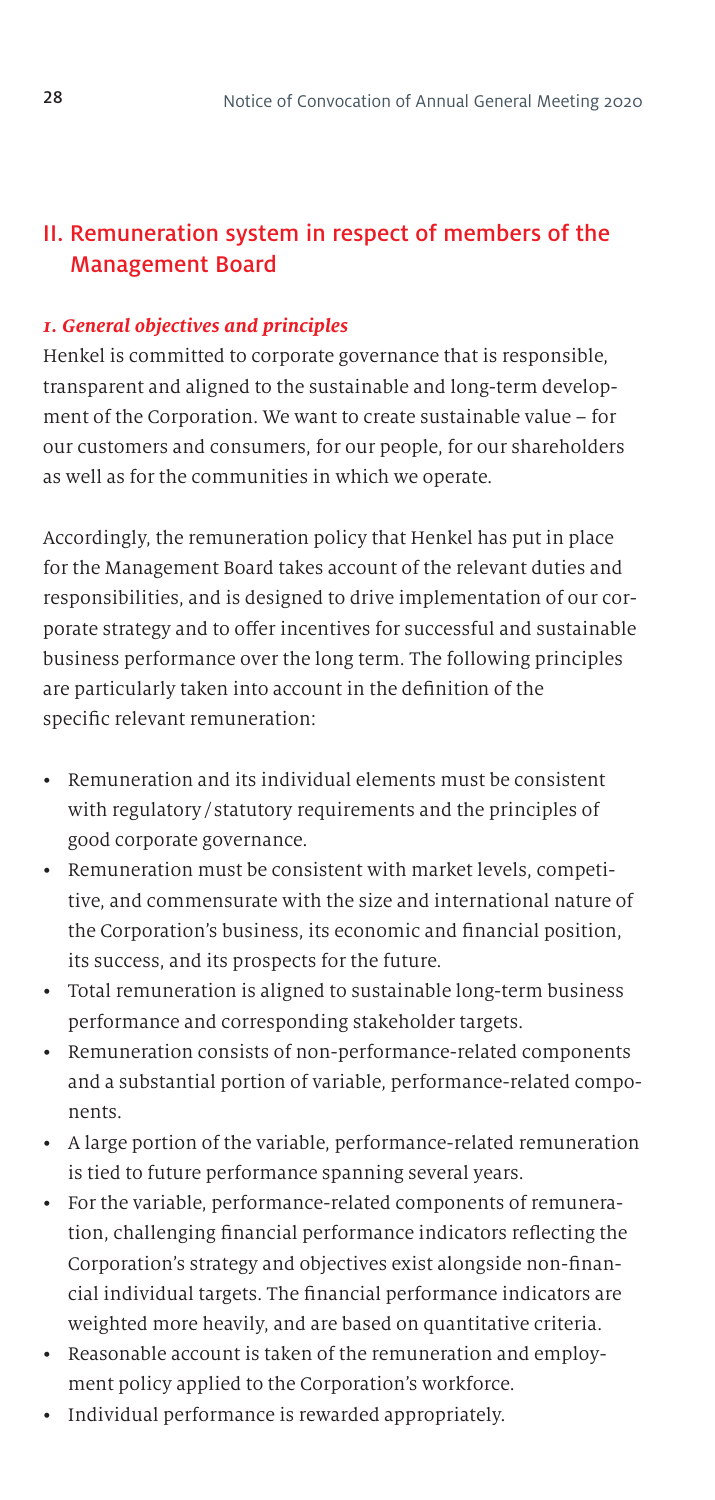- Overall remuneration is appropriate; reasonable caps on variable components of remuneration and maximum remuneration payable to a Management Board member have been defined.
- The members of the Management Board invest a substantial portion of their remuneration in Henkel shares (Share Ownership Guideline, share deferral).

## *2. Remuneration system for members of the Management Board* **Regulation, structure and amounts**

The legal form of Henkel AG & Co. KGaA as a "Kommanditgesellschaft auf Aktien" (partnership limited by shares) with Henkel Management AG as its sole Personally Liable Partner (general partner) means that, unlike "normal" joint stock corporations, the Supervisory Board of Henkel Management AG is responsible for appointing and dismissing members of the Management Board, the drafting of their contracts, assignment of their business duties, and their remuneration. Regarding Management Board remuneration, the Supervisory Board of Henkel Management AG is responsible, in particular, for:

- Determining and reviewing remuneration policy
- Specifying the non-performance-related and variable, performance-related components of remuneration
- Defining individual targets each year, and measuring performance with regard to same
- Determining the extent to which financial targets have been met each year and quantifying annual and multi-year variable, performance-related remuneration
- Approving the assumption of voluntary duties or supervisory board, advisory board or similar mandates in other companies, as well as other ancillary activities
- Approving loans and advances

Corresponding resolutions are adopted by the Supervisory Board of Henkel Management AG, which is comprised of three members of the Shareholders' Committee, after prior consultation in the Shareholders' Committee's Human Resources Subcommittee. Where necessary for the avoidance of conflicts of interest, corresponding discussions are held and resolutions formulated without the participation of members of the Management Board. The Supervisory Board of Henkel Management AG is responsible for engaging external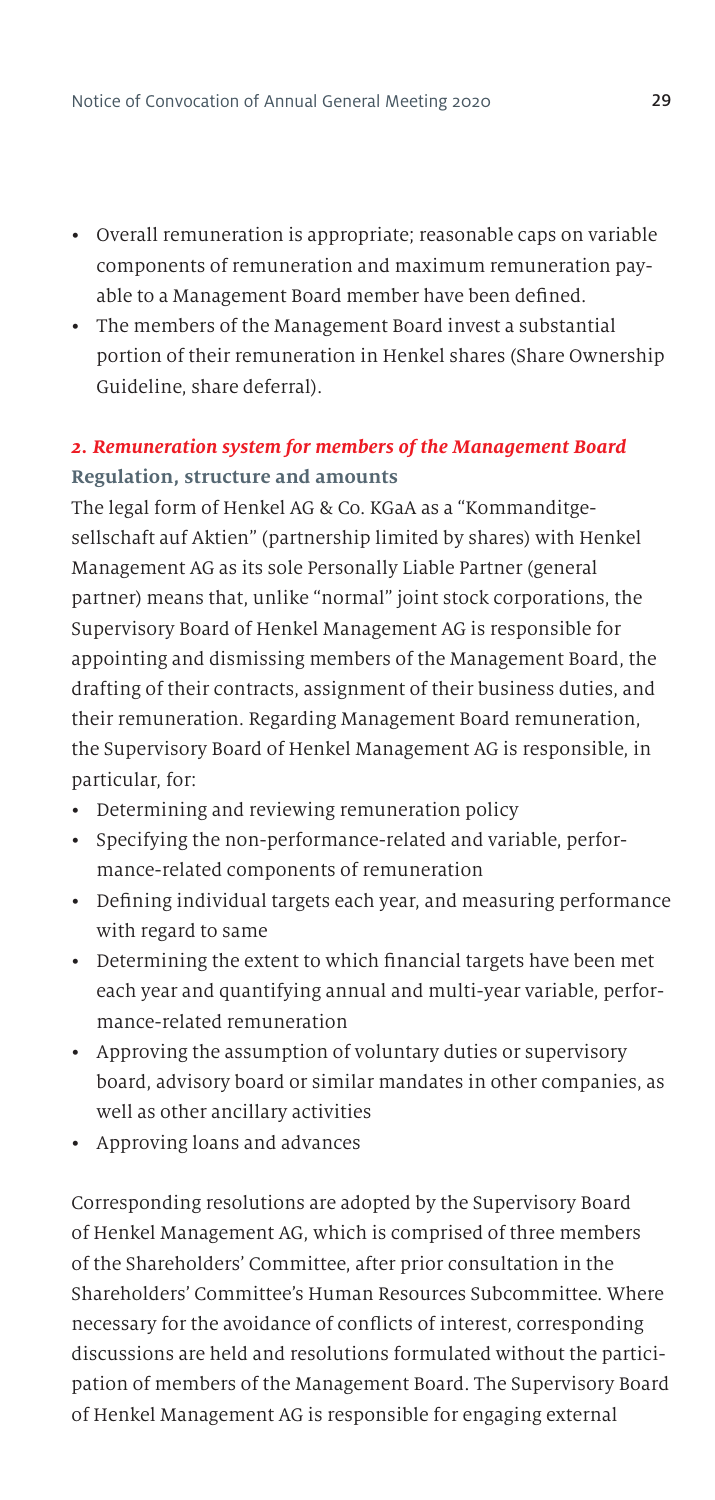remuneration experts to either develop or modify the remuneration system or to assess whether Management Board remuneration is appropriate. In doing so, it ensures the independence of remuneration experts from both the Management Board and the Corporation at large.

The structure and amounts of Management Board remuneration are aligned to the size and international activities of the Corporation, its economic and financial position, its performance and future prospects, the normal levels of remuneration encountered in comparable companies, and also the general compensation structure within the Corporation. The remuneration paid to Management Board members of companies listed in the Deutscher Aktienindex (DAX 30 share index) substantially represents the external benchmark used to assess whether the remuneration structure is commonplace and whether the target and maximum remuneration levels applied are appropriate. In addition, the Supervisory Board of Henkel Management AG considers the ratio of Management Board remuneration to the compensation paid to senior managers (management levels 0 and 1) and to the workforce in Germany, in terms of both total remuneration and progress over time.

The compensation package is further determined on the basis of the functions, responsibilities and personal performance of the individual officers, and the performance of the Management Board as a whole. The following factors play a key role in measuring individual performance:

- Achievement of the relevant separate targets agreed with each individual
- The absolute and relative performance of the business unit for which each officer is responsible compared to market/competition performance
- Their individual contribution to general Henkel objectives

The variable annual remuneration components have been devised such that they take into account both positive and negative developments. The overall remuneration is designed to be internationally competitive while also providing an incentive for sustainable business development and a sustainable increase in shareholder value in a dynamic environment.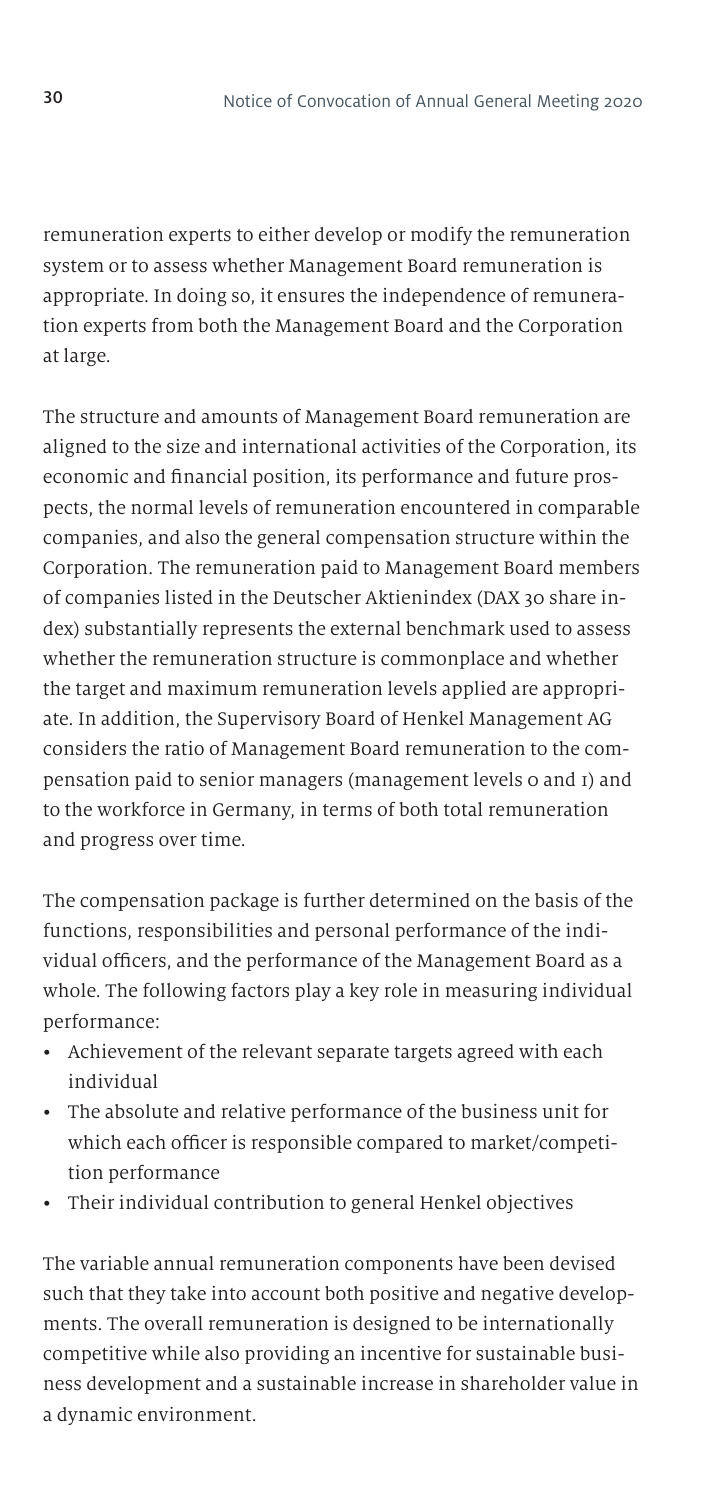The Supervisory Board of Henkel Management AG regularly reviews the compensation system as well as the appropriateness of the remuneration, based on the aforementioned criteria. The remuneration policy is submitted to the Annual General Meeting of Henkel AG & Co. KGaA for approval, as are any substantial amendments to the remuneration system.

Members of the Management Board receive non-performance-related components and variable, performance-related components essentially consisting of three key components: fixed basic remuneration, variable annual cash remuneration (Short Term Incentive, STI), and variable cash remuneration based on the long-term success of the Corporation (Long Term Incentive, LTI). 65 percent of the STI is short-term variable cash remuneration and 35 percent is long-term variable cash remuneration in the form of an investment financed by the recipient in Henkel preferred shares (Share Ownership Guideline, share deferral). Accordingly, the performance-related, long-term, variable components are made up of the share deferral and the LTI.

Fringe benefits (other emoluments) are also paid, as are contributions to the company pension scheme. The Supervisory Board of Henkel Management AG has capped the maximum amounts payable both as individual variable components of remuneration and as the total compensation payable in any fiscal year – taking into account the other emoluments and pension contributions.

The Supervisory Board is authorized to apply reasonable caps to the variable components of remuneration in exceptional circumstances, such caps to then also apply to ongoing tranches. In addition, in specific circumstances it may withhold some or all of the variable remuneration or demand the repayment, within specific limits, of variable remuneration that has already been paid (malus and clawback regulations).

Overall, the remuneration system is structured as follows: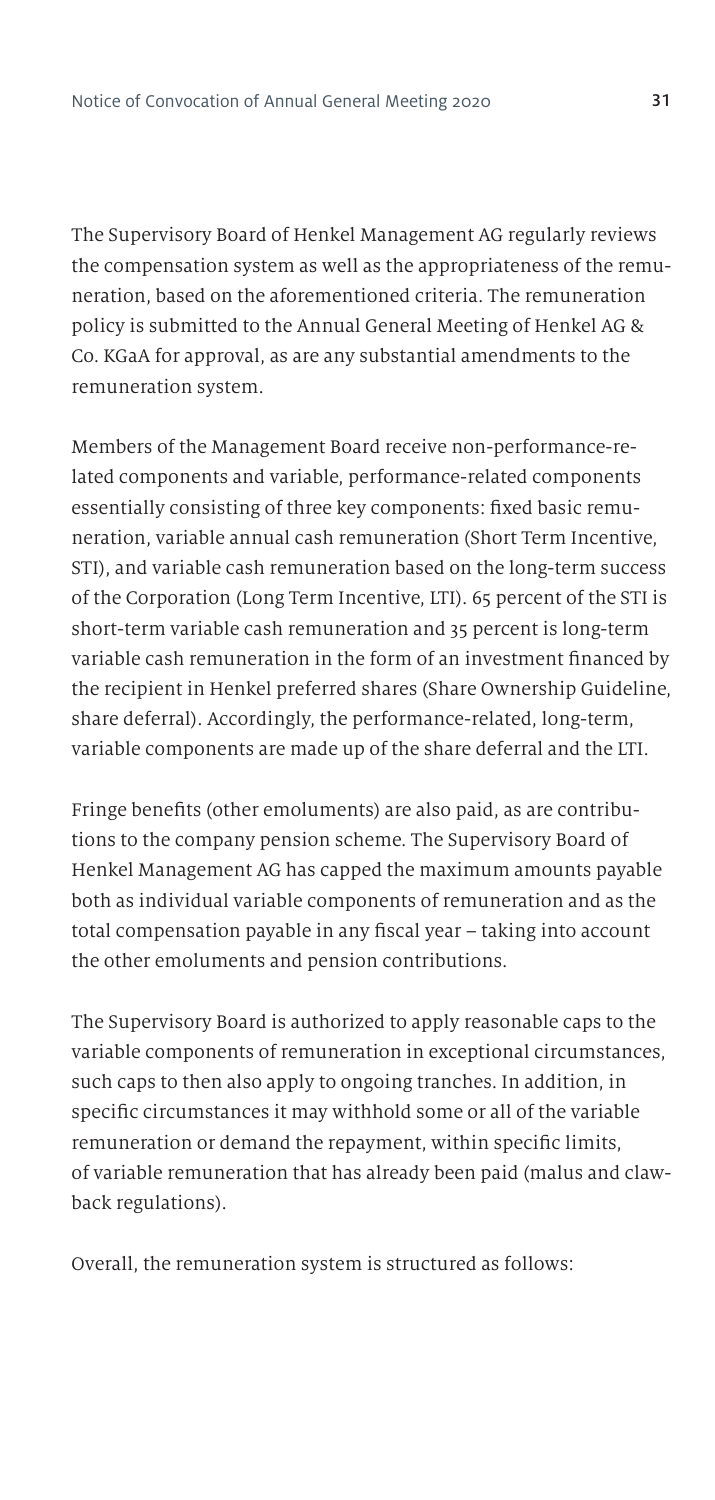| Remuneration system overview                      |                                                                                                                                                                                                                                                                                                                                                                                                                                                                                                                                                                                                                                                                                                                                                                                                                                                                                                                                                                                                                                                                                                                                                                                                                                                                                                                                                                                                                                                                                                                                                                                                                                            |  |  |  |
|---------------------------------------------------|--------------------------------------------------------------------------------------------------------------------------------------------------------------------------------------------------------------------------------------------------------------------------------------------------------------------------------------------------------------------------------------------------------------------------------------------------------------------------------------------------------------------------------------------------------------------------------------------------------------------------------------------------------------------------------------------------------------------------------------------------------------------------------------------------------------------------------------------------------------------------------------------------------------------------------------------------------------------------------------------------------------------------------------------------------------------------------------------------------------------------------------------------------------------------------------------------------------------------------------------------------------------------------------------------------------------------------------------------------------------------------------------------------------------------------------------------------------------------------------------------------------------------------------------------------------------------------------------------------------------------------------------|--|--|--|
| Non-perfor-<br>mance-related<br>components        | <b>Basic remuneration</b><br>• Chairperson of the Management Board: 1,200,000 euros p.a.<br>· For the Executive Vice Presidents: 750,000 euros p.a.                                                                                                                                                                                                                                                                                                                                                                                                                                                                                                                                                                                                                                                                                                                                                                                                                                                                                                                                                                                                                                                                                                                                                                                                                                                                                                                                                                                                                                                                                        |  |  |  |
|                                                   | Other emoluments<br>· Insurance, reimbursement of accommodation/relocation costs,<br>provision of a company car, use of a car service, other inkind benefits;<br>amounts vary dependent on personal needs<br>• Caps:<br>- Chairperson of the Management Board: 250,000 euros p.a.<br>- For the Executive Vice Presidents: 175,000 euros p.a.                                                                                                                                                                                                                                                                                                                                                                                                                                                                                                                                                                                                                                                                                                                                                                                                                                                                                                                                                                                                                                                                                                                                                                                                                                                                                               |  |  |  |
| Performance-<br>related<br>components             | Variable annual cash remuneration (Short Term Incentive, STI)<br>• Target remuneration at 100-percent target achievement:<br>- Chairperson of the Management Board: 3,500,000 euros<br>- For the Executive Vice Presidents:<br>1,800,000 to 2,200,000 euros<br>· One-year performance: Amount dependent on achievements in fiscal<br>year (remuneration year) regarding<br>- business performance (financial targets, bonus): organic sales<br>growth (OSG), adjusted earnings per preferred share (EPS) at cons-<br>tant exchange rates versus prior year (actual-to-actual comparison);<br>each weighted 50 percent<br>- Individual performance: Individual multiplier ranging from<br>0.8 to 1.2, applied to the bonus amount<br>• Cap: 150 percent of the respective target amount<br>• 65 percent freely disposable (short-term component), 35 percent<br>invested in Henkel preferred shares (long-term component ><br>Share Ownership Guideline, share deferral)<br>Variable long-term cash remuneration (Long Term Incentive, LTI)<br>· Target remuneration at 100-percent target achievement:<br>- Chairperson of the Management Board: 1,400,000 euros<br>- For the Executive Vice Presidents: 720,000 to 880,000 euros<br>• Three-year prospective performance period: The criterion is the av-<br>erage target achievement of the adjusted return on capital employed<br>(ROCE) in a three-year performance period (remuneration year and<br>the two subsequent fiscal years); target value is set for each year<br>(three yearly tranches)<br>• Cap: 150 percent of the respective target amount<br><b>Functional factors</b> |  |  |  |
|                                                   | • General functional factors as multipliers for the STI and LTI payment<br>amounts based on target achievement                                                                                                                                                                                                                                                                                                                                                                                                                                                                                                                                                                                                                                                                                                                                                                                                                                                                                                                                                                                                                                                                                                                                                                                                                                                                                                                                                                                                                                                                                                                             |  |  |  |
| Pension<br>commitments                            | Defined contribution pension scheme<br>· Superannuation lump sum comprised of the total annual<br>contributions. Annual addition (lump-sum contribution):<br>- Chairperson of the Management Board: 750,000 euros<br>(62.5 percent of basic remuneration)<br>- For the Executive Vice Presidents: 450,000 euros<br>(60.0 percent of basic remuneration)                                                                                                                                                                                                                                                                                                                                                                                                                                                                                                                                                                                                                                                                                                                                                                                                                                                                                                                                                                                                                                                                                                                                                                                                                                                                                    |  |  |  |
| Other<br>remuneration-<br>relevant<br>regulations | Malus and clawback regulations<br>• Authorization by the Supervisory Board of Henkel Management AG<br>- in specific circumstances - to wholly or partially withhold variable<br>remuneration (STI, LTI) or to demand its repayment, within specific<br>limits, of variable remuneration that has already been paid                                                                                                                                                                                                                                                                                                                                                                                                                                                                                                                                                                                                                                                                                                                                                                                                                                                                                                                                                                                                                                                                                                                                                                                                                                                                                                                         |  |  |  |
|                                                   | Remuneration cap<br>· Caps on all variable components of remuneration and on total remu-<br>neration (including other emoluments and pension commitments)<br>- Chairperson of the Management Board: 9,550,000 euros<br>- For the Executive Vice Presidents: 5,155,000 to 5,995,000 euros                                                                                                                                                                                                                                                                                                                                                                                                                                                                                                                                                                                                                                                                                                                                                                                                                                                                                                                                                                                                                                                                                                                                                                                                                                                                                                                                                   |  |  |  |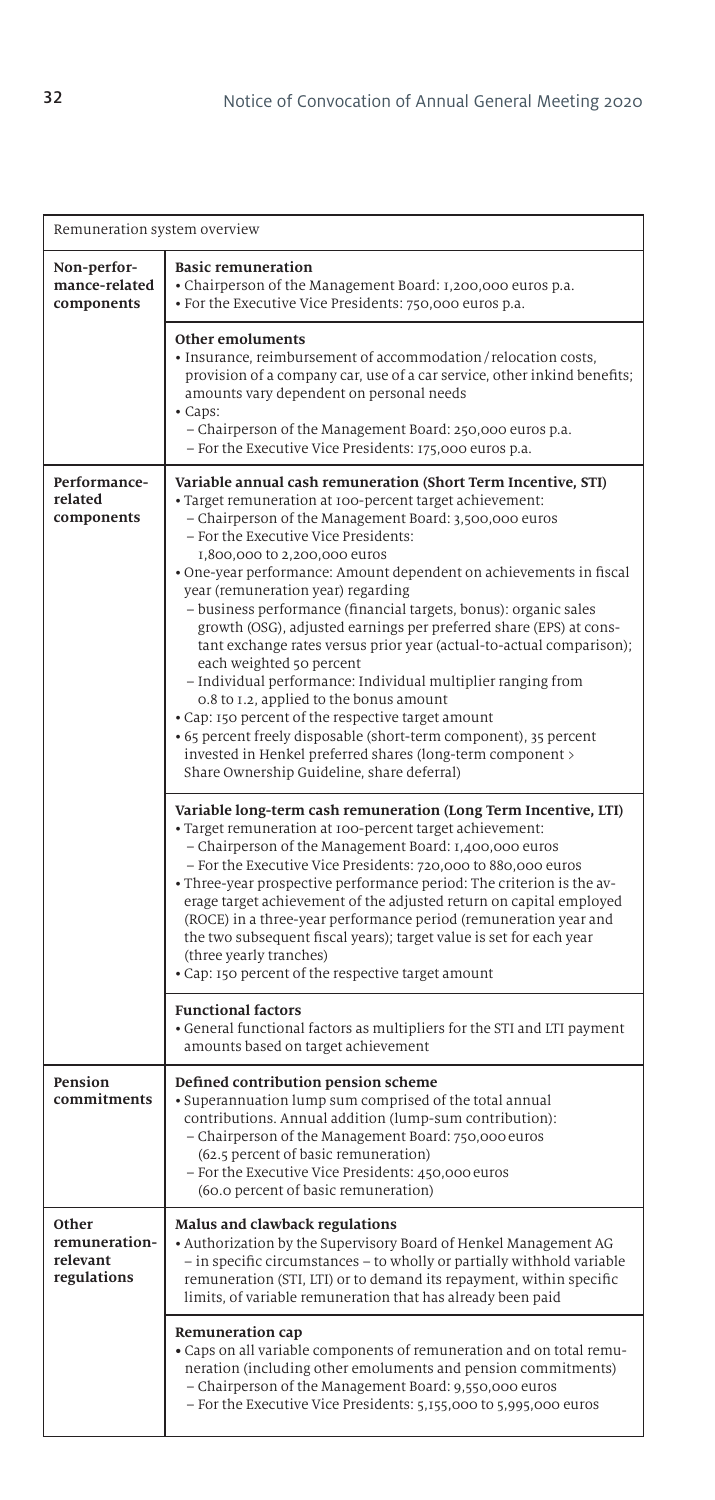| Remuneration system overview |                                                                                                                                                                         |  |  |
|------------------------------|-------------------------------------------------------------------------------------------------------------------------------------------------------------------------|--|--|
|                              | Severance pay cap<br>• Payment limited to maximum two years' compensation but no more<br>than due for the remaining term of the contract                                |  |  |
|                              | Post-contractual non-competition clause<br>• Two-year term; discretionary payment totaling 50 percent of the<br>annual compensation, payable in 24 monthly installments |  |  |

Target remuneration for members of the Management Board (remuneration excluding other emoluments and pension benefits) with a functional factor of 1 and subject to 100-percent target achievement: 3,550,000 euros each year. Of this figure, 750,000 euros is attributable to basic remuneration (around 21 percent of target remuneration), 2,000,000 euros to the STI including share deferral (around 56 percent of target remuneration) and 800,000 euros to the LTI (around 23 percent of target remuneration). Accordingly, some 79 percent of the target remuneration (= 2,800,000 euros) is therefore variable. Of this total, short-term variable target remuneration (STI without share deferral) accounts for around  $\Delta 6$  percent (= 1,300,000 euros) and long-term variable target remuneration (share deferral and LTI) for around  $54$  percent (=  $1,500,000$  euros). The annual target remuneration for the Chairperson of the Management Board totals 6,100,000 euros: 1,200,000 euros basic remuneration (around 20 percent of target remuneration), 3,500,000 euros STI including share deferral (around 57 percent of target remuneration) and 1,400,000 euros LTI (around 23 percent of target remuneration).

Other emoluments are paid to members of the Management Board up to a maximum of 175,000 euros, together with annual pension contributions of 450,000 euros. Bearing in mind these amounts, and based on a functional factor of 1 and 100-percent target achievement, members of the Management Board receive total annual remuneration of up to 4,175,000 euros, of which around 71 percent is variable (= 2,975,000 euros: other emoluments, STI and LTI). Other emoluments are paid to the Chairperson of the Management Board up to a maximum of 250,000 euros per year, together with annual pension contributions of 750,000 euros. Bearing in mind these amounts, and based on 100-percent target achievement, the Chairperson of the Management Board receives total annual compensation of up to 7,100,000 euros, of which around 73 percent is variable (= 5,150,000 euros: other emoluments, STI and LTI).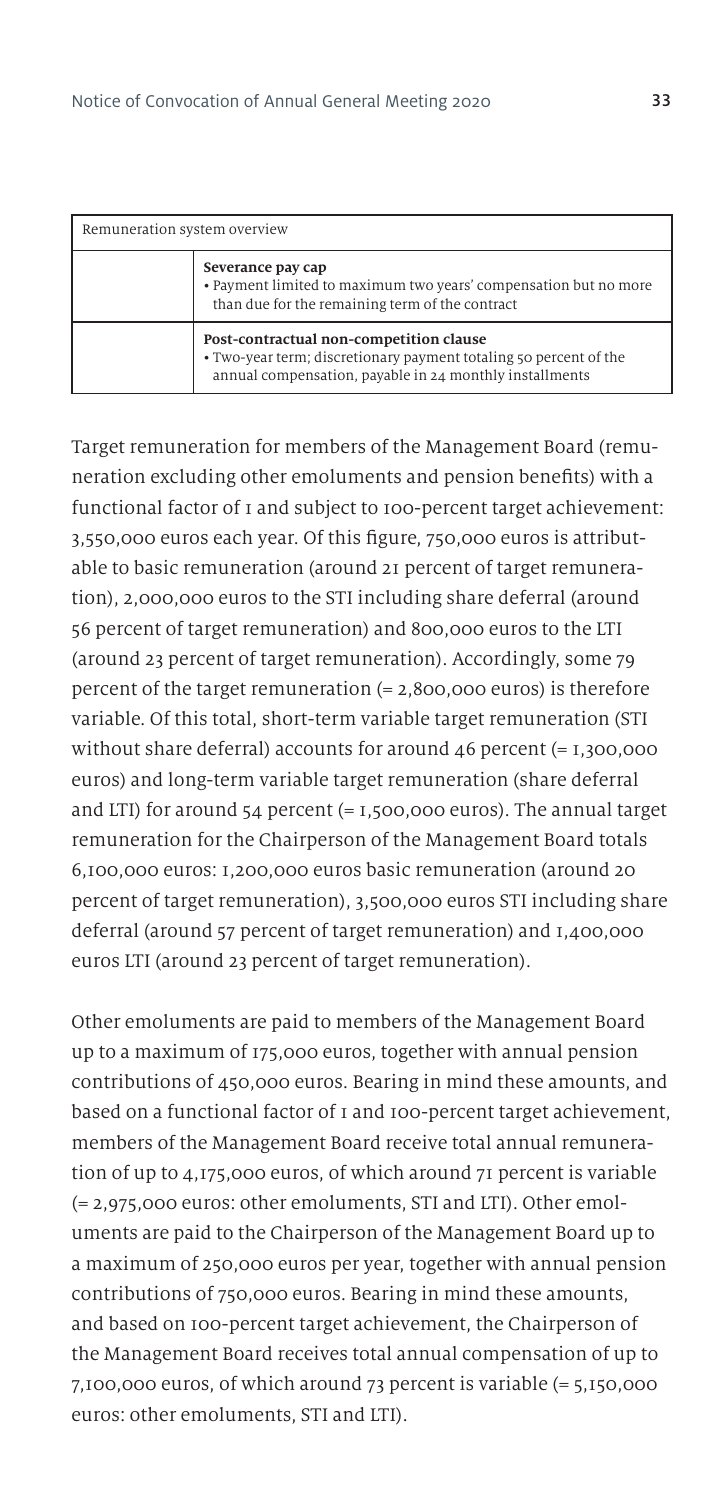

#### *Non-performance-related components*

#### **Basic remuneration**

The basic remuneration reflects market conditions and serves as a basic salary. It is paid out monthly as salary and amounts to 1,200,000 euros per year for the Chairperson of the Management Board (CEO) and 750,000 euros per year for the other Management Board members (Executive Vice Presidents). The basic remuneration is regularly reviewed and adjusted where appropriate.

#### **Other emoluments**

The members of the Management Board also receive other emoluments, primarily in the form of costs associated with, or the cash value of, in-kind benefits and other fringe benefits such as standard commercial insurance policies, reimbursement of accommodation/ relocation costs, provision of a company car that they may also use for private purposes or use of a car service, including any taxes on same, and the costs of precautionary medical examinations. All members of the Management Board are entitled, in principle, to the same emoluments, whereby the amounts vary depending on personal situation. These emoluments are recognized at cost or the equivalent cash value in the case of benefits in kind.

A cap has been set on other emoluments, amounting to 250,000 euros per year for the Chairperson of the Management Board and 175,000 euros per year for the other Management Board members (Executive Vice Presidents).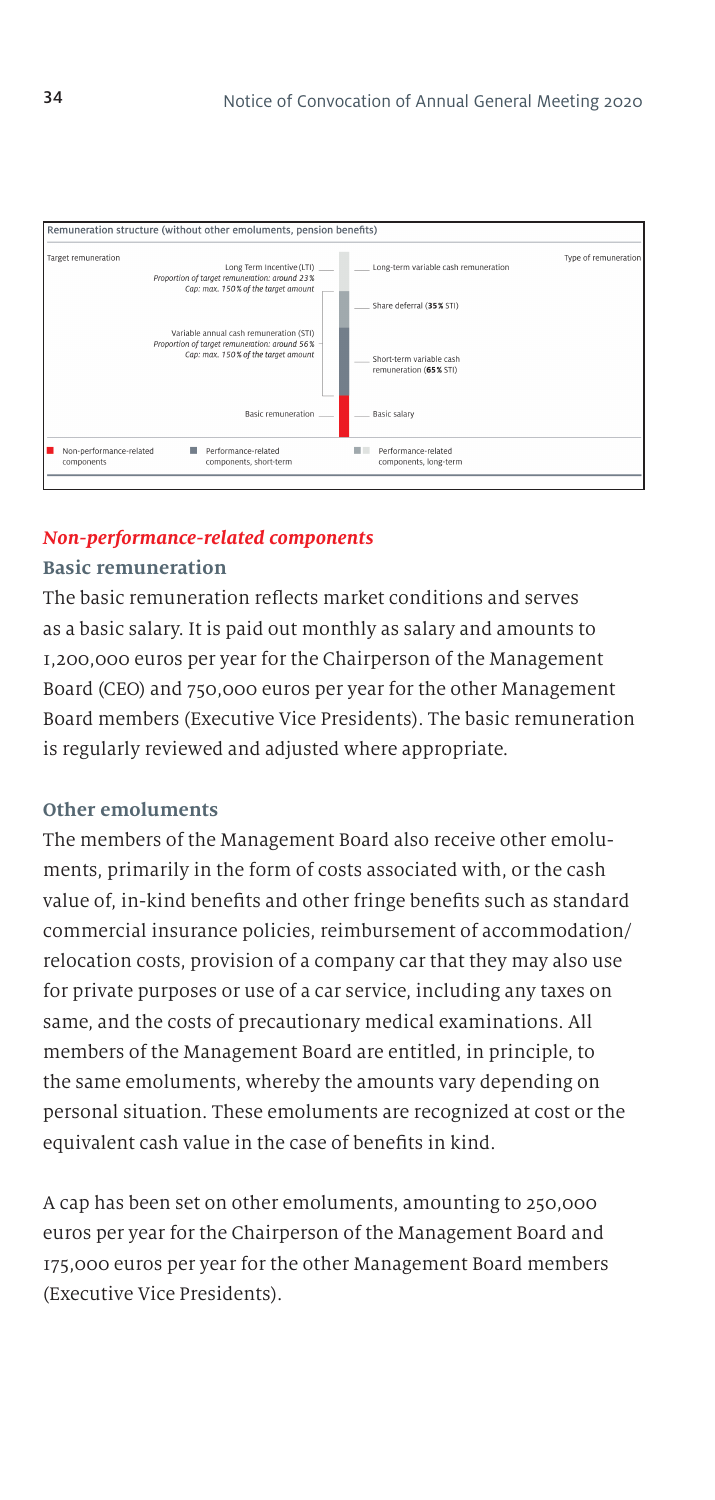#### *Performance-related components*

#### **Variable annual cash remuneration (Short Term Incentive, STI)**

| Overview                        |                                                                                                                                                                             |                                 |                                                           |                                                             |                                                          |  |
|---------------------------------|-----------------------------------------------------------------------------------------------------------------------------------------------------------------------------|---------------------------------|-----------------------------------------------------------|-------------------------------------------------------------|----------------------------------------------------------|--|
| Compo-<br>nents                 | <b>Basis</b> for<br>assessment/<br><b>Parameters</b>                                                                                                                        | Weight-<br>ing                  | Lower<br>threshold                                        | 100% target<br>achieve-<br>ment                             | Upper<br>threshold                                       |  |
| Financial<br>targets<br>(bonus) | Organic sales<br>growth <sup>1</sup><br>(OSG)                                                                                                                               | 50%                             | Minimum<br>OSG value<br>(50% target<br>OSG                | OSG target<br>(100%<br>target OSG)                          | Maximum<br>OSG<br>(150% target<br>OSG)                   |  |
|                                 | Adjusted<br>earnings per<br>preferred share<br>$(EPS)^2$                                                                                                                    | 50%                             | 80% of the<br>prior-year<br>figure<br>(50% target<br>EPS) | 100% of the<br>prior-year<br>figure<br>(100% target<br>EPS) | 120% of the<br>prior-year<br>figure (150%<br>target EPS) |  |
| Individual<br>multiplier        | · Individually<br>agreed targets<br>• Absolute<br>and relative<br>performance<br>versus market /<br>competition<br>· Individual<br>commitment to<br>general Henkel<br>goals |                                 |                                                           | Multiplier 0.8 to 1.2                                       |                                                          |  |
| Performance period              |                                                                                                                                                                             | Fiscal year (remuneration year) |                                                           |                                                             |                                                          |  |
| Cap <sup>3</sup>                | $150\%$ of the STI target amount (= 3,000,000 euros $4$ )                                                                                                                   |                                 |                                                           |                                                             |                                                          |  |

<sup>1</sup> Figures derived from financial ambition.

2 At constant exchange rates versus prior year (actual-to-actual comparison).

3 Including an individual multiplier.

4 Remuneration paid to an Executive Vice President, given a functional factor of 1.

The performance parameters for the variable annual cash remuneration (STI) are the achieved financial targets for each fiscal year ("remuneration year") – the so-called bonus – and the individual performance of each Management Board member, to which a multiplier ranging from 0.8 to 1.2 is applied.

Bonuses are determined on the basis of achievement of the following additively linked financial targets in the respective remuneration year, each with a 50-percent weighting: organic sales growth (OSG) (i.e. sales development adjusted for foreign exchange and acquisitions/divestments) and earnings per preferred share (EPS) adjusted for one-time charges/gains, restructuring expenses and foreign exchange.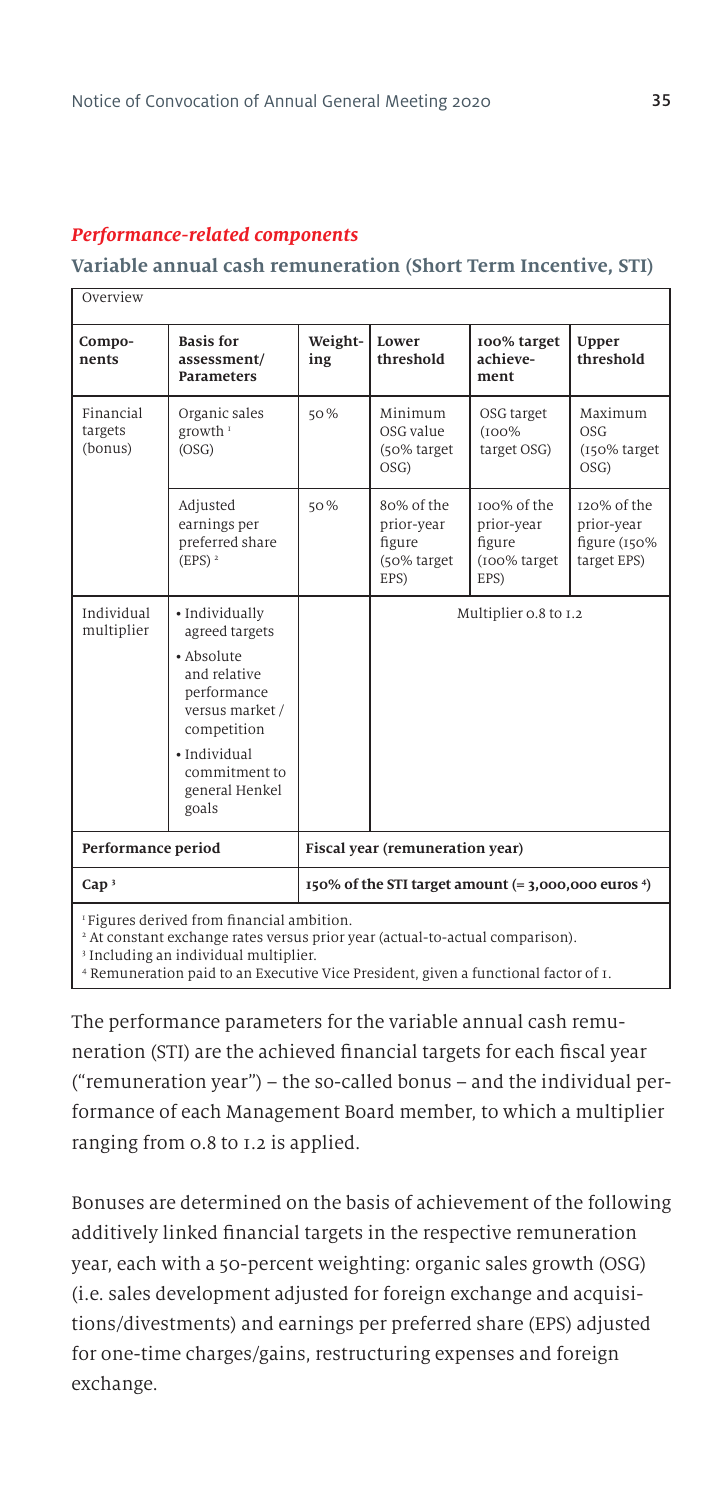The OSG target is derived from our financial ambition. EPS performance is measured on the basis of actual-to-actual comparison, i.e. the EPS at constant exchange rates in the year of payment is compared to the EPS from the previous year.

An appropriate remuneration scale has been established for both key financials. Thresholds have also been defined; payment is withheld if the minimum targets are not met, and capped if they are exceeded. If adjusted EPS at constant exchange rates in the year of payment is more than 20 percent above or below the comparable prior-year figure as a result of extraordinary events, the Supervisory Board of Henkel Management AG may, at its discretion and after due consideration, decide to adjust the target, or may determine a new reference value for measuring performance in the following year.

The key financials OSG and EPS are derived from the figures in the consolidated financial statements for the relevant fiscal year as audited without qualification and approved in each case.

Individual target achievement by each member of the Management Board is reflected in the STI using an individual multiplier applied to the total bonus amount assigned in respect of overall achievement of all financial targets. This individual multiplier ranges from 0.8 to 1.2. STI caps may not, however, be exceeded when applying said multiplier. If the bonus already equals the capped STI amount, any multiplier greater than 1 will have no further effect on the remuneration total.

Measurement of individual performance includes the following factors in particular: achievement of the relevant separate targets agreed with each individual (including sustainability targets) and – as general criteria – the absolute and relative performance of the business unit for which they are responsible compared to market/ competition performance, plus their individual contribution to general Henkel goals.

The following benchmark group is used to measure the relative performance of the respective business units compared to the market/ competition: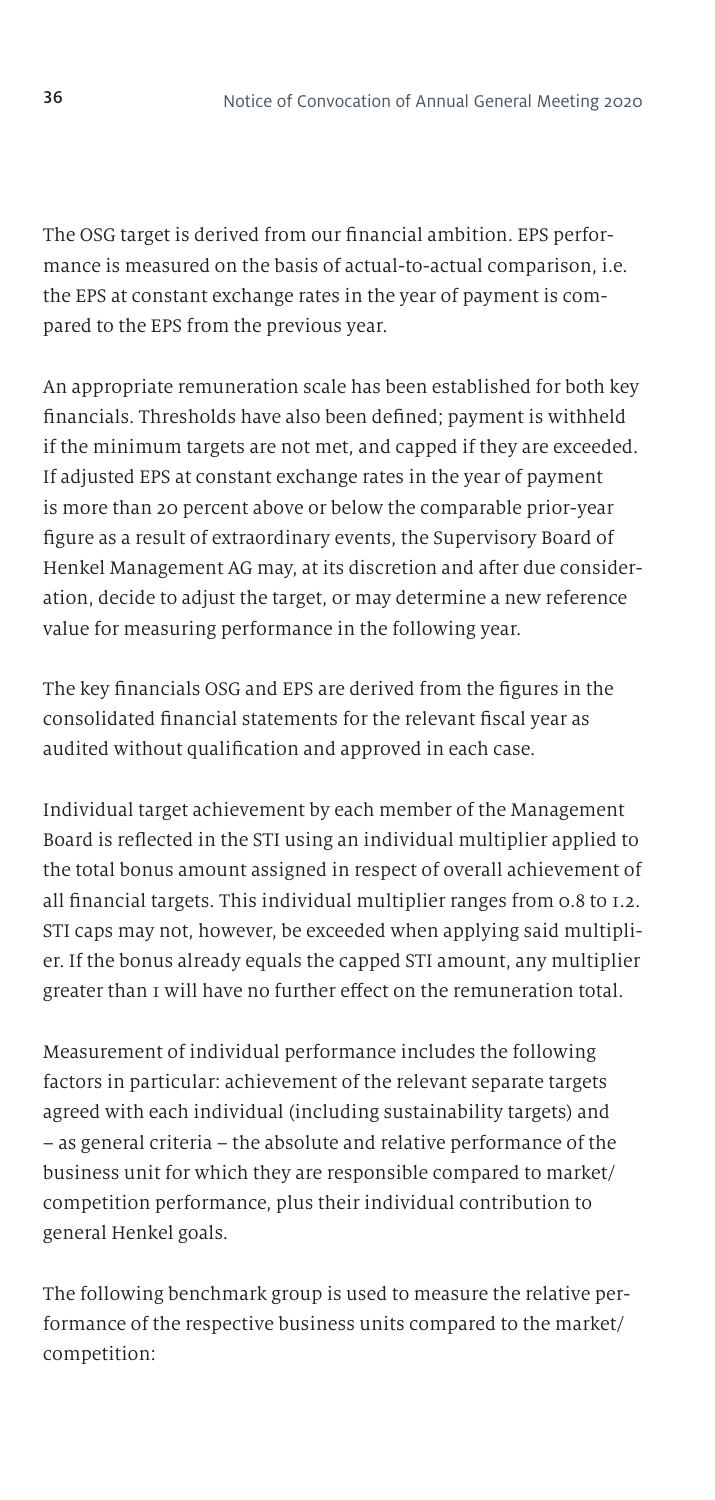| Benchmark group                                            |                                                                                                                                                                                                                                      |                                                                                               |  |
|------------------------------------------------------------|--------------------------------------------------------------------------------------------------------------------------------------------------------------------------------------------------------------------------------------|-----------------------------------------------------------------------------------------------|--|
| <b>Adhesive Technologies</b>                               | <b>Beauty Care</b>                                                                                                                                                                                                                   | Laundry & Home Care                                                                           |  |
| $\cdot$ Sika<br>• H.B. Fuller<br>$\cdot$ RPM<br>$\cdot$ 3M | • P&G (Beauty)<br>• Beiersdorf (Consumer)<br>• Colgate-Palmolive (Oral,<br>Personal and Home Care)<br>• L'Oréal (Group)<br>• KAO (Cosmetics, Skin Care<br>and Hair Care)<br>• Unilever<br>(Beauty & Personal Care)<br>• Coty (Group) | • P&G (Fabric & Home Care)<br>• Reckitt Benckiser<br>(Hygiene Home)<br>• Unilever (Home Care) |  |

In the event of major changes among the relevant competitors, the Supervisory Board will appropriately reconsider the composition of the benchmark group and / or the definition of the relevant competitor parameters.

At the end of a fiscal year, both the achievement of the financial targets and the respective individual performance based on appropriate target agreements will be decided by the Supervisory Board of Henkel Management AG after prior consultation with the Human Resources Subcommittee of the Shareholders' Committee. The Human Resources Subcommittee also decides whether and to what extent adjustments of the key financials to reflect exceptional items are to be taken into consideration when determining the bonus. In determining the STI, the Supervisory Board of Henkel Management AG also gives due consideration to the degree to which financial success and Management Board performance are sustainable beyond the end of a fiscal year.

The total payable STI amount (bonus times individual multiplier) is capped at 150 percent of the target amount, bearing in mind the respective functional factor.

# **Share Ownership Guideline / Short-term and long-term components of the variable annual cash remuneration** The full amount of the STI is paid in cash once the Corporation's annual financial statements for the remuneration year have been approved by the Annual General Meeting.

The obligation to purchase and hold shares (Share Ownership Guideline) is a key element of Management Board remuneration policy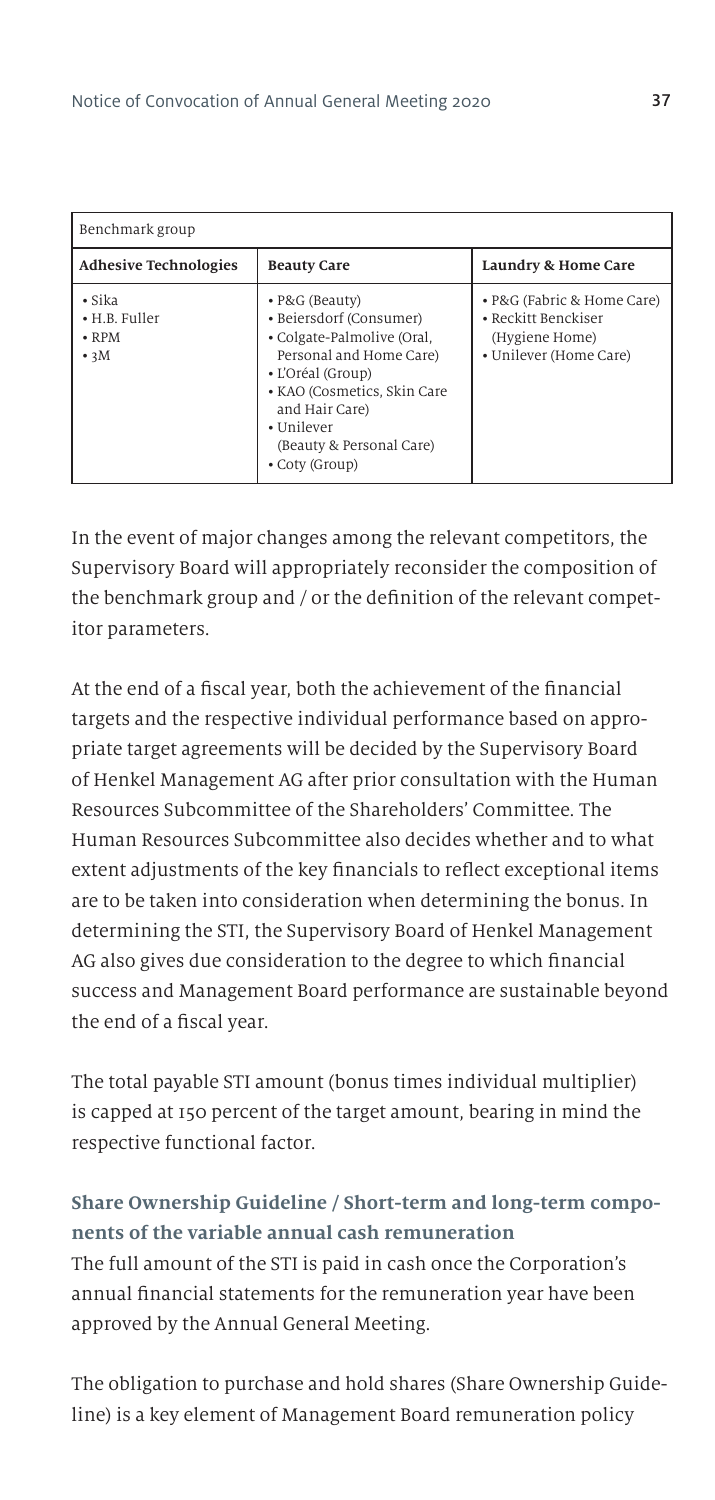as it ensures that Management Board members invest a multiple of their basic remuneration in Henkel preferred shares over a period of four years which they continue to hold during their period in office. Accordingly, recipients may only dispose of around 65 percent of this payment as they wish (short-term variable cash remuneration). The members of the Management Board must invest the remainder of the relevant payment amount, corresponding to around 35 percent, in Henkel preferred shares (share deferral). These shares are then placed in a blocked custody account with a drawing restriction. The company transfers the relevant investment amount of each individual directly to the bank responsible for settling the investment transactions and managing the blocked custody account. On the first trading day of the month following payout, this bank invests the relevant amount on behalf and for the account of the member of the Management Board in Henkel preferred shares at the price prevailing at the time of purchase on the stock exchange, and credits the acquired shares to the blocked custody account. The lock-up period in each case expires on December 31 of the fourth year following the year of payment.

This share deferral ensures that, for the duration of their appointment, the members of the Management Board must accumulate and hold a significant share portfolio during each (rolling) lock-up period of four years, through which they participate in the long-term performance of the Corporation, whether this be positive or negative. Assuming the target for the STI is met, the total amount to be invested under the STI program in shares over a four-year period is 2,450,000 euros for the Chairperson of the Management Board and 1,400,000 euros for an Executive Vice President with a functional factor of 1. As such, the amounts constitute a multiple of about 4 and 3.7 respectively of the annual (net) basic remuneration. This share portfolio continues to grow due to the fact that shares are sold, if at all, only in exceptional instances once the respective four-year lock-up period has expired. This share deferral (in addition to the LTI) complies with German company law (AktG) and GCGC precepts requiring a remuneration policy that focuses on sustainable business development.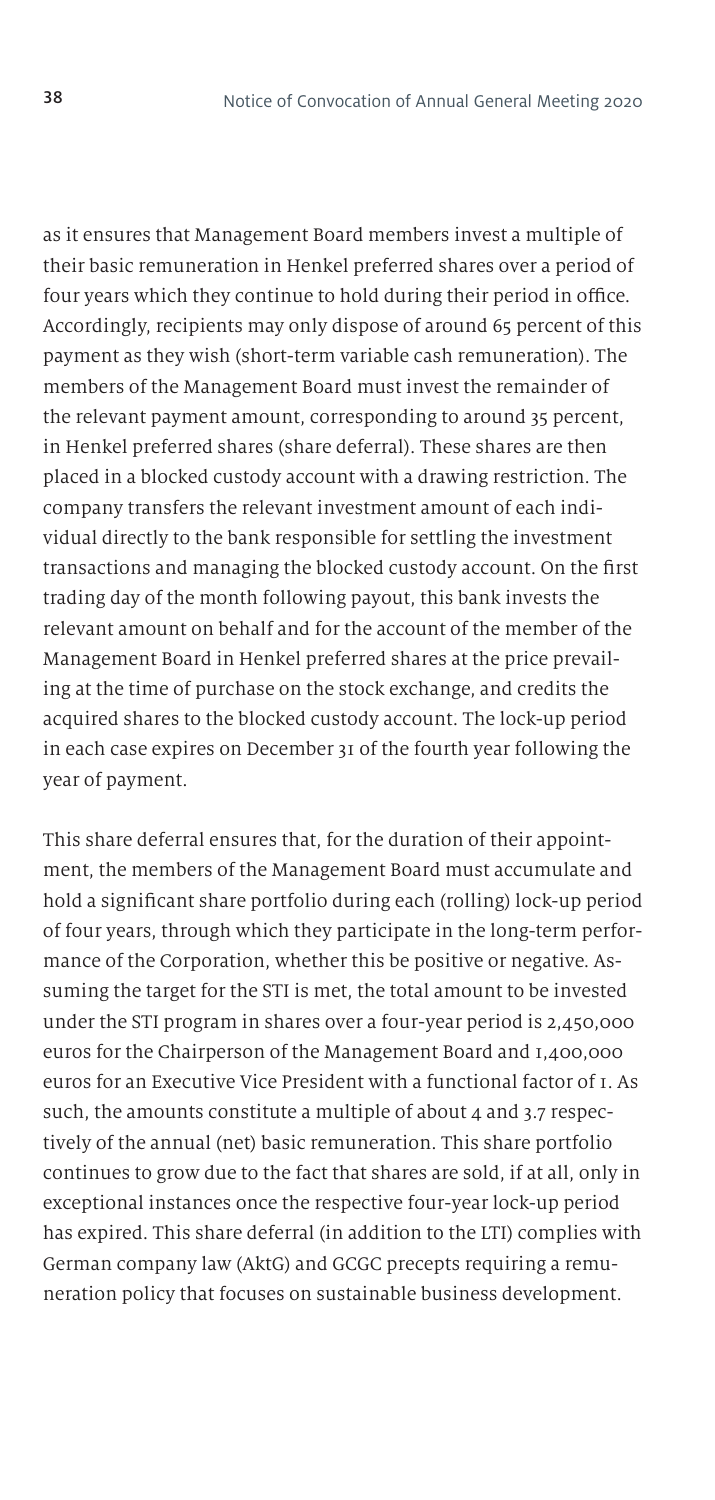| Overview                                                                                                                              |                                                                                                                              |                                         |                                                                |
|---------------------------------------------------------------------------------------------------------------------------------------|------------------------------------------------------------------------------------------------------------------------------|-----------------------------------------|----------------------------------------------------------------|
| Basis for assessment/<br>Parameters                                                                                                   | Lower threshold                                                                                                              | 100% target<br>achievement <sup>1</sup> | <b>Upper threshold</b>                                         |
| Adjusted return on<br>capital employed<br>(ROCE), average target<br>achievement over the<br>performance period<br>(3 yearly tranches) | Average target<br>Average target<br>achievement 80%<br>achievement 100%<br>(100% target<br>(50% target<br>amount)<br>amount) |                                         | Average target<br>achievement 120%<br>(150% target)<br>amount) |
| Performance period                                                                                                                    | Three-year period<br>(remuneration year plus two subsequent fiscal years)                                                    |                                         |                                                                |
| Cap                                                                                                                                   | $150\%$ of the target amount $(= 1, 200, 000 \text{ euros}^2)$                                                               |                                         |                                                                |
| <sup>1</sup> Respective 100% target derived from the budget.                                                                          |                                                                                                                              |                                         |                                                                |

#### **Variable long-term cash remuneration (Long Term Incentive, LTI)**

2 Remuneration paid to an Executive Vice President, given a functional factor of 1.

The LTI represents variable cash remuneration, the amount of which is based on the long-term future performance of the Corporation and derived from the average return on capital employed (ROCE) adjusted for one-time charges/gains and restructuring expenses over a period of three years (performance period). The LTI is a rolling program. As such, a new LTI tranche with a three-year performance period is issued every year. For each LTI tranche, the adjusted ROCE is measured in the relevant remuneration year and the two subsequent years (three yearly tranches).

The ROCE targets are derived from our budget and are set for each year of each three-year performance period by the Supervisory Board of Henkel Management AG. At the end of the respective year, target achievement for the year in question is analyzed. The average target achievement for the relevant performance period is then calculated on the basis of the three measurements of relevance for the respective LTI tranche.

Target achievement with regard to adjusted ROCE is determined on the basis of the audited and approved consolidated financial statements for the relevant fiscal years.

The LTI is paid in cash once the Corporation's annual financial statements for the final year in the performance period have been approved by the Annual General Meeting.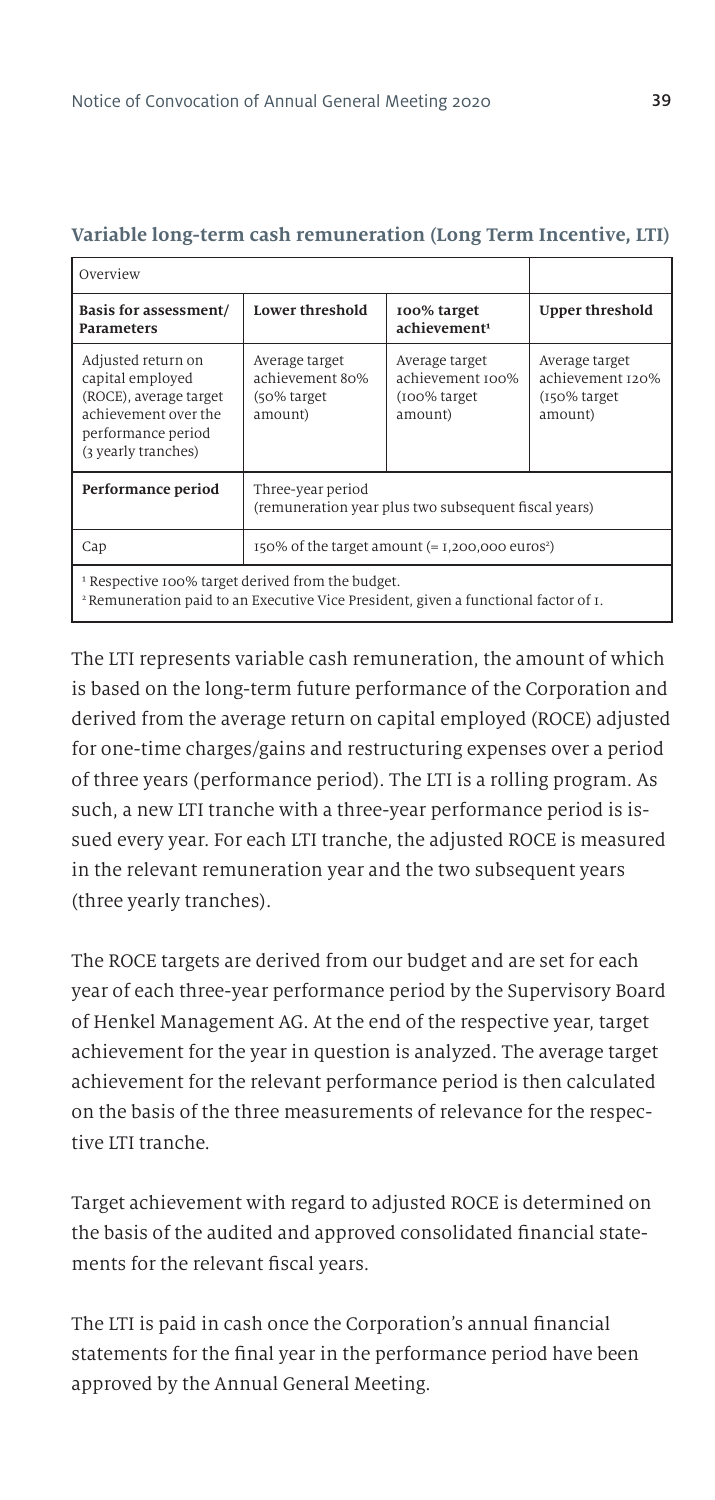A remuneration scale has been established for the LTI, together with a threshold below which payments are withheld. The total payable LTI amount is capped at 150 percent of the target amount, bearing in mind the respective functional factor.

To ensure cogent and consistent incentivization and efficacy in the structure of Management Board remuneration, the performance values governing the Long Term Incentive tranches issued in 2017 and 2018, whose three-year performance periods did and do not end until December 31, 2019 and December 31, 2020 respectively, were determined pro rata temporis in accordance with the previously valid conditions for the periods up to December 31, 2018, while for the periods from January 1, 2019, they are determined in accordance with the conditions effective as of 2019.

### **Functional factors governing variable remuneration**

In order to ensure consideration of the differing requirements of the relevant areas of Management Board responsibility and of the differing levels of complexity and importance of the respective business units, the following general functional factors were defined, starting in fiscal 2019, as multipliers for the STI and LTI payment amounts based on target achievement:

| <b>Functional factors</b>                              |             |  |
|--------------------------------------------------------|-------------|--|
| Area of responsibility/Business unit<br>STI/LTI factor |             |  |
| CEO                                                    | I.75        |  |
| Finance                                                | 1.10        |  |
| HR/Infrastructure Services                             | 0.90        |  |
| Adhesive Technologies                                  | 1.10        |  |
| <b>Beauty Care</b>                                     | 0.90        |  |
| Laundry & Home Care                                    | <b>I.OO</b> |  |

A marginally lower factor may be set for newly appointed Management Board members in their first year of office.

These functional factors are regularly reviewed and adjusted if necessary.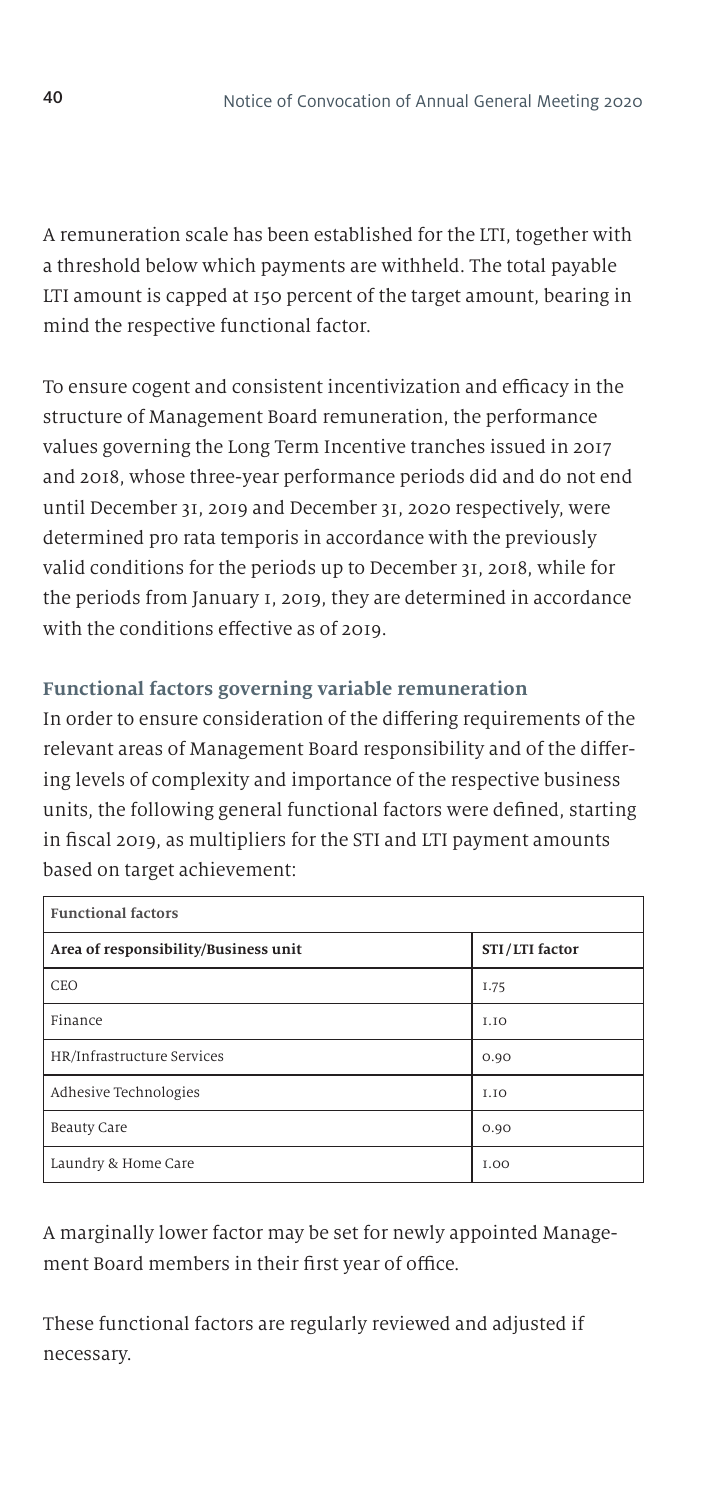#### Overall, the STI and LTI are calculated as follows:

Calculation of STL and LTL



In keeping with the objectives of the Management Board remuneration policy, this structure of the STI and LTI not only rewards sustainably profitable growth and thus supports the long-term development of Henkel, it also ensures that Management Board remuneration is aligned to the interests of shareholders.

#### **Special payments/bonuses**

No authorization exists to allow the Supervisory Board of Henkel Management AG to exercise its discretionary judgment to award special payments for outstanding performance (known as the "Mannesmann" clause).

#### **Malus and clawback regulations**

Malus and clawback regulations have been in place since January 1, 2019. They give the Supervisory Board of Henkel Management AG the authorization – in specific circumstances and, after due consideration, at its discretion – to wholly or partially withhold the variable remuneration (STI, LTI) or to demand the repayment, within specific limits, of variable remuneration that has already been paid. Such circumstances include, in particular, severe breaches of a Management Board member's duties or material misstatements in financial reports. This regulation is without prejudice to the right to assert further claims on grounds of personal misconduct by a member of the Management Board, and especially to claim damages under Section 93 AktG.

Pursuant to Section 87 (2) AktG, the Supervisory Board can also reduce future remuneration to a reasonable level and/or entirely alter the structure of remuneration and the nature of the components of remuneration in order to assure appropriate remuneration. In doing so, it must consider the situation of the Corporation and its affiliated companies (Group).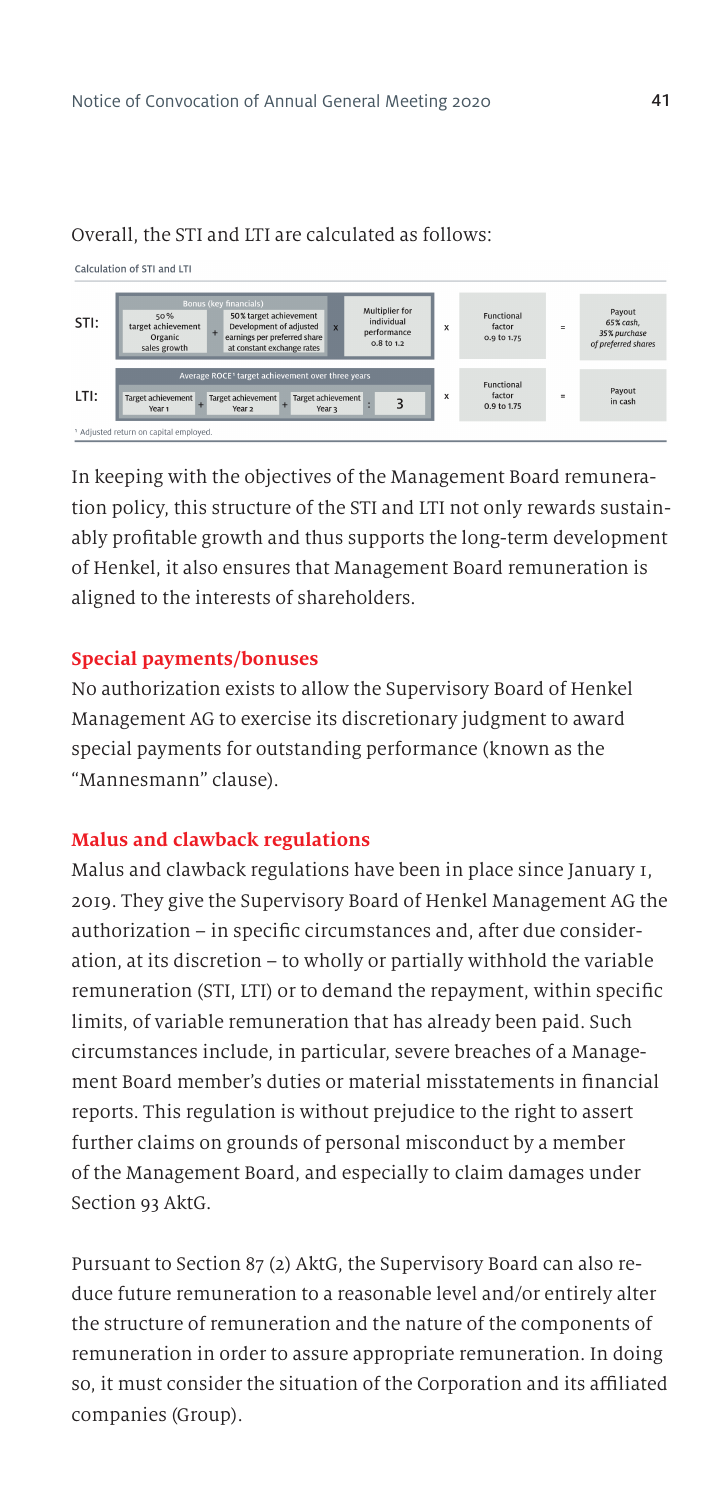#### **Ancillary activities**

After consultation with the Supervisory Board of Henkel Management AG, members of the Management Board may accept supervisory board mandates and similar offices in companies in which Henkel AG & Co. KGaA holds a direct or indirect participating interest, or may engage in activities in associations and similar organizations to which Henkel AG & Co. KGaA belongs by virtue of its business activities. Any other paid or unpaid ancillary activities must be approved in advance by the Supervisory Board.

#### **Pension benefits (retirement pensions and survivors' benefits)**

The Corporation has been operating a purely defined contribution system since January 1, 2015. Accordingly, members of the Management Board now receive a superannuation lump sum payment comprised of the total annual contributions to the plan during their time in office. The annual contributions – based on a full fiscal year – are 750,000 euros for the Chairperson and 450,000 euros each for the Executive Vice Presidents.

An entitlement to pension benefits arises on retirement upon reaching the age of 63, on termination of the employment relationship on or after attainment of the statutory retirement age, in the event of death, or in the event of permanent complete incapacity for work. If a member of the Management Board has received no pension benefits prior to their death, the superannuation lump sum accumulated up to time of death is paid out to the surviving spouse or surviving children if they are eligible for orphan benefits.

#### **Caps on total remuneration**

After allowing for the aforementioned functional factors and caps for the variable, performance-related components of remuneration as well as for other emoluments and pension benefits (lump sum contribution), the Supervisory Board of Henkel Management AG has specified the following caps on total remuneration for a full fiscal year: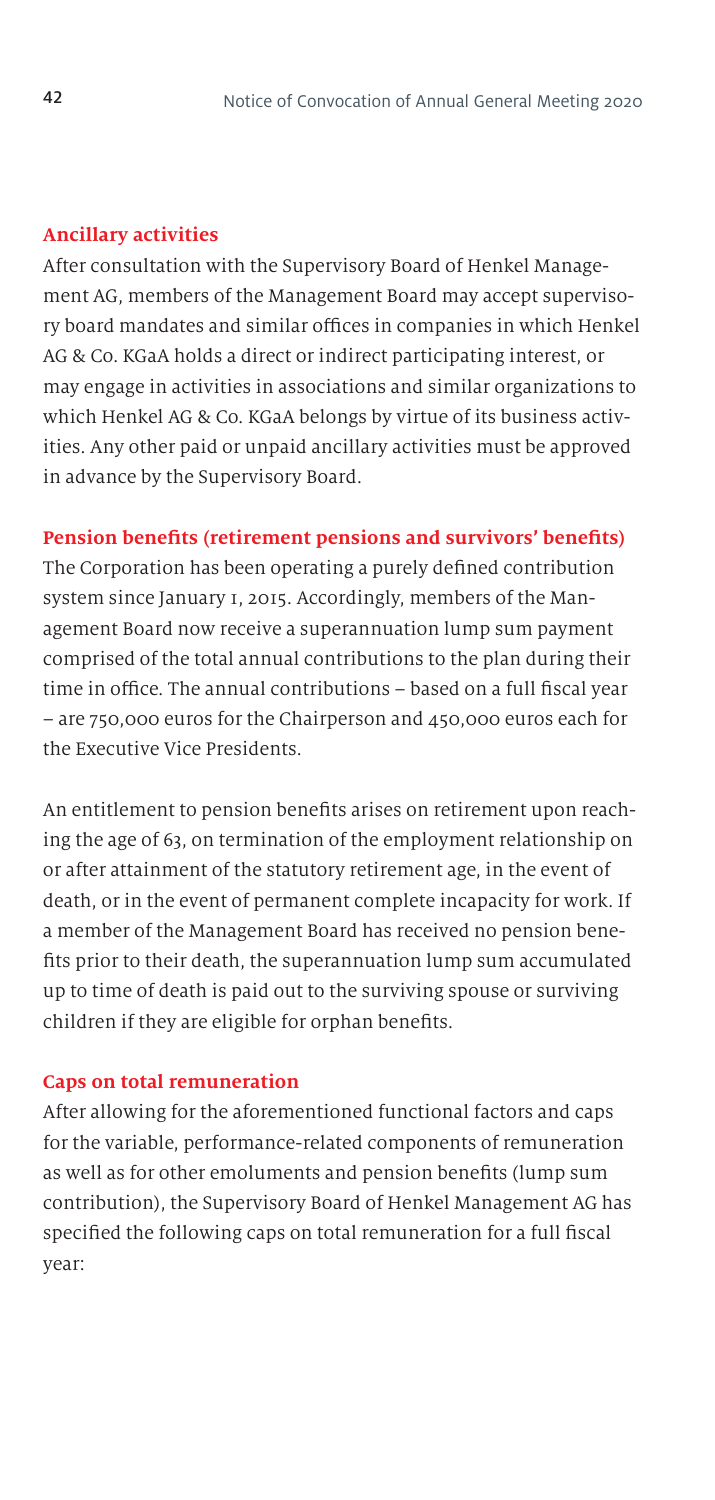|                                                                                                             | Caps on annual total remuneration              |                                             |                                                                                        |                                                                                          |                                                                                                        |                                                         |                                                         |                                                         |
|-------------------------------------------------------------------------------------------------------------|------------------------------------------------|---------------------------------------------|----------------------------------------------------------------------------------------|------------------------------------------------------------------------------------------|--------------------------------------------------------------------------------------------------------|---------------------------------------------------------|---------------------------------------------------------|---------------------------------------------------------|
| in euros<br>Chair-<br>person<br>of the<br>Manage-<br>ment<br>Board<br>(Func-<br>tional<br>factor<br>STI/LTI | <b>Basic</b><br>remuner-<br>ation<br>I,200,000 | Other<br>emolu-<br>ments<br>o to<br>250,000 | Short-<br>term<br>variable<br>annual<br>cash<br>remu-<br>neration<br>o to<br>3,412,500 | Long-<br>annual<br>cash<br>remu-<br>neration<br>(share<br>deferral)<br>o to<br>1,837,500 | Condi-<br>term tional en-<br>variable titlement<br>to Long<br>Term In-<br>centive<br>o to<br>2,100,000 | Pension<br>lump-<br>sum<br>contribu-<br>tion<br>750,000 | Mini-<br>mum<br>total<br>remuner-<br>ation<br>1,950,000 | Maxi-<br>mum<br>total<br>remuner-<br>ation<br>9,550,000 |
| 1.75)<br>Execu-<br>tive Vice<br>Presi-<br>dent<br>(Func-<br>tional<br>factor<br>STI/LTI<br>(0.9)            | 750,000                                        | o to<br>175,000                             | o to<br>1,755,000                                                                      | o to<br>945,000                                                                          | o to<br>1,080,000                                                                                      | 450,000                                                 | I,200,000                                               | 5,155,000                                               |
| Execu-<br>tive Vice<br>Presi-<br>dent<br>(Func-<br>tional<br>factor<br>STI/LTI<br>(0.1)                     | 750,000                                        | o to<br>175,000                             | o to<br>1,950,000                                                                      | o to<br>1,050,000                                                                        | o to<br>1,200,000                                                                                      | 450,000                                                 | 1,200,000                                               | 5,575,000                                               |
| Execu-<br>tive Vice<br>Presi-<br>dent<br>(Func-<br>tional<br>factor<br>STI/LTI<br>I.I)                      | 750,000                                        | o to<br>175,000                             | o to<br>2,145,000                                                                      | o to<br>1,155,000                                                                        | o to<br>1,320,000                                                                                      | 450,000                                                 | I,200,000                                               | 5,995,000                                               |

## **Provisions governing termination of position on the Management Board**

#### **Continued payment of basic remuneration**

If an active member of the Management Board who was first appointed prior to 2009 retires, or dies while still in office, payment of their basic remuneration continues for a further six months, but not beyond their 65th birthday. In the event of death in service, the payments are made to the surviving spouse or entitled descendants.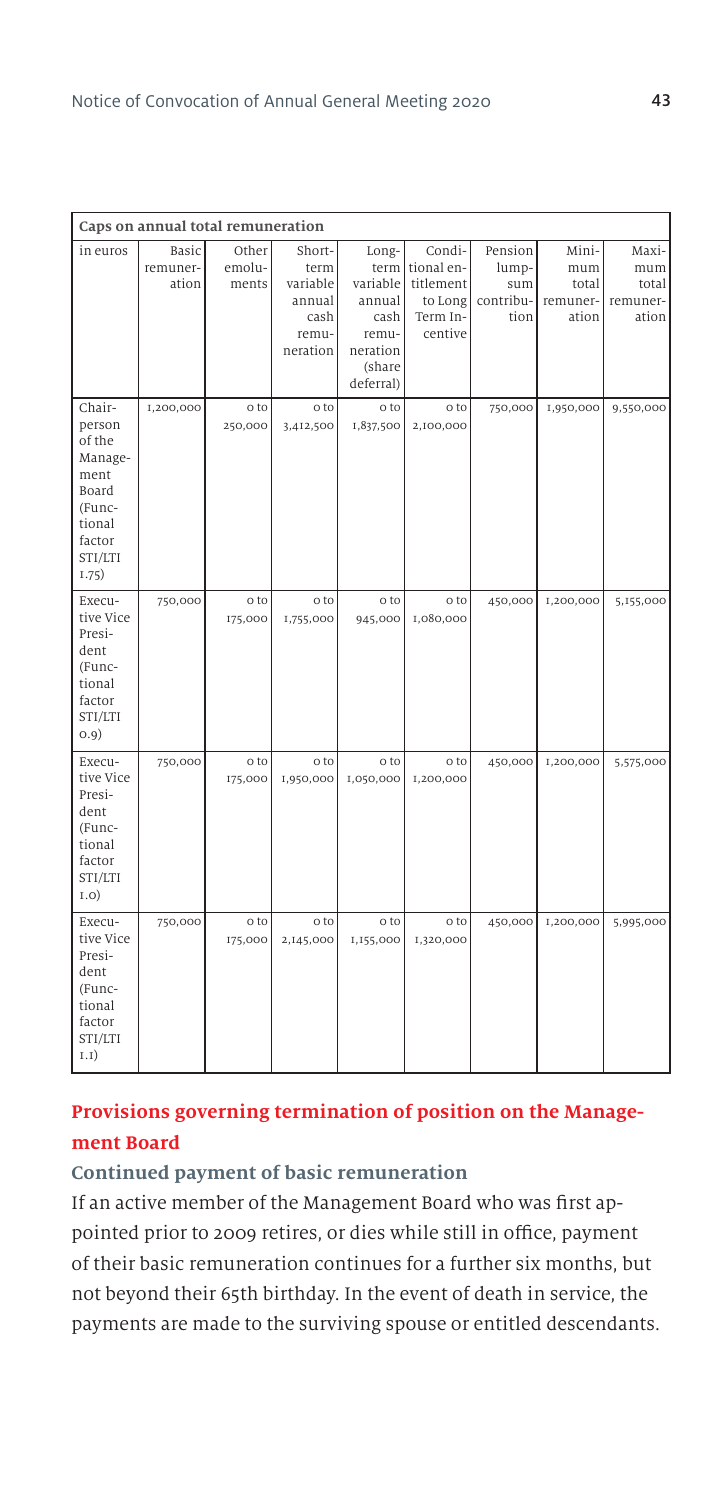#### **Compensation payment**

In the event that a member's position on the Management Board is terminated prematurely without cause and by mutual agreement, the executive contract provides for a compensation settlement amounting to the remuneration for the remaining contractual term (basic remuneration plus variable annual remuneration for single and multiple years). This compensation is limited to a maximum of two years' remuneration (severance payment cap) and may not extend over a period that exceeds the residual term of the executive contract. Members of the Management Board are not entitled to compensation if an executive contract is terminated by mutual agreement at the request of the individual or because that executive has been dismissed by the Corporation for good cause or reason.

In the event that the sphere of responsibility/executive function is altered or restricted to such an extent that it is no longer comparable to the position prior to the change or restriction, the affected members of the Management Board are entitled to resign from office and request premature termination of their contract. In such cases, members are entitled to compensation payments amounting to not more than two years' remuneration.

No entitlements exist in the event of premature termination of executive duties resulting from a change in control.

**Payment/forfeiture of variable components of remuneration** Upon an executive's departure from the Management Board, the STI is calculated pro rata temporis and paid out. Unless otherwise agreed individually, LTI entitlements are calculated at the end of the relevant performance period and paid out. However, entitlements from any tranche whose performance period has not yet ended at the date of departure are forfeited without replacement if the departure is based on good cause or reason that would have justified revocation of the appointment or termination of the employment contract. All lock-up periods relating to investments in Henkel preferred shares that are financed by the recipients (share deferral) end if said recipient dies. By the same token, LTI entitlements with regard to outstanding tranches are settled on the basis of budget figures and paid to the heirs.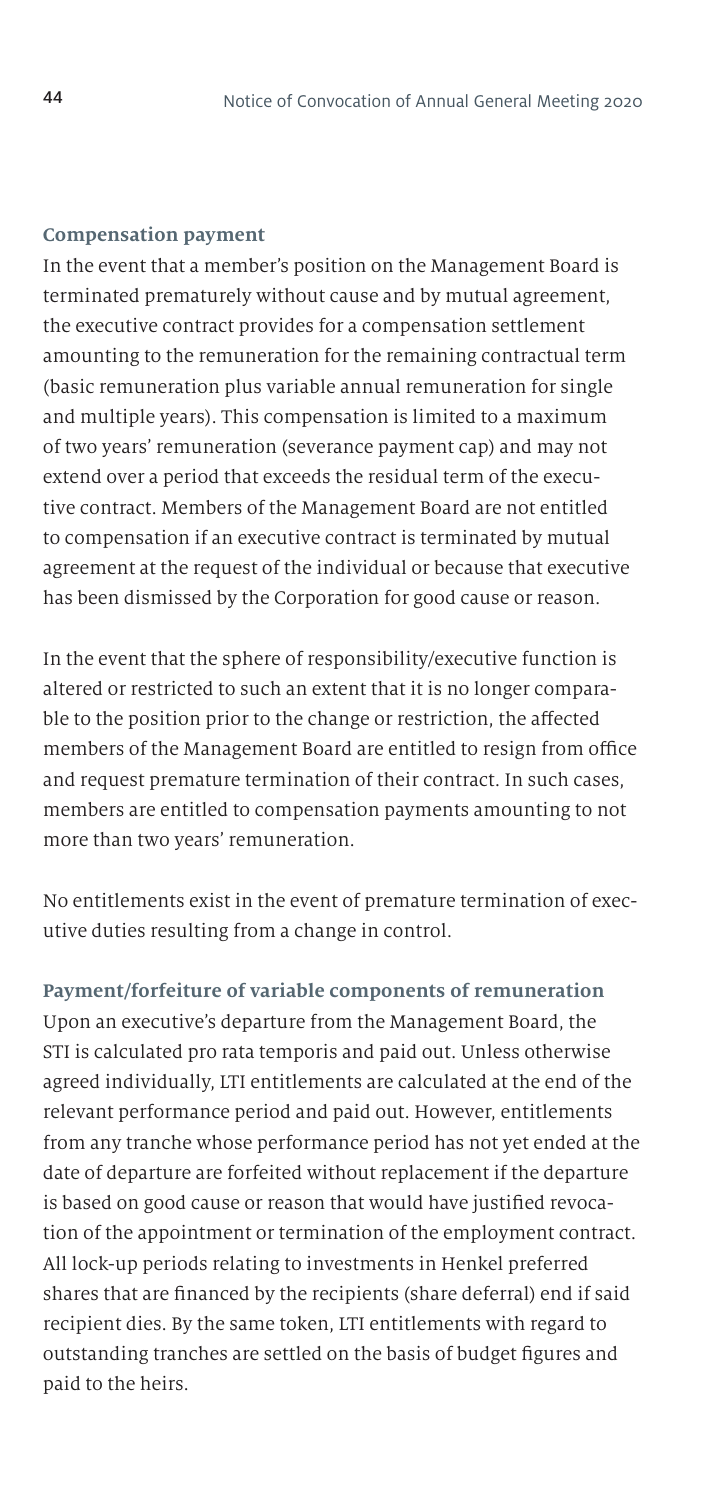#### **Post-contractual non-competition clause**

Management Board contracts include a post-contractual non-competition clause with a term of two years. Members of the Management Board are entitled to a discretionary payment totaling 50 percent of the annual remuneration, which is payable in 24 monthly installments unless the Supervisory Board of Henkel Management AG waives the non-competition clause. Any compensation payments and any earnings from new extra-contractual activities during the non-competition period are offset against this discretionary payment.

#### **Miscellaneous**

The Corporation maintains directors and officers insurance (D&O insurance) for directors and officers of the Henkel Group. For members of the Management Board there is a deductible amounting to 10 percent per loss event, subject to a maximum for the fiscal year of one and a half times their annual basic remuneration.

The company does not grant any loans or advances to members of the Management Board.

Overall, this remuneration system for members of the Management Board reflects internationally and nationally recognized standards of good and responsible corporate governance, as well as complying with GCGC regulations (for details of GCGC compliance, please refer to page 33 ff of the Annual Report 2019) and all German company law (AktG) requirements. The financial performance indicators used to determine the variable, performance-related components of remuneration and the non-financial personal targets agreed with each individual are consistent with our corporate strategy and objectives; as such, the remuneration policy supports both the strategy and the sustainable and long-term development of the Corporation.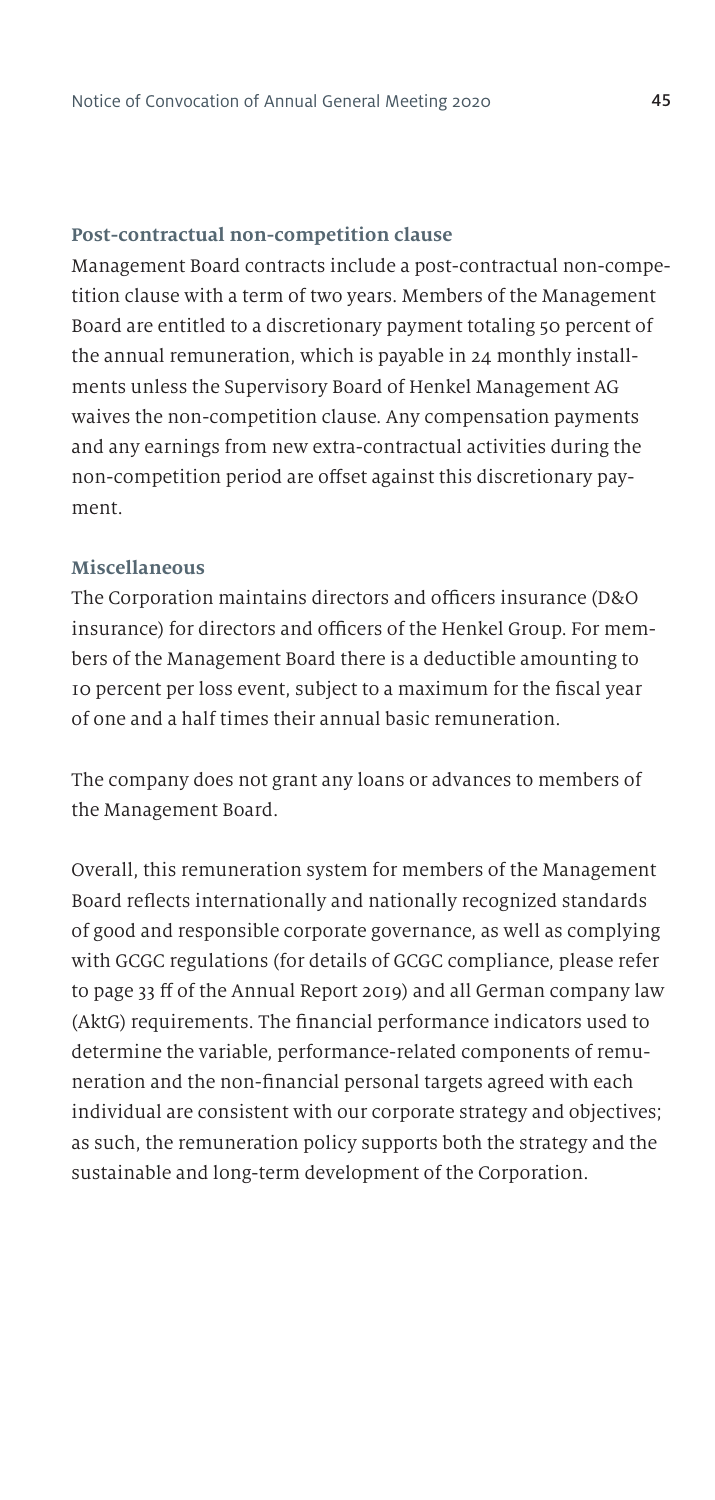### III. Further information and advisories

#### **1. Total number of shares and voting rights**

As of the date of this Notice of Convocation of the Annual General Meeting, the capital stock of the Corporation amounted to 437,958,750.00 euros. This is divided into a total of 437,958,750 bearer shares of no par value with a proportional nominal value of 1.00 euros each, of which 259,795,875 are ordinary shares carrying the same number of voting rights, and 178,162,875 are preferred shares with no voting rights. Preferred shares with no voting rights cannot be used to vote in the Annual General Meeting; Section 140 (2) sentence 1 of the German Stock Corporation Act [AktG] does not apply in this case. As of the time of this Notice of Convocation, the Corporation possesses 3,680,552 treasury preferred shares.

### **2. Holding of the Annual General Meeting as a virtual Annual General Meeting**

Against the background of the COVID-19 pandemic, the Personally Liable Partner, with the approval of the Supervisory Board and the Shareholders' Committee, resolved to benefit from the relief provided by the Act on Mitigating the Consequences of the COVID-19 Pandemic in Civil, Insolvency and Criminal Proceedings of March 27, 2020 (**"COVID-19 Mitigation Act"**), which entered into force on March 28, 2020 (Federal Gazette I p. 569), for the convocation of general meetings in 2020 and to hold this year's Annual General Meeting without the physical presence of the shareholders or their proxy-holders (with the exception of the voting proxies nominated by the Corporation) as a virtual Annual General Meeting.

This year's Annual General Meeting will therefore be held in accordance with the provisions of Article 2 Section 1 (2) in conjunction with Section 8 sentence 1 of the COVID-19 Mitigation Act. Specifically, this means:

a) The entire Annual General Meeting will be broadcast live in sound and vision for ordinary and preferred shareholders on June 17, 2020, starting at 10:00 a.m. (CEST) via the Henkel InvestorPortal, which is available on the Corporation's website (www.henkel. com/agm; www.henkel.de/hv).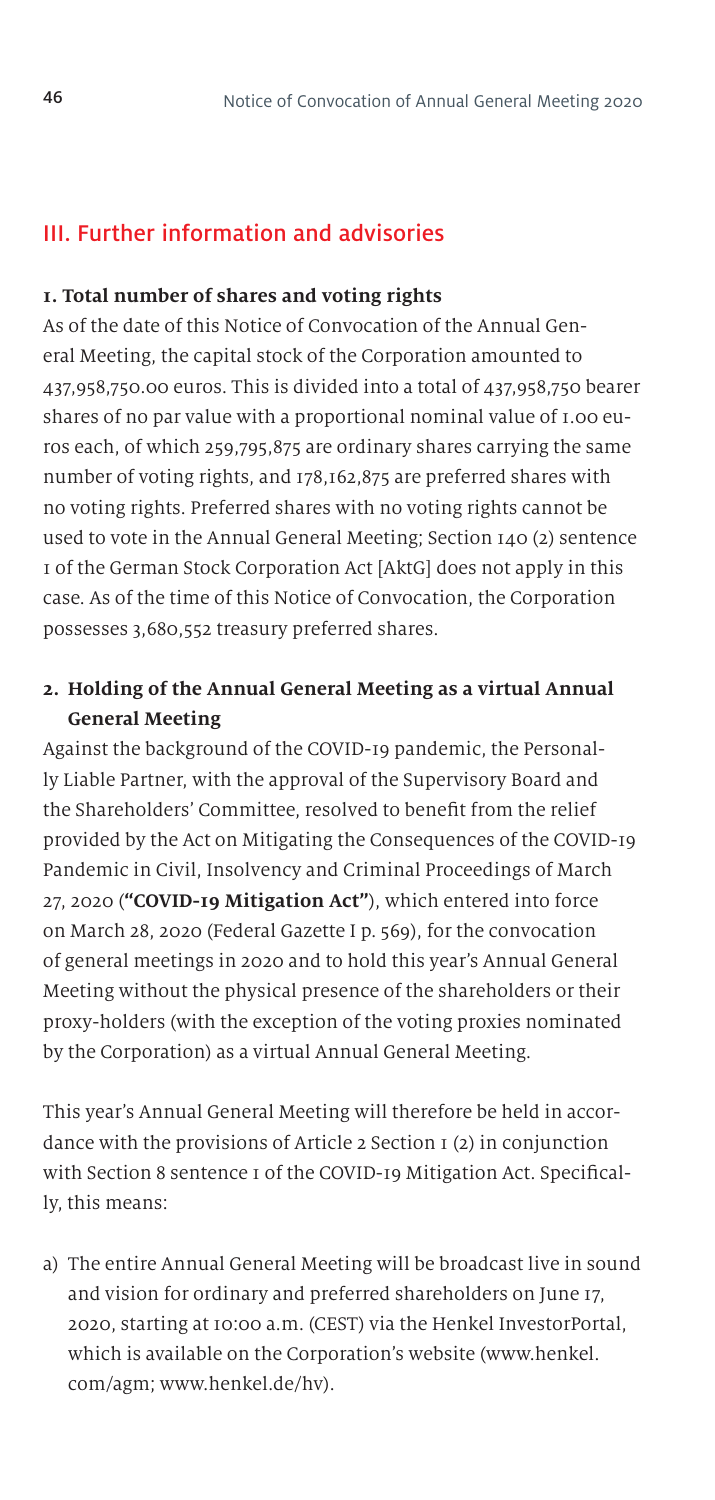- b) Ordinary shareholders may exercise their voting rights in writing or by electronic communication (postal vote) and by proxy (see detailed explanations under Notes 4 and 5).
- c) The ordinary and preferred shareholders will be given the opportunity to ask questions provided that these are submitted by electronic communication at least two days before the meeting (see detailed explanations under Notes 6 and 11).
- d) Notwithstanding Section 245 No. 1 AktG, ordinary and preferred shareholders will have the opportunity to object to a resolution of the Annual General Meeting without the requirement to appear at the Annual General Meeting (see detailed explanations under Note 7).

In order to exercise the shareholder rights described above, ordinary and preferred shareholders must register properly and in good time and provide evidence of their shareholding (see detailed explanations under Note 3).

The Annual General Meeting (AGM) is held as a virtual meeting in the presence of the Chair of the AGM appointed by the Shareholders' Committee pursuant to Article 23 (1) of the Articles of Association and the Chair of the Management Board of Henkel Management AG (as Personally Liable Partner) and, if applicable, other members of the Supervisory Board, the Shareholders' Committee and the Management Board of Henkel Management AG at the business premises of the Corporation, Henkelstrasse 67, 40589 Düsseldorf, Germany. A notary public commissioned to take the minutes of the AGM and the voting proxies nominated by the Corporation will also be present at the meeting.

*This year, we would ask shareholders to pay particular attention to the following information on how to exercise their rights in and in connection with the virtual AGM.*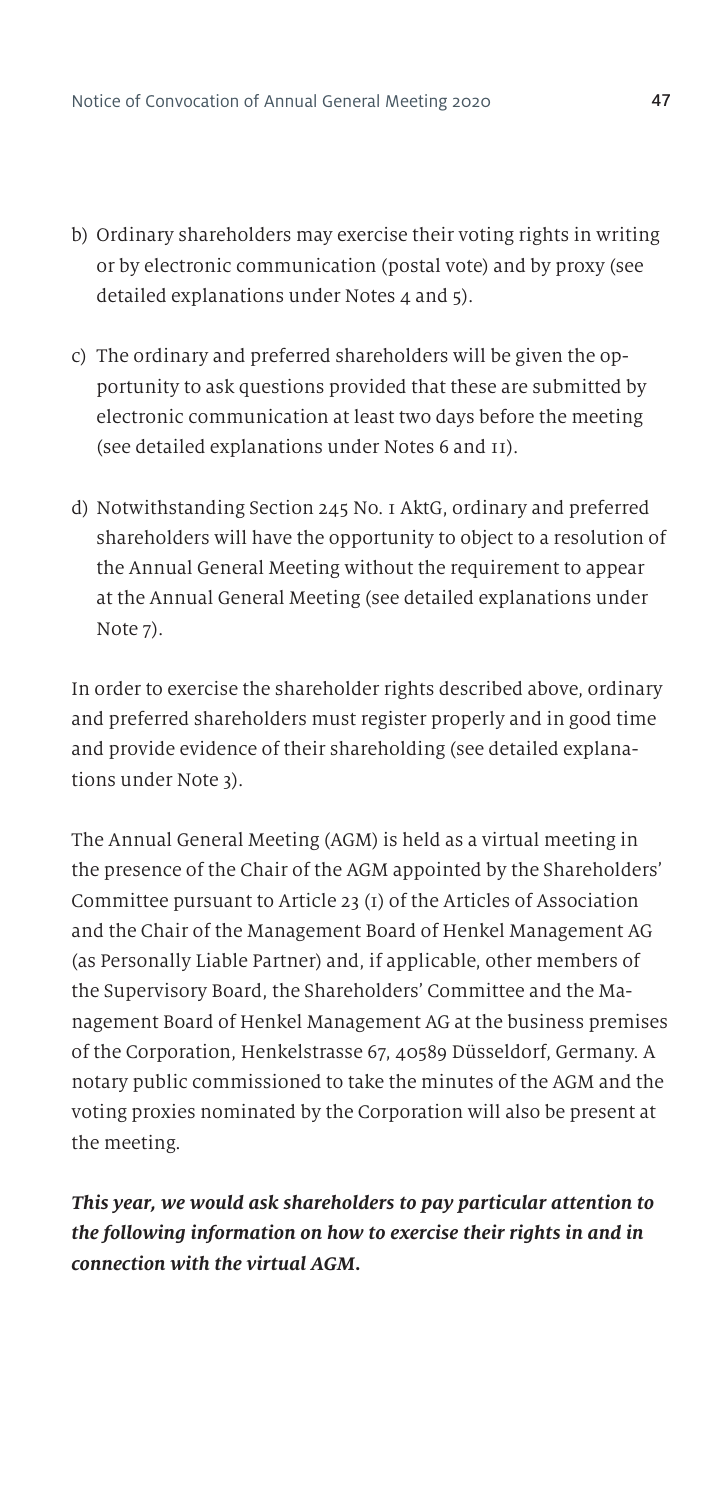### **3. Conditions of participation in the virtual Annual General Meeting and of exercising voting rights** *Please note the following in this regard:*

Insofar as this Notice of Convocation of the Annual General Meeting refers to "participation" in the AGM, this relates to the exercise of shareholders' rights in accordance with Article 2 Section  $I(2)$  of the COVID-19 Mitigation Act, as described in Note 2 above. There shall be no participation in the Annual General Meeting in the sense of Section 118 (1) sentence 2 of the German Stock Corporation Act [AktG].

#### *Registration and validation of shares held*

In accordance with Article 20 of the Articles of Association in conjunction with Section 123 (2) and (4) AktG, only those shareholders (holders of ordinary and/or preferred shares) who, by the end of **June 10, 2020 (24:00 hours/midnight CEST)**, present to the Corporation a special validation issued by their depository/custodian bank confirming ownership of shares shall be entitled to attend – through proxy-holder representation where applicable – the Annual General Meeting and to exercise voting rights (ordinary shares only). Said validation should be sent in text form to the following address:

### **Henkel AG & Co. KGaA**

**c/o Computershare Operations Center 80249 München (Munich) It may also be sent by fax: +49 (0) 89 30903-74675 or by e-mail: anmeldestelle@computershare.de**

The validation of share ownership must relate to the start of the **21st day prior to the Annual General Meeting (Record Date), that is, to the beginning of May 27, 2020 (00:00 hours CEST)**. In the case of shares not held in a securities depository managed by a bank or a custodian financial services institution at the relevant time, certification of share ownership may be provided by the Corporation or by a notary public, by a central depository of securities or another bank or financial services institution.

In the event of doubt as to the correctness or authenticity of the validation, the Corporation is entitled to demand a further suitable means of proof. If this means of proof is not forthcoming, or is not provided in the appropriate form, the Corporation may refuse parti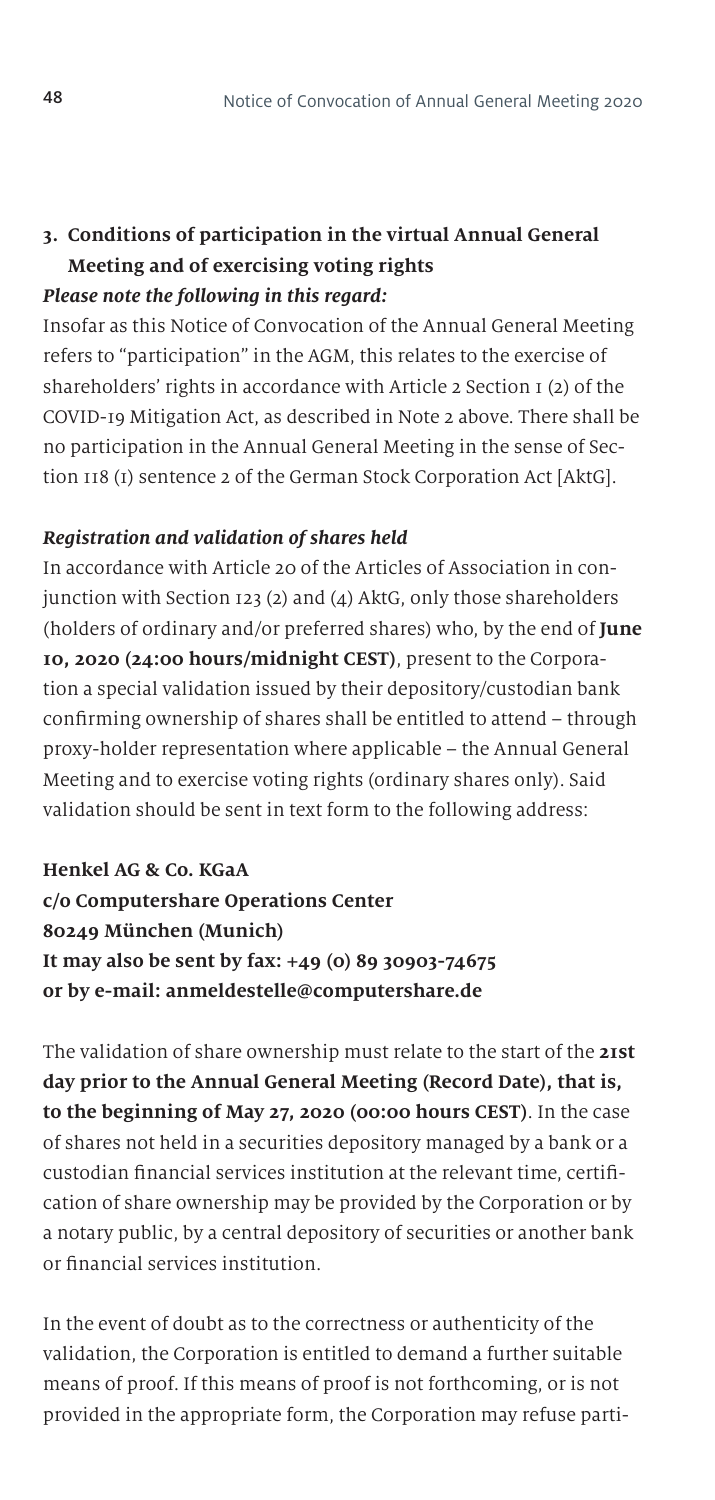cipation in the Annual General Meeting and the exercising of voting rights (Article 20 (3) of the Articles of Association).

The registration and validation documentation must be in either German or English. The validation may also be provided in text form.

Normally, the depository/custodian financial services institutions take care of the registration formalities and presentation of the validation of shareholdings on behalf of their clients. On receipt of the registration and validation of ownership of shares, the registration office will send the shareholders access cards with the necessary access data for participation in the virtual Annual General Meeting via the Henkel InvestorPortal together with the corresponding proxy forms or forms for postal voting. In order to ensure the timely receipt of access cards, we ask shareholders wishing to attend the Annual General Meeting to ensure that their registration and validation are sent as early as possible or to request an access card from their depository/custodian bank.

#### *Significance of the validation deadline / Free disposability of shares*

The Record Date is the cutoff date for securing participation in the Annual General Meeting and exercising voting rights. Pursuant to Section 123 (4) sentence 5 of the German Stock Corporation Act [AktG] as related to the Corporation in respect of participation in the Annual General Meeting (holders of ordinary and holders of preferred shares) or in respect of exercising voting rights (ordinary shares only), only shareholders who have provided validation will be recognized as such. The entitlement to participate and the scope of voting rights are measured solely on the basis of the shareholding on the Record Date. The Record Date or the registration is not a barrier to the sale of the shareholding. Shareholders can therefore still dispose of their shares as they wish following registration. However, any disposal may affect the right to participate and the right to exercise voting rights. The Record Date has no bearing on any dividend entitlement.

#### **4. Postal voting procedure**

Ordinary shareholders may cast their votes by postal vote. In this case, too, shareholders need to properly register and present validation of their share ownership as stipulated (see detailed explanations under Note 3).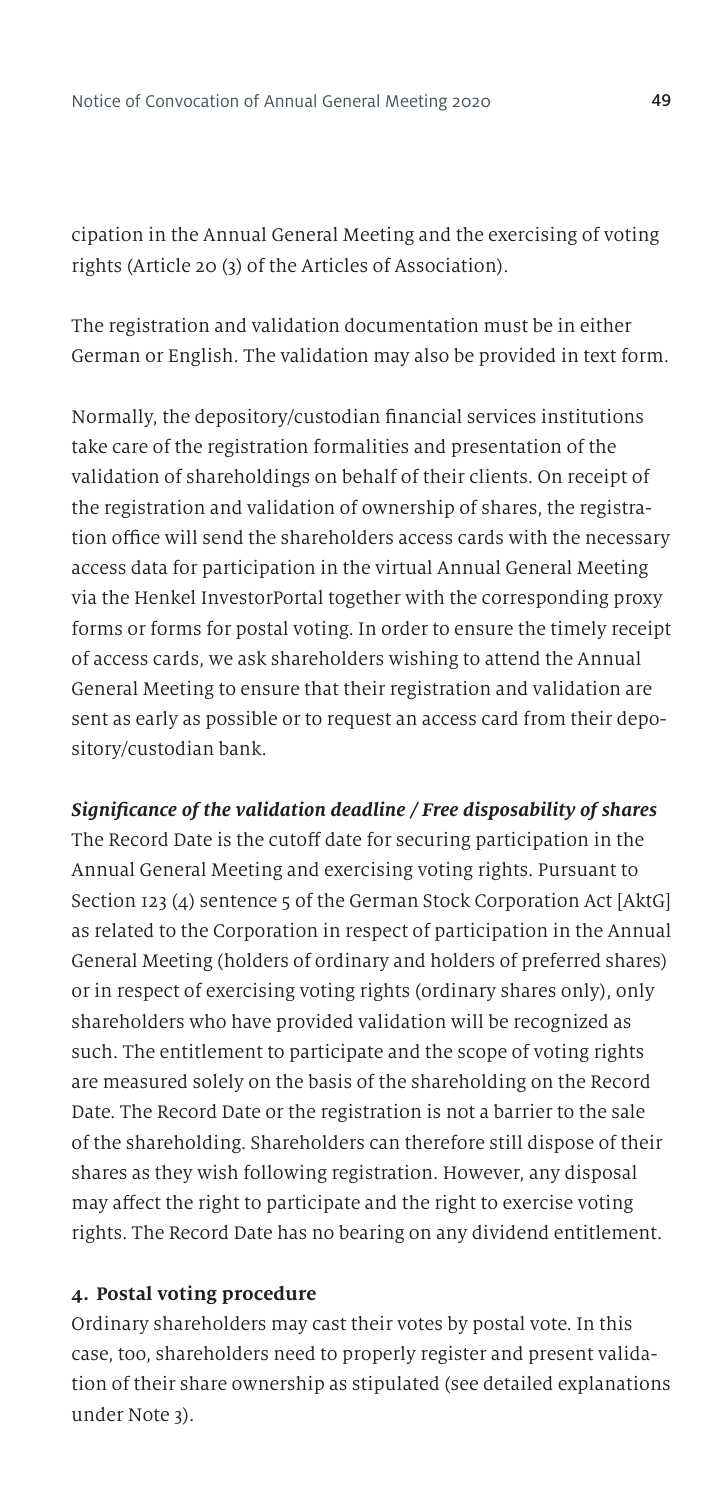Postal votes are submitted through your access card with the voting instructions table, and should be sent by letter, fax or e-mail or via the internet-based Henkel InvestorPortal.

Postal votes submitted by conventional mail must reach the Corporation in text (including fax and e-mail) form at the address shown at the bottom of the form **by June 15, 2020 (24:00 hours/midnight CEST).**

In the case of postal voting via the Henkel InvestorPortal, postal votes can be cast **until the day of the Annual General Meeting, i.e. up to the start of voting.**

Postal votes may be withdrawn or amended while in transit, right up to the time when they can be cast.

Authorized persons/proxy-holders may also use postal voting (see detailed explanations under Note 5). If both postal votes and proxies/ instructions are received from a shareholder by voting proxies nominated by the Corporation, the postal votes will be given precedence.

If different declarations are received by different means of transmission and it is not possible to identify which one was made last, they will be considered in the following order: (1) Received through the Henkel InvestorPortal; (2) Received by e-mail; (3) Received by fax; (4) Received in paper form.

Please note that adopting the postal voting option means that you will not have an opportunity to speak, object to Annual General Meeting resolutions, pose questions or table motions.

If an individual vote is to be taken on an item on the agenda, the instructions given shall apply to each individual sub-item.

You can find further instructions on an advisory leaflet which is available to shareholders together with additional information on the internet (www.henkel.com/agm; www.henkel.de/hv).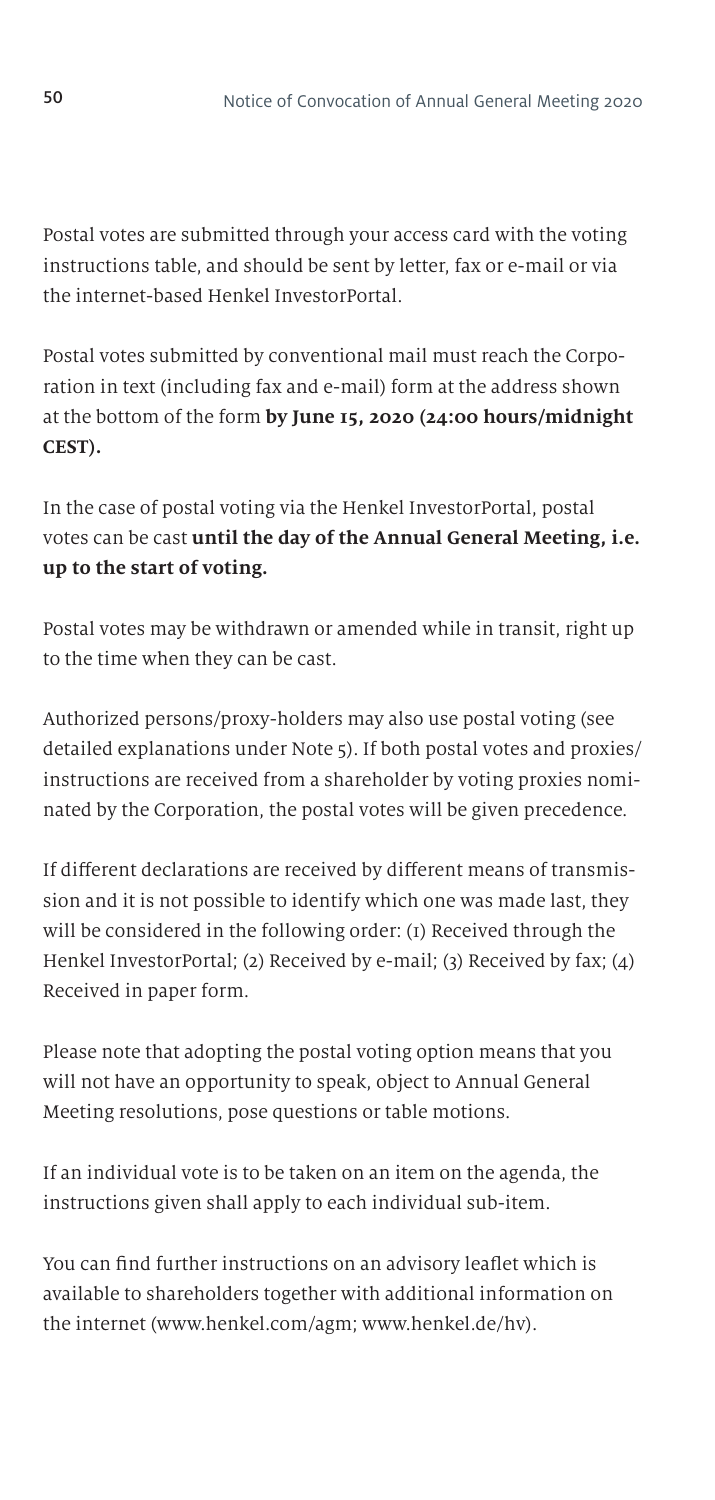### **5. Voting, assignment of powers of representation (proxies) and proxy voting procedures**

#### *Assigning power of representation (proxy) to third parties*

Ordinary shareholders may exercise their votes by proxy. In this case, too, shareholders need to properly register and present validation of their share ownership as stipulated (see detailed explanations under Note 3 above).

The assignment of a proxy, its revocation/cancelation and verification of such power of representation to the Corporation must be in text form unless otherwise stipulated below.

Ordinary shareholders can assign powers of representation to their chosen proxy-holders by completing the proxy form printed on the access card and handing the access card with the access data for the Henkel InvestorPortal to the proxy-holder. Alternatively, powers of representation (proxies) can also be assigned electronically via the internet by using the data on the access card in accordance with the procedures laid down by the Corporation. The use of the access data by the proxy-holder is also regarded as proof of authorization.

In the event that intermediaries within the meaning of Section 135 of the German Stock Corporation Act [AktG] are authorized as proxyholders, the law does not require the text form, nor do the Articles of Association contain special provisions for such a case. The assignment of powers of representation (proxies) should be as required by the intermediary (i.e. the prospective proxy-holder). Pursuant to Section 135 (1) AktG, the power of representation (proxy) in these cases must be granted to a specific intermediary and verifiably recorded by that intermediary. The proxy form must also be complete and may only contain declarations relating to the exercise of voting rights. However, a violation of this and certain other requirements specified in Section 135 AktG for the authorization of an intermediary does not affect the validity of voting in accordance with Section 135 (7) AktG. The above shall apply mutatis mutandis to the assignment of powers of representation (proxies) to shareholders' associations, voting rights advisors and persons who make a business offer to shareholders to exercise their voting rights at the Annual General Meeting (Section 135 (8) AktG).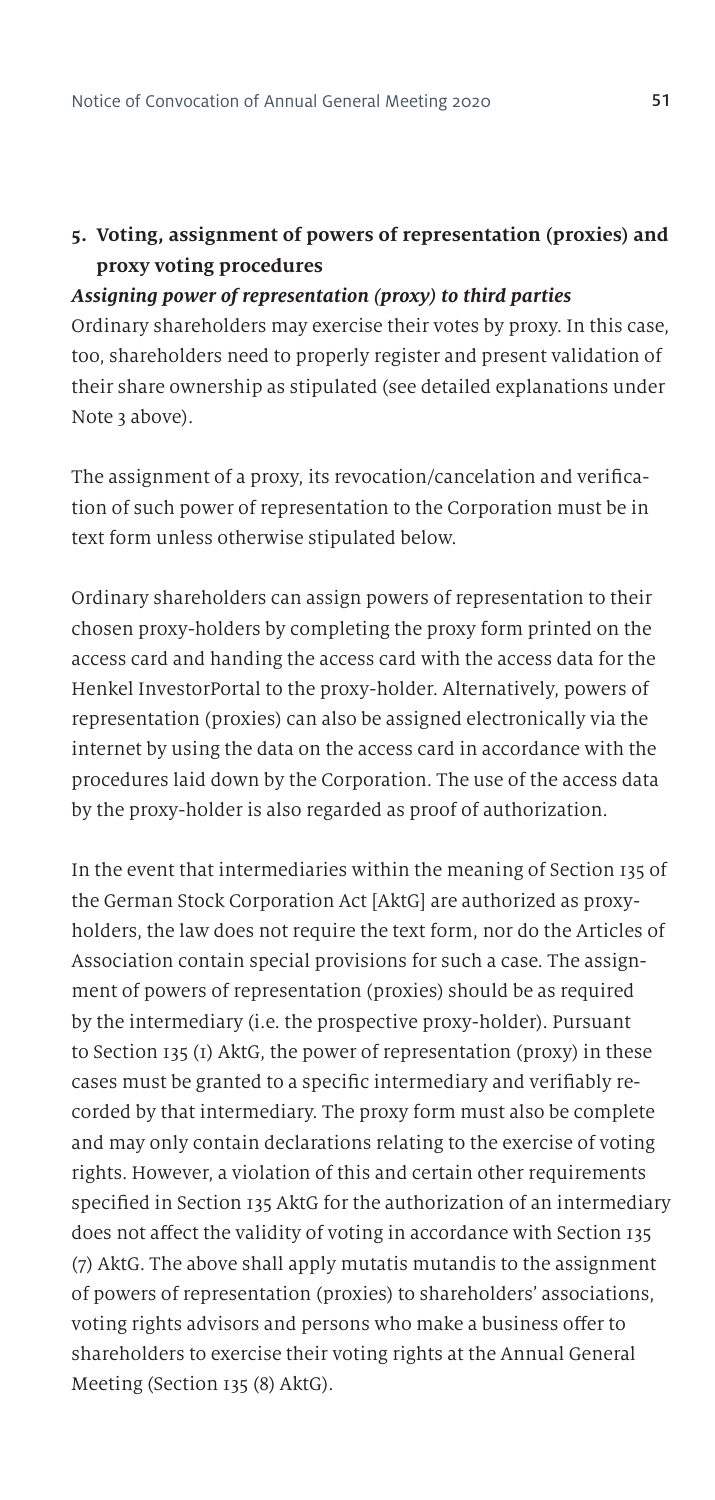### *Please note the following in connection with the assignment of proxies this year:*

This year's Annual General Meeting of the Corporation will be held on the basis of Article 2 Section 1 (2) of the COVID-19 Mitigation Act as a virtual general meeting without the physical presence of shareholders or their proxy-holders (with the exception of voting proxies nominated by the Corporation). This means that even if a bank, shareholders' association or other third party is authorized to act as proxy-holder, the actual vote must ultimately be cast by the voting proxies nominated by the Corporation (see below), or by the authorized proxy-holder by postal vote (see detailed explanations under Note 4).

### *Assigning powers of representation to voting proxies nominated by the Corporation*

As usual, we also offer our ordinary shareholders the option of being represented at the Annual General Meeting by voting proxies nominated by the Corporation. In this case, too, shareholders need to properly register and present validation of their share ownership as stipulated (see the detailed explanations under Note 3).

You can authorize the voting proxy nominated by the Corporation using the power of attorney/instruction form printed on your access card sent by letter, fax or e-mail or via the Henkel InvestorPortal.

The corresponding power of attorney/instruction form must reach the Corporation in text (including fax and e-mail) form at the address shown at the bottom of the form **by June 15, 2020 (24:00 hours/ midnight CEST).**

Powers of attorney assigned to voting proxies nominated by the Corporation can alternatively be issued using the data on the access card via the Henkel InvestorPortal **until the day of the Annual General Meeting, and specifically until the start of voting.**

Powers of attorney and instructions assigned to voting proxies nominated by the Corporation may be withdrawn or amended while in transit, right up to the time when they can be cast.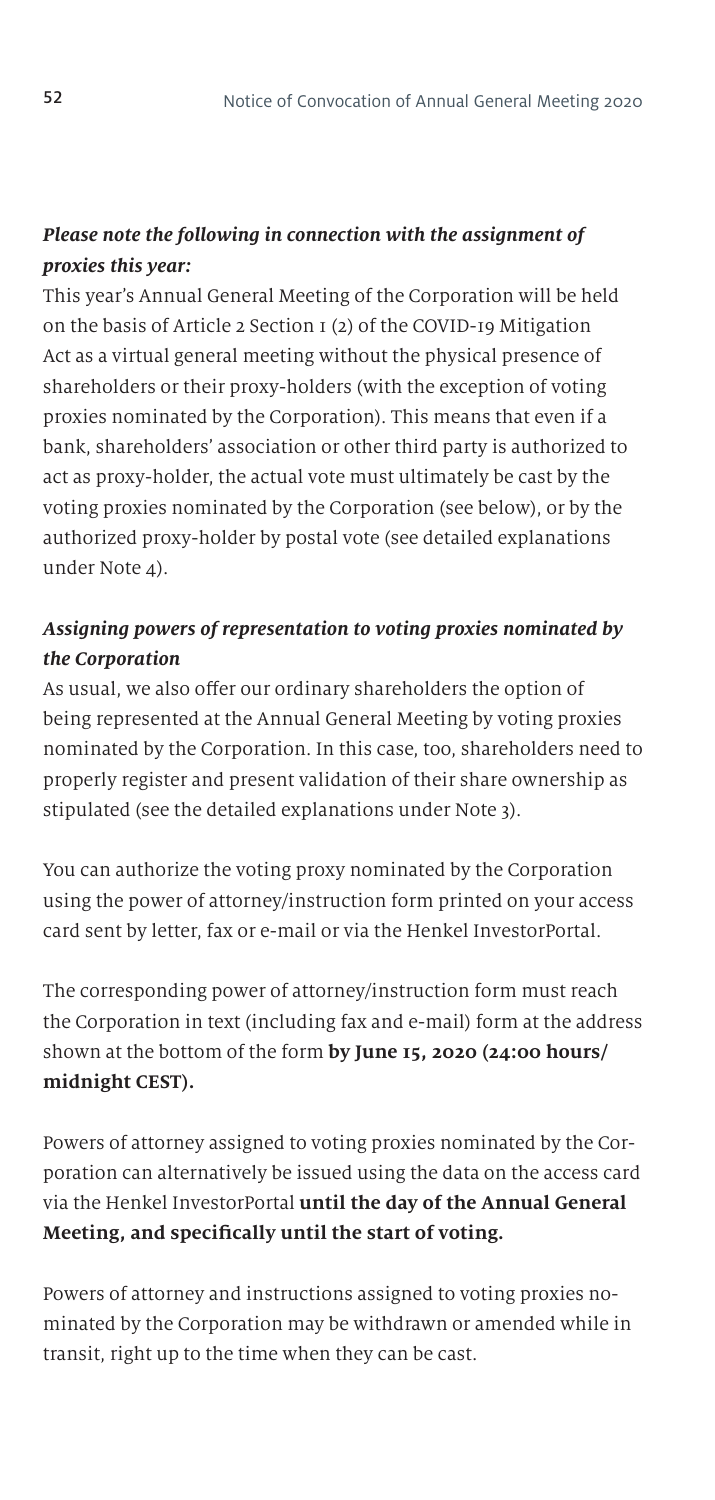Only those instructions issued to the voting proxies nominated by the Corporation are admissible that relate to the proposals for resolution announced by the Corporation before the Annual General Meeting, including proposals for resolution from shareholders announced prior to the Annual General Meeting by the Corporation in response to a request made by a minority per Section 122 (2) German Stock Corporation Act [AktG], as a countermotion per Section 126 (1) AktG or as a nomination for election per Section 127 AktG. The proxy-holders nominated by the Corporation may only exercise the voting right for those items on the agenda for which the authorizers issue express and unambiguous instructions. In the absence of an explicit and unambiguous instruction, the voting proxy will abstain from voting on the respective agenda item. An instruction regarding the profit appropriation proposal announced under Item 2 on the agenda remains valid even if the profit appropriation proposal is adjusted at the Annual General Meeting as described under Item 2 on the agenda. The proxy-holders are obliged to cast the votes as instructed and may not exercise voting rights at their own discretion. If an individual vote is to be taken on an item on the agenda, the instructions given shall apply to each individual sub-item.

Please note that voting proxies cannot accept instructions or commissions to speak, lodge objections to Annual General Meeting resolutions, nor accept instructions or commissions relating to procedural motions, nor can they ask questions or table motions (see detailed explanations under Note 10).

You can find further instructions on an advisory leaflet which is available to shareholders together with additional information on the internet (www.henkel.com/agm; www.henkel.de/hv).

#### **6. Procedure for electronic submission of questions**

This year, ordinary and preferred shareholders or their proxy-holders have the opportunity to submit questions via electronic communication. In order to ask questions, ordinary and preferred shareholders need to properly register and provide evidence of their shareholding (see detailed explanations under Note 3).

On the basis of Article 2 Section 1 (2) sentence 2 of the COVID-19 Mitigation Act, the Personally Liable Partner, with the approval of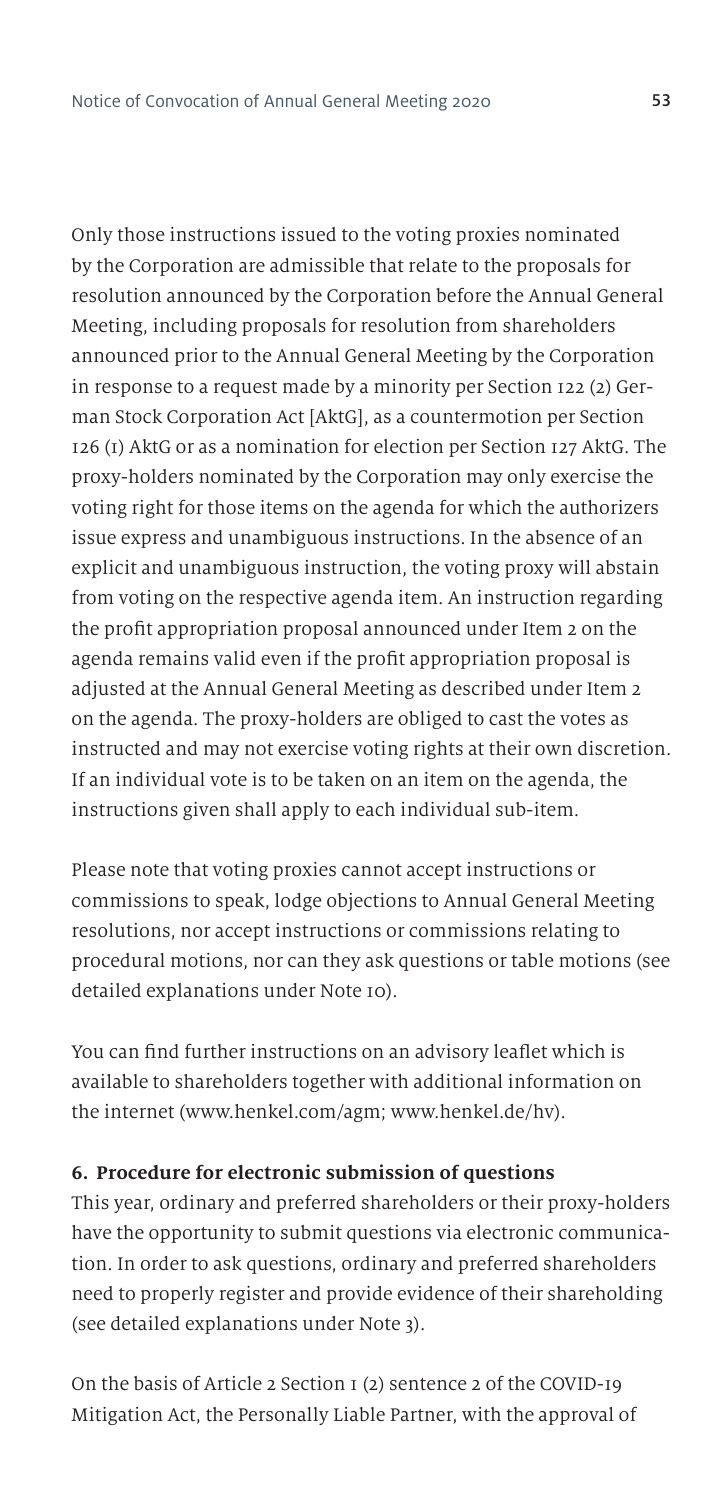the Supervisory Board and the Shareholders' Committee, has decided that questions from shareholders must be submitted at the latest two days before the Annual General Meeting. The Henkel InvestorPortal will therefore be available for the submission of questions from the **beginning of May 27, 2020** until **midnight (CEST) on June 14, 2020 at the latest.**

With regard to the possibility of asking questions granted to shareholders under the COVID-19 Mitigation Act, reference is also made to the comments under Note 11.

You can find further instructions on an advisory leaflet which is available to shareholders together with additional information on the internet (www.henkel.com/agm; www.henkel.de/hv).

### **7. Procedure for electronic filing of objections**

In derogation from Section 245 No. 1 AktG and waiving the requirement to appear at the Annual General Meeting, ordinary and preferred shareholders or their proxy-holders are afforded the opportunity to object to one or more resolutions of the Annual General Meeting by way of electronic communication.

An objection to a resolution of the Annual General Meeting can be filed electronically by ordinary and preferred shareholders or their proxy-holders via the Henkel InvestorPortal from the beginning of the Annual General Meeting until its closure by the Meeting Chair. The notary public has authorized the Corporation to receive objections via the Henkel InvestorPortal and likewise receives the objections via the Henkel InvestorPortal.

You can find further instructions on an advisory leaflet which is available to shareholders together with additional information on the internet (www.henkel.com/agm; www.henkel.de/hv).

# **8. (Partial) broadcast of the Annual General Meeting via the internet**

By order of the Chair of the Annual General Meeting, the opening of the Annual General Meeting and the address given by the Chair of the Management Board may be transmitted live via the internet.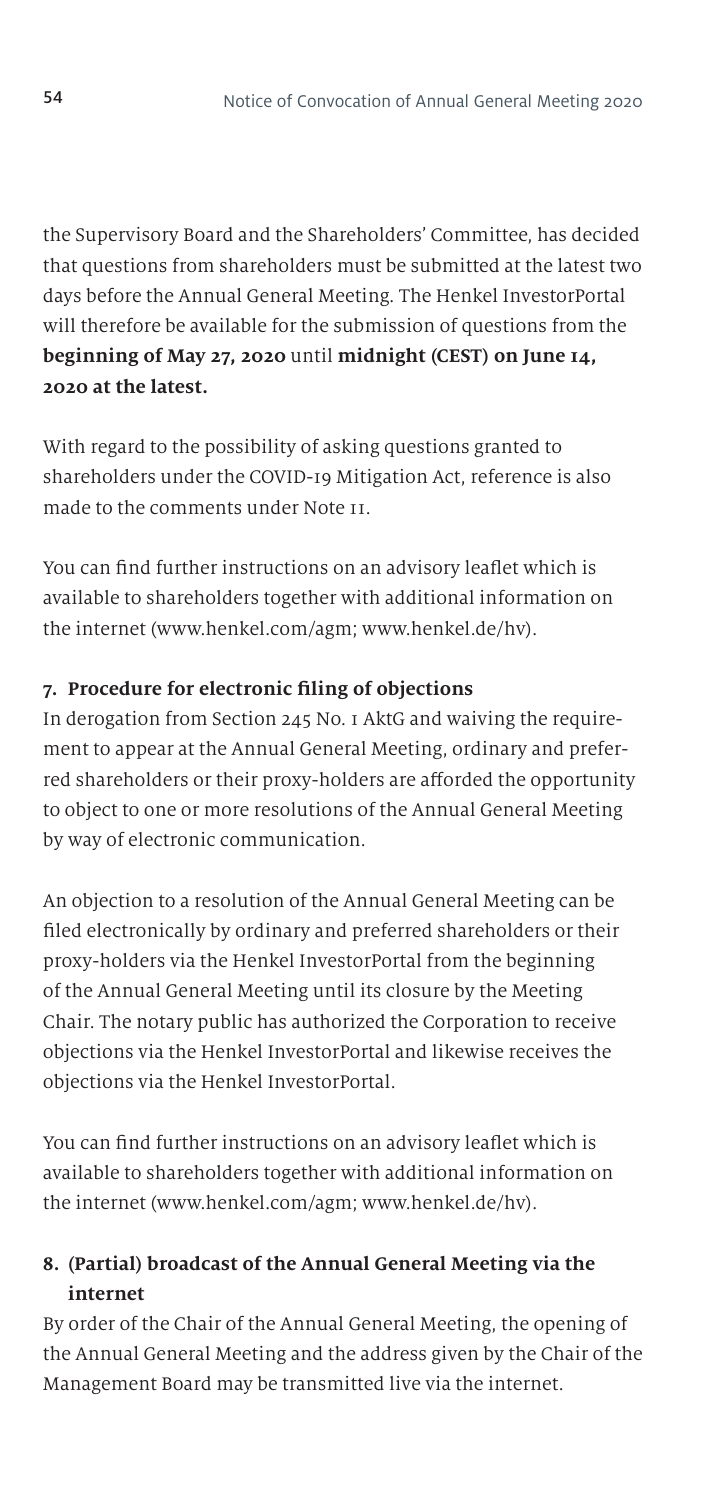Ordinary and preferred shareholders who have properly registered, or their proxy-holders, can follow the transmission of the entire Annual General Meeting on June 17, 2020, starting at 10:00 a.m. (CEST), live in sound and vision, via the Henkel InvestorPortal available on the Corporation's website (www.henkel.com/agm; www.henkel.de/ hv).

# **9. Additional agenda item proposals requested by a minority per Section 122 (2) of the German Stock Corporation Act [AktG]**

Ordinary and/or preferred shareholders whose shareholdings together equate to one twentieth of the capital stock or a proportional share of the capital stock equivalent to 500,000.00 euros – corresponding to 500,000 shares (ordinary and/or preferred) – can request that items be included on the agenda and announced accordingly. In addition, pursuant to Section 87 (4) AktG as amended by the Act Implementing the Second Shareholders' Rights Directive (ARUG II), the Annual General Meeting may, upon application pursuant to Section 122 (2) sentence 1 AktG, reduce the maximum remuneration for the Management Board determined in accordance with Section 87a (1) sentence 2 number 1 AktG as amended by ARUG II.

Applicants are required to prove that they have owned the shares for at least 90 days prior to the date on which the request is received, and that they retain ownership of the shares until the decision on the request by the Management Board. Calculation of share ownership shall be in accordance with Section 70 AktG. Section 121 (7) AktG also applies as appropriate. According to said provisions, the date of receipt of the request is not to be included in the count. Shifting the date from a Sunday, a Saturday or a public holiday to a work day before or after cannot be considered. Thus, Sections 187 to 193 of the German Civil Code are not applicable.

Each new item must be accompanied by a justification (grounds) or a motion for resolution or amendment. Such request must be addressed in writing to the Management Board and be received by the Corporation by the end of **May 17, 2020 (24:00 hours/midnight CEST)**. We kindly ask you to send corresponding requests to the following address: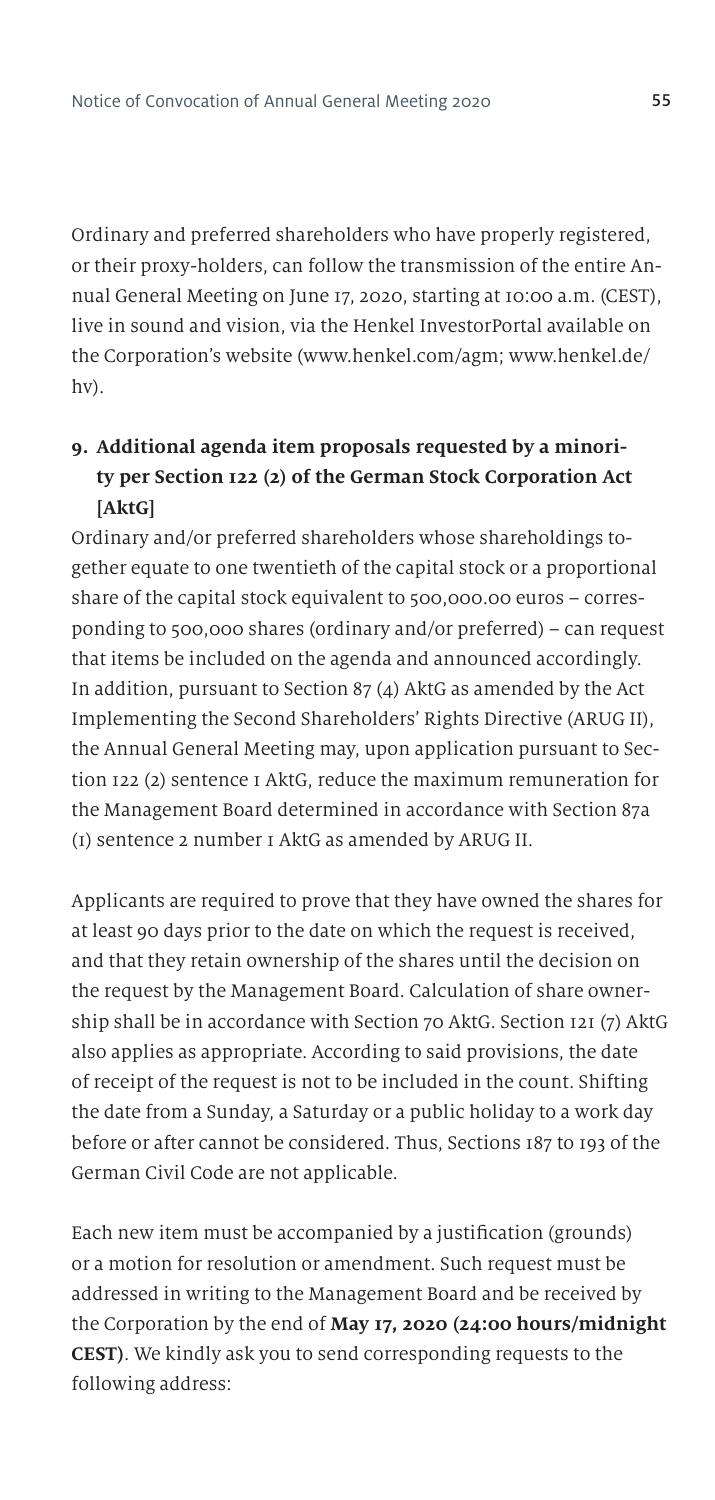# **Henkel AG & Co. KGaA Management Board of Henkel Management AG Henkelstrasse 67 40589 Düsseldorf, Germany**

Amendments and supplements to the AGM agenda that need to be announced in advance must – unless already announced in the Notice of Convocation – be announced immediately on receipt of the request in the same way as the Notice of Convocation. They will also be made available on the internet (www.henkel.com/agm; www. henkel.de/hv).

### **10. Countermotions and election nominations per Sections 126 (1) and 127 of the German Stock Corporation Act [AktG]**

Ordinary and/or preferred shareholders can submit countermotions in relation to proposals submitted by the Personally Liable Partner and/or Supervisory Board and/or Shareholders' Committee on individual agenda items, and may also submit nominations for the elections of members of the Supervisory Board and of the Shareholders' Committee, or election of auditors, detailed on the agenda (Sections 126 (1) and 127 AktG).

Any countermotions (with justification/grounds) or election nominations by shareholders per Sections 126 (1) and 127 AktG should be exclusively submitted to the address immediately below; countermotions or election nominations submitted in some other way cannot be considered.

**Henkel AG & Co. KGaA – Annual General Meeting 2020 – Investor Relations Henkelstrasse 67 40589 Düsseldorf, Germany They may also be sent by fax: +49 (0) 211 798-2863 or by e-mail: investor.relations@henkel.com**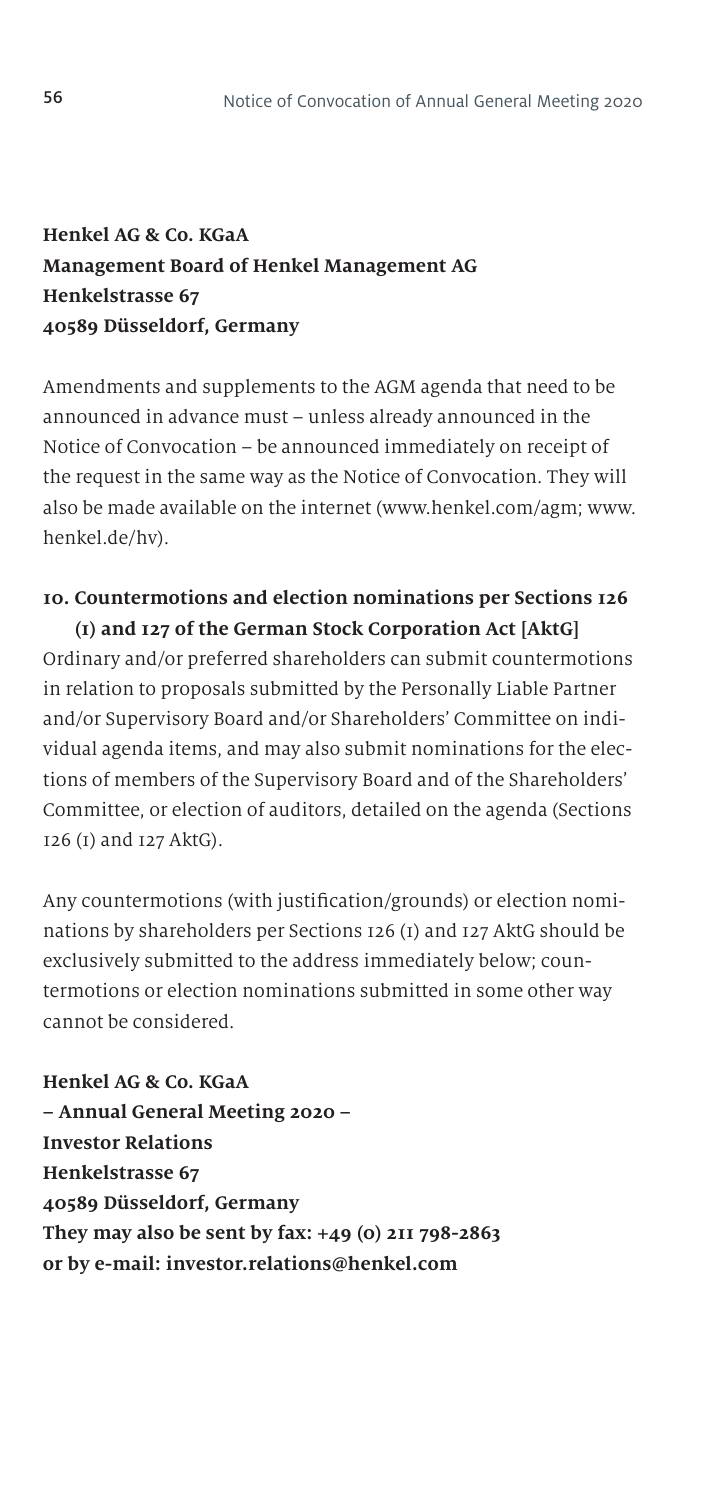Countermotions (with justification/grounds) or election nominations by shareholders requiring announcement – possibly containing amended content per Section 127 sentence 4 of the German Stock Corporation Act [AktG] – will, on receipt, be made available together with the name of the proposing shareholder on the Corporation's website (www.henkel.com/agm; www.henkel.de/hv). Countermotions or election nominations received at the address indicated above by the end **of June 2, 2020 (24:00 hours/midnight CEST)** will be included for consideration. A countermotion does not need to be made accessible if one of the grounds for exclusion in accordance with Section 126 (2) sentence 1 AktG exists. The grounds for a countermotion also do not need to be made accessible if the total number of characters is more than 5,000 (Section 126 (2) sentence 2 AktG). Nominations submitted by shareholders per Section 127 AktG do not need to be substantiated. Nominations will only be made available if they contain the name, occupation and place of residence of the person nominated and, in the case of elections to the Supervisory Board, details of their memberships of other statutory oversight bodies. Any response from Management will likewise be made available on the websites indicated.

Shareholders are requested to validate their ownership of shares at the time of submitting the motion.

# *Due to the special provisions of the COVID-19 Mitigation Act, the following applies to shareholder motions and election proposals this year:*

Article 2 Section 1 (2) of the COVID-19 Mitigation Act contains an exhaustive list of the conditions under which the Management Board, with the approval of the Supervisory Board, may decide to hold a virtual General Meeting without the physical presence of shareholders or their proxy-holders. The granting of a right to shareholders to table motions is not among these requirements. As this year's Annual General Meeting of the Corporation will only be conducted by postal vote and proxy voting, it will not be possible to table motions in the virtual Annual General Meeting.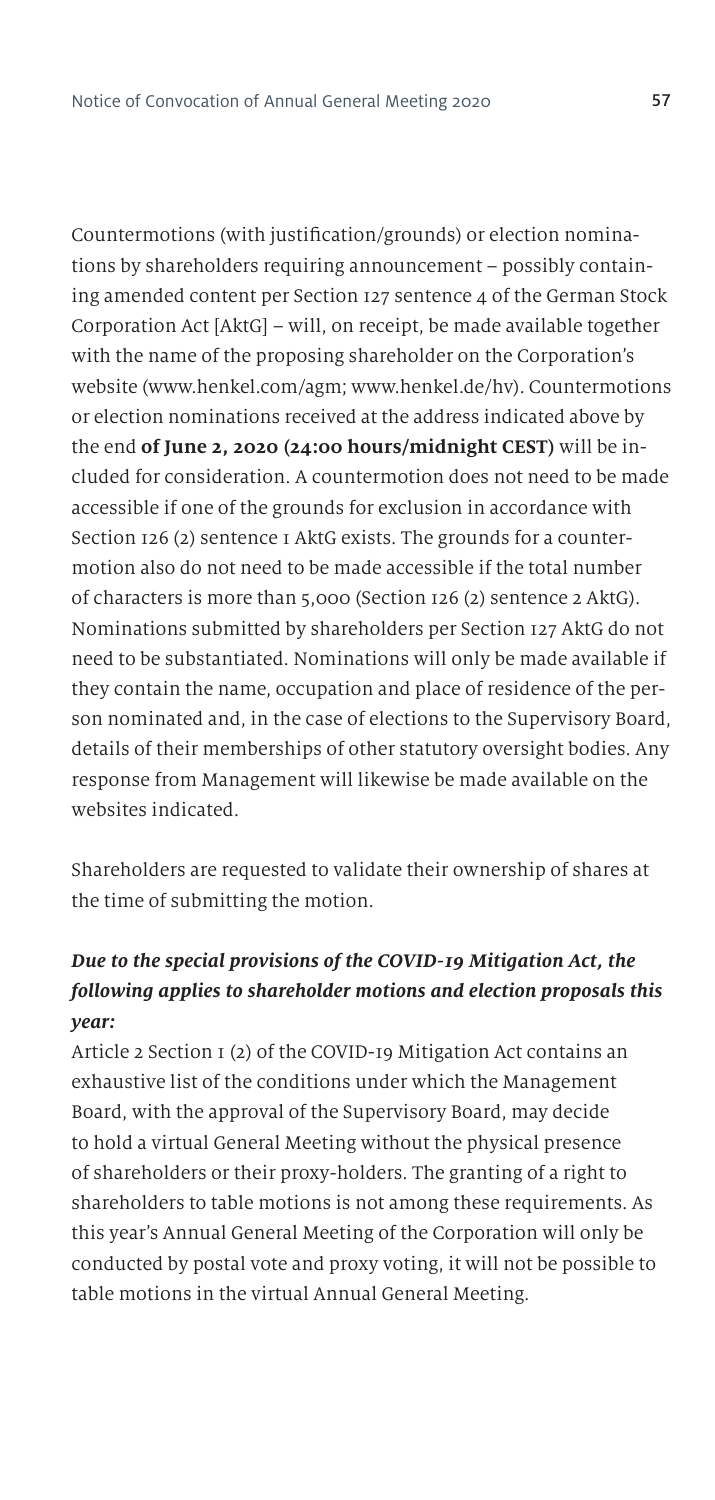However, countermotions or election proposals to be made accessible in accordance with Sections 126 and 127 AktG will be treated in the virtual Annual General Meeting as if they had been made in the Annual General Meeting, provided that the shareholder making the request has properly registered and provided evidence of his or her shareholding (see detailed explanations under Note 3). This does not affect the right of the Chair of the Meeting to have the Administration's proposals voted on first during the voting process. Should the Administration's proposals be accepted with the necessary majority, the countermotions or (alternative) election proposals will be disregarded.

# **11. Information rights pursuant to Section 131 (1) of the German Stock Corporation Act [AktG] and the provision of question and answer facilities per Article 2 Section 1 (2) of the CO-VID-19 Mitigation Act**

Pursuant to Section 131 (1) AktG, each shareholder, whether a holder of ordinary or preferred shares, and each shareholder representative, may at the Annual General Meeting verbally request and require of the Personally Liable Partner that it provide information on Corporation matters, the legal and business relations of the Corporation with affiliated entities, and the position of the Group and of companies included in the consolidated financial statements, where such information is necessary for correctly appraising an item on the agenda and there is no valid right of refusal to provide such information based on reasons cited in Section 131 (3) AktG.

### *Due to the special provisions of the COVID-19 Mitigation Act, the following applies to information rights this year:*

Article 2 Section 1 (2) of the COVID-19 Mitigation Act considerably restricts the shareholders' right to information in the case of a virtual general meeting. The shareholders shall merely be given the opportunity to ask questions. On the basis of Article 2 Section 1 (2) sentence 2 of the COVID-19 Mitigation Act, the Personally Liable Partner, with the approval of the Supervisory Board and the Shareholders' Committee, has decided that questions from shareholders must be submitted by means of electronic communication at the latest two days before the Annual General Meeting.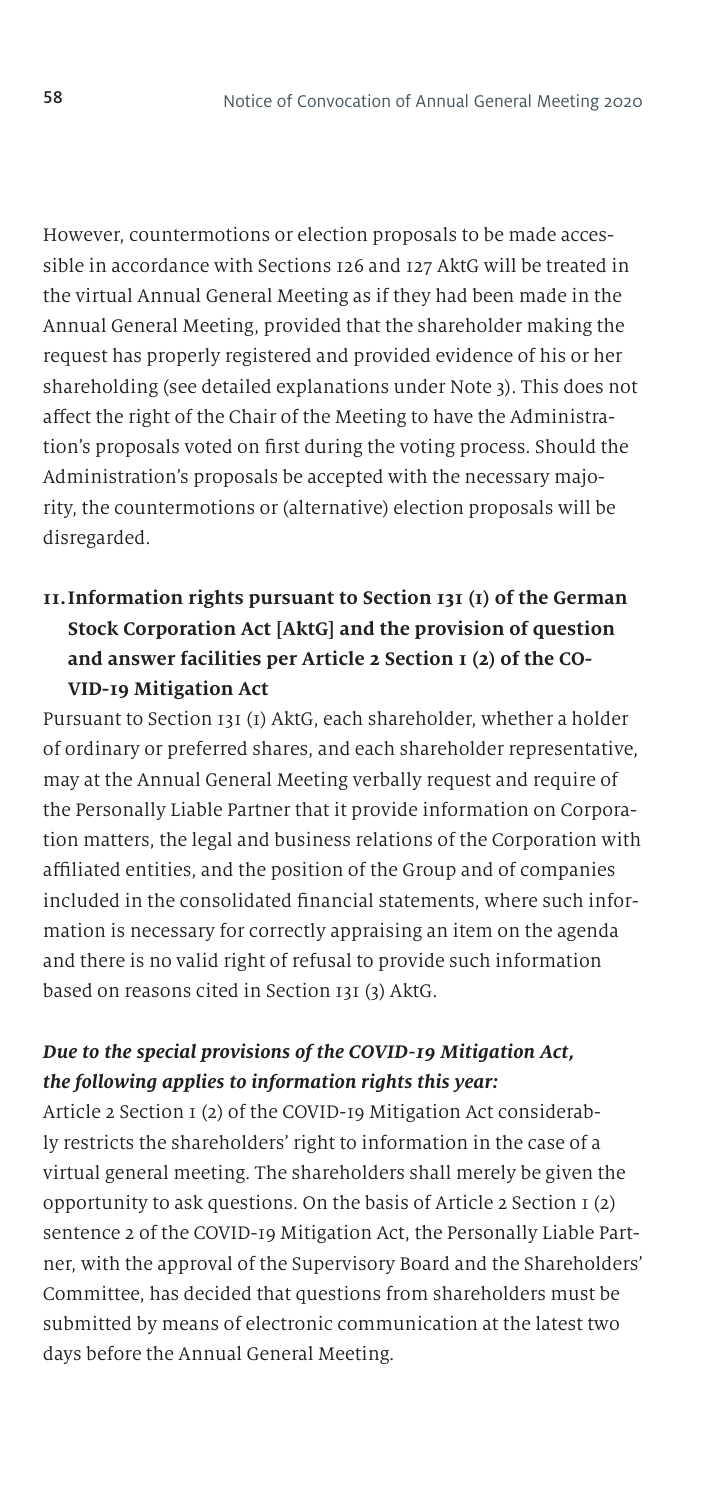Ordinary and preferred shareholders who have properly registered and validated their shareholding are therefore able to submit questions via the Henkel InvestorPortal from the **beginning of May 27, 2020 until midnight (CEST) on June 14, 2020 at the latest.** It will not be possible to submit questions while the virtual Annual General Meeting is in session.

Shareholders do not have a right to information in the sense of Section 131 AktG. Instead, the questions will be answered at the Annual General Meeting at the Personally Liable Partner's dutiful, free discretion, i.e. the Personally Liable Partner does not have to answer all questions, can summarize questions and select meaningful questions in the interest of the shareholders. It may also give preference to shareholder associations and institutional investors with significant numbers of voting rights. Questions not submitted in German will not be answered.

The questions will be answered at the Annual General Meeting – with the name and place of residence of the shareholder concerned also being stated where appropriate. In this respect, please note the information on data protection under Note 13.

# **12. Supplementary information / Website via which information required per Section 124a German Stock Corporation Act [AktG] can be accessed**

This Notice of Convocation of the Annual General Meeting with the statutory disclosures and explanations, the documents and motions of shareholders to which access must be provided, and other information and explanations, particularly with regard to participation in the Annual General Meeting, postal voting, the assignment of powers of representation (proxies) and the issuance of instructions to proxy-holders, and also relating to shareholder rights per Sections 122 (2), 126 (1), 127 and 131 (1) AktG (each – where relevant – in conjunction with the provisions of the COVID-19 Mitigation Act), can be obtained from the Corporation's website (www.henkel.com/agm; www.henkel.de/hv).

The voting results will be made available on the same websites on conclusion of the Annual General Meeting.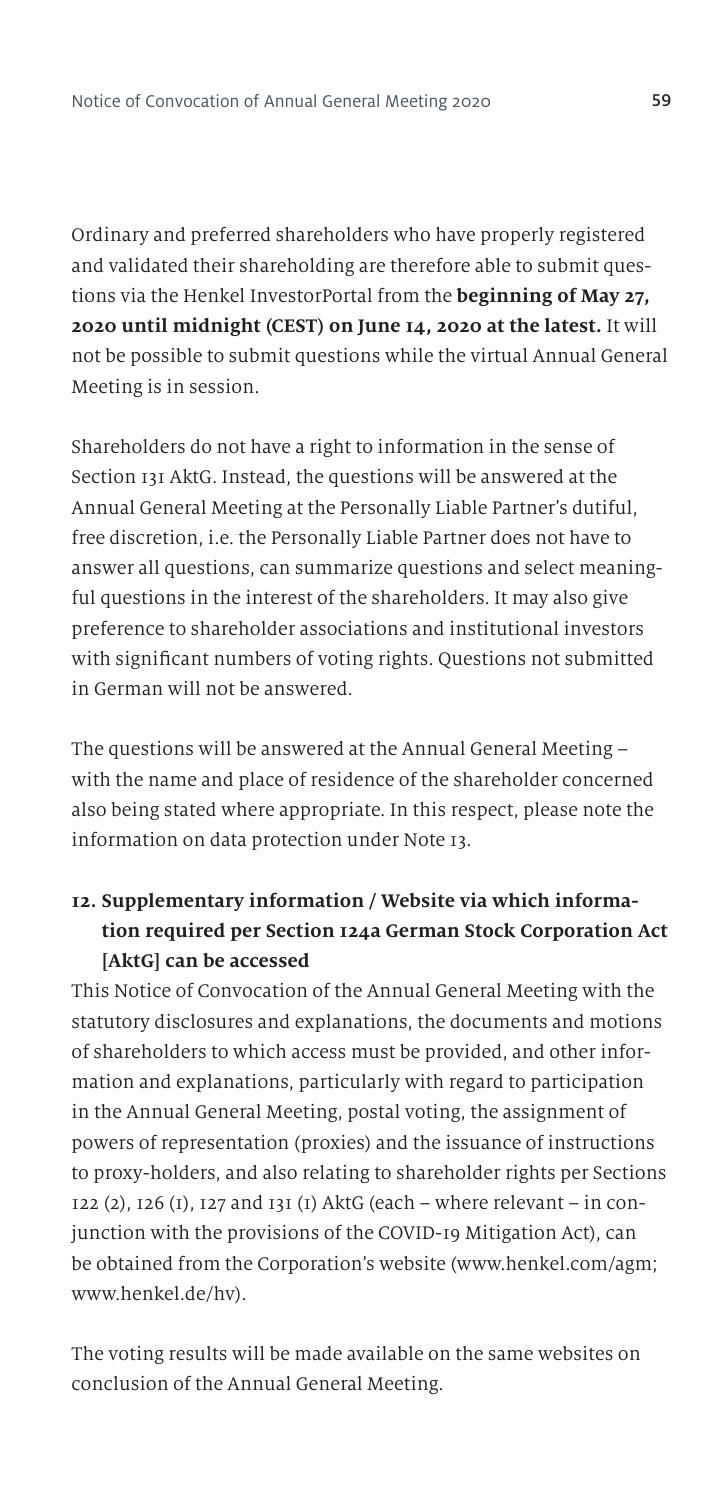This Notice of Convocation was published in the Federal Gazette on May 6, 2020 and transmitted to other media likely and able to broadcast and disseminate the information throughout the European Union. In the event of discrepancies, the version published in the Federal Gazette shall be solely authoritative.

#### **13. Data protection information for shareholders**

We process personal data (such as name, address, number of shares, class of shares, type of ownership of shares and AGM access card number) on the basis of applicable data protection law in order to enable shareholders to participate in – and exercise their rights at – the Annual General Meeting.

The processing of your personal data is legally mandatory for your participation in the virtual Annual General Meeting, in particular for exercising voting rights and viewing the complete transmission of the virtual Annual General Meeting in sound and vision, and also to enable the Meeting to be conducted in this form. The data controller, i.e. the entity responsible for processing the data in question, is Henkel AG & Co. KGaA, Henkelstrasse 67, 40589 Düsseldorf, Germany. The legal framework for the processing of such data is provided by Article 6 (1) sentence 1 point c) of the EU General Data Protection Regulation (GDPR) in conjunction with Sections 118 ff. of the German Stock Corporation Act [AktG] and in conjunction with Article 1 Section 1 of the COVID-19 Mitigation Act.

Henkel AG & Co. KGaA will be broadcasting the Annual General Meeting on the Internet via the Henkel InvestorPortal, and also enabling shareholders' rights also to be exercised via the Henkel InvestorPortal. The personal data of shareholders who submit questions or object to resolutions of the Annual General Meeting may be processed. The legal framework for the processing of such data is provided by Article 6 (1) sentence 1 point f) GDPR.

The service providers of Henkel AG & Co. KGaA appointed for the purpose of preparing and conducting the Annual General Meeting receive from Henkel AG & Co. KGaA only such personal data as are necessary for the execution of the commissioned service, and process the data exclusively in accordance with instructions issued by Henkel AG & Co. KGaA. All employees of Henkel AG & Co. KGaA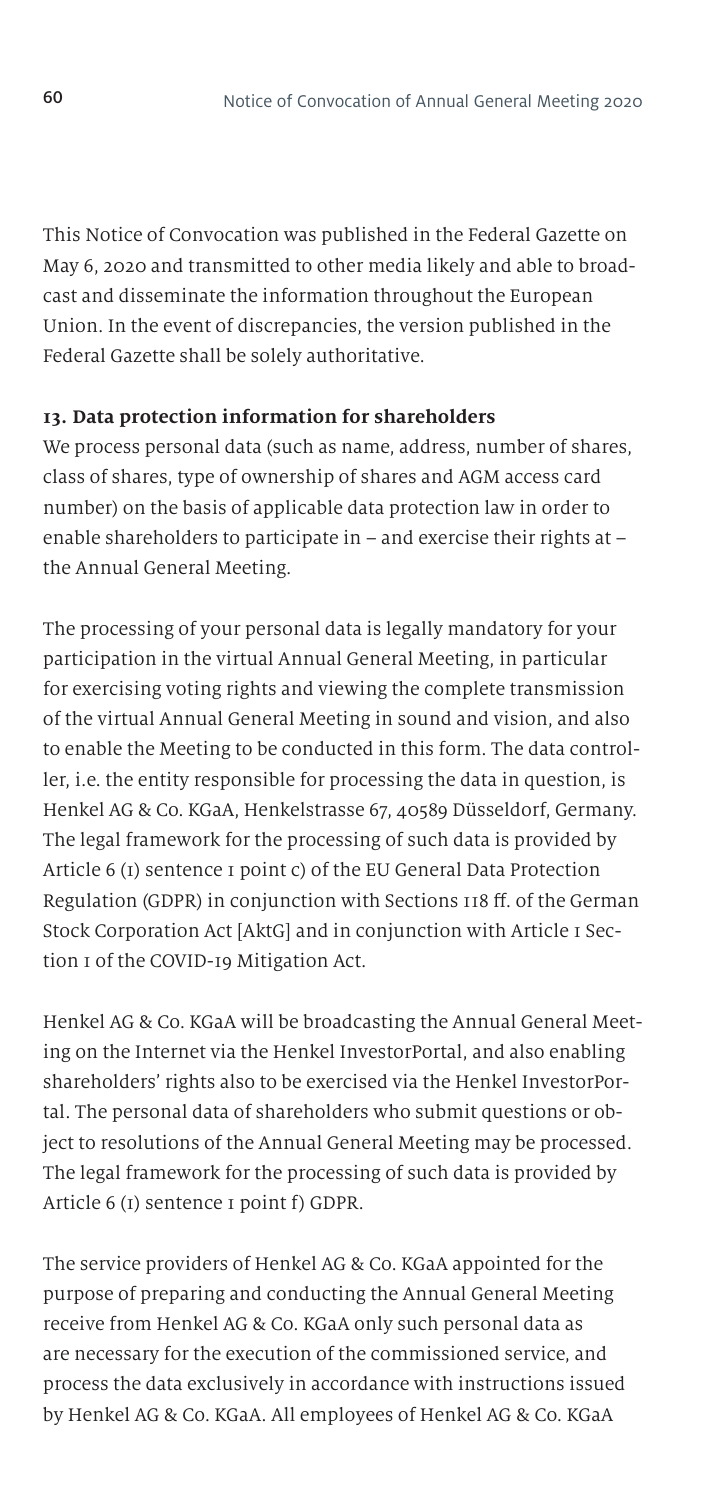and the employees of commissioned service providers who have access to and/or process personal data relating to shareholders or shareholder representatives are obliged to treat such data as confidential.

Henkel AG & Co. KGaA erases the personal data of shareholders and shareholder representatives in accordance with the statutory provisions, in particular if the personal data are no longer necessary for the original purposes of collection or processing, if the data are no longer required in connection with any administrative or legal proceedings, and if there are no statutory retention obligations.

Under the legal requirements, shareholders or shareholder representatives have the right to obtain information about their personal data which have been processed and to request the rectification or removal of their personal data or restrictions in their processing. You can exercise these rights against Henkel AG & Co. KGaA free of charge via the e-mail address datenschutz@henkel.com. In addition, shareholders or shareholder representatives have a right of appeal to the supervisory authorities. If personal data are processed on the basis of Article 6 (1) sentence 1 point f) GDPR, shareholders or shareholder representatives also have a statutory right of objection.

You can contact Henkel's Data Protection Officer by post at the following address:

**Henkel AG & Co. KGaA – Data Protection Officer – Henkelstrasse 67 40589 Düsseldorf, Germany or by fax: +49 (0) 211 798-12137 or by e-mail: datenschutz@henkel.com**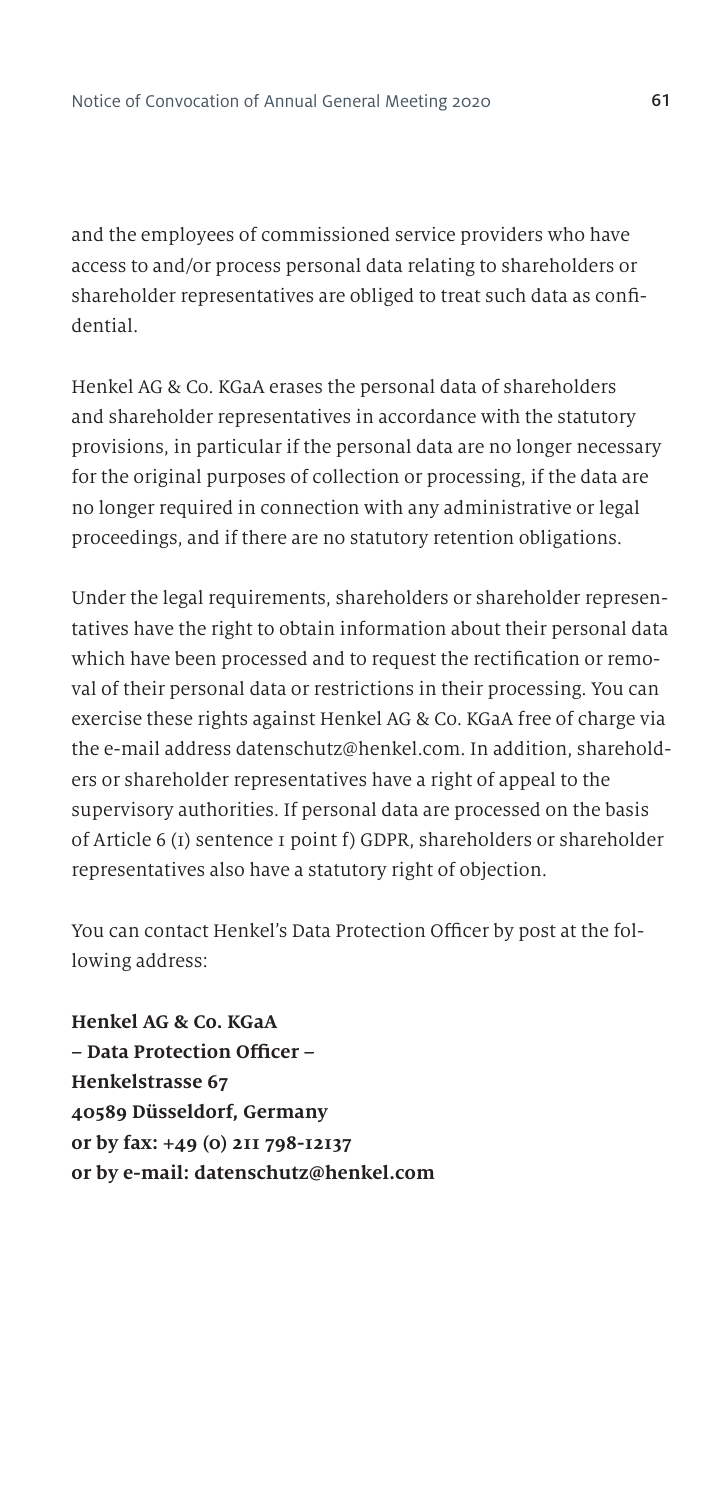You will find further data protection information on the website of Henkel AG & Co. KGaA at www.henkel.com/agm; www.henkel.de/hv.

Düsseldorf, May 2020

Henkel AG & Co. KGaA

Henkel Management AG (Personally Liable Partner)

Management Board

# **Do you have any questions relating to the virtual Annual General Meeting?**

Our AGM Hotline is available on **+49 (0) 211 797-3937**

You can, of course, also send us an e-mail at **investor.relations@henkel.com.**

For technical questions regarding the use of the Henkel InvestorPortal, the Shareholder Hotline is available Monday to Friday between 8:00 a.m. and 5:00 p.m. (CEST) at **+49 (0) 89 30903-6321.** You can also contact the Shareholder Hotline by e-mail at **aktionaersportal@computershare.de.**

Our Annual Report, this Notice of Convocation of the Annual General Meetingand other documents are available for downloading at:

**http://www.henkel.com/agm; www.henkel.de/hv**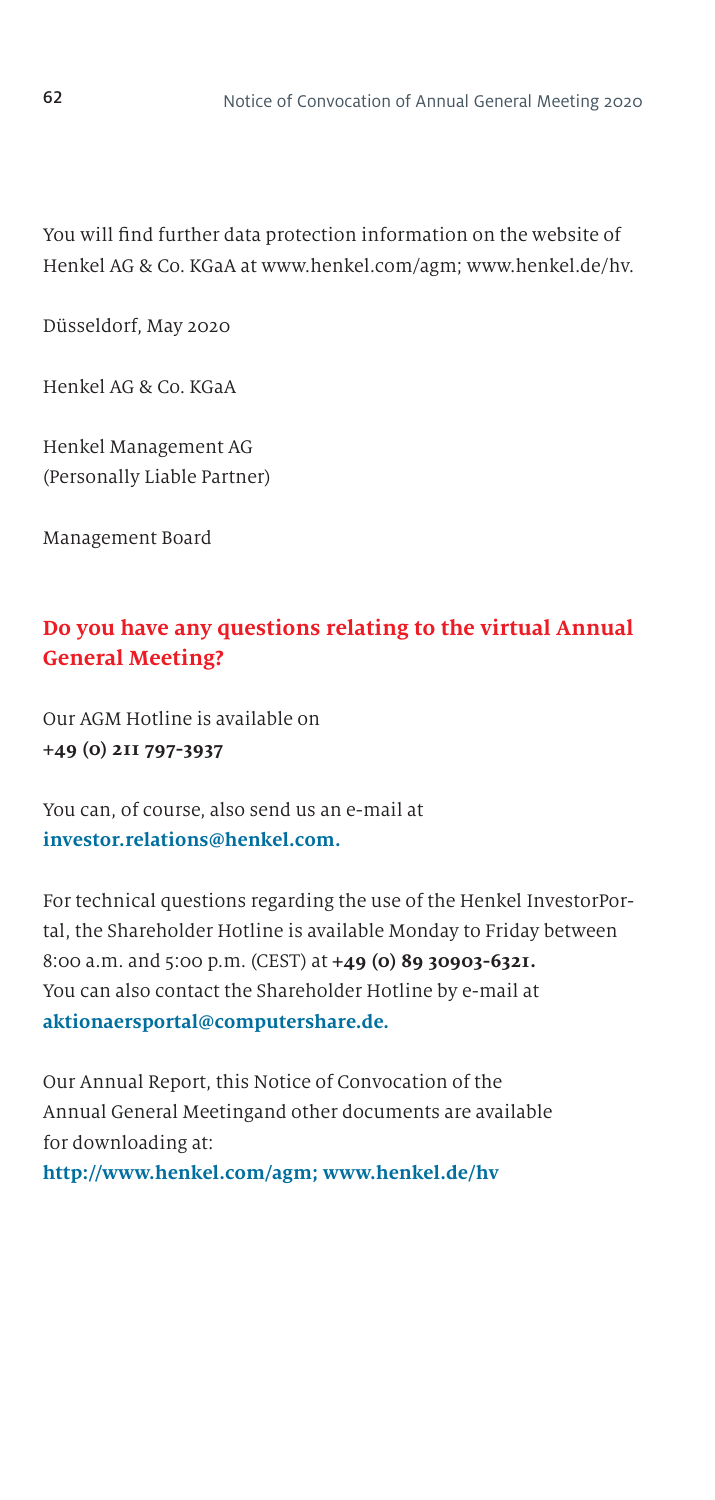# **Supplementary information on the candidates proposed under agenda items 7 and 8 for election to the Supervisory Board or Shareholders' Committee**

In addition to the information provided under agenda items 7 and 8, the CVs of the proposed candidates are reproduced below:

### **Elections to the Supervisory Board (Item 7 on the agenda)**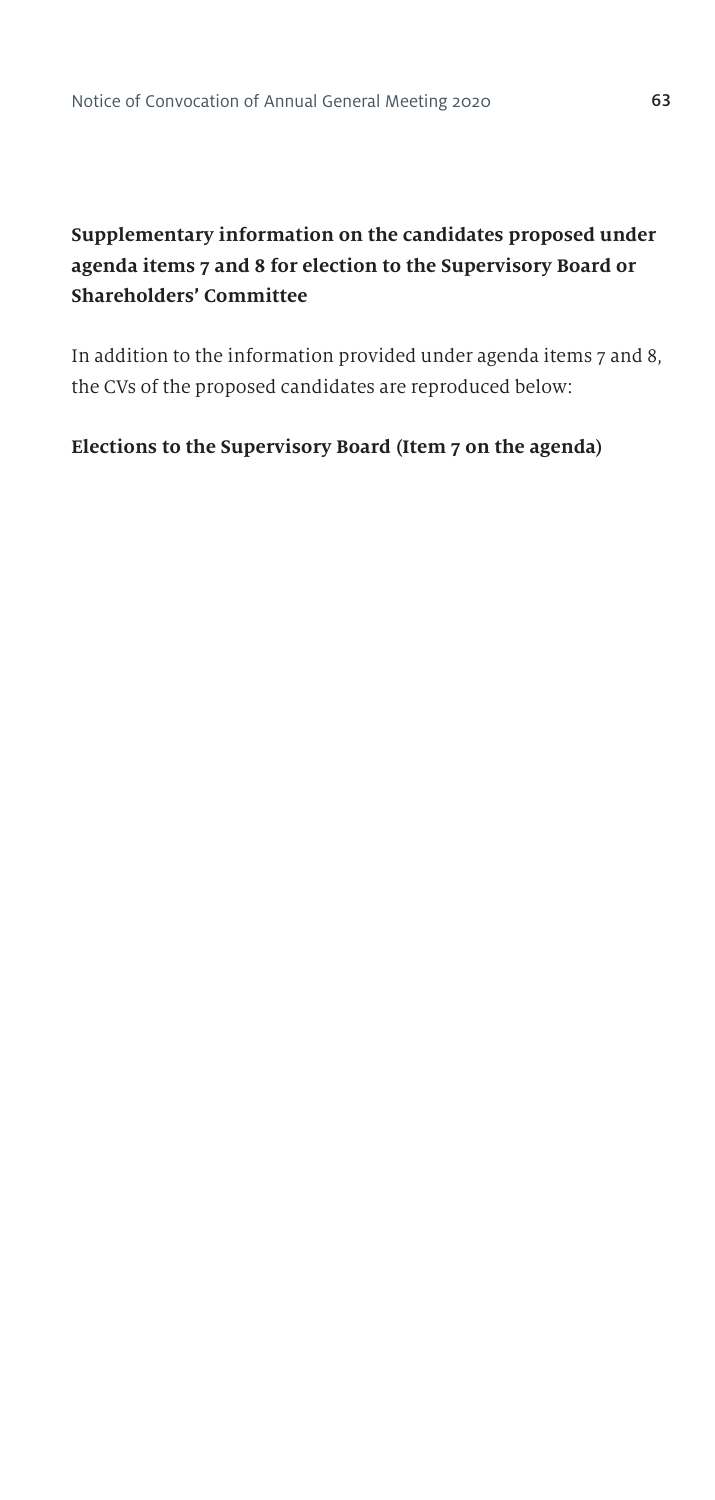#### **Dr. rer. nat. Simone Bagel-Trah**

#### **Private Investor, Düsseldorf**

Born in Düsseldorf, January 10, 1969



#### **Career**

| Since 2009    | Chair of the Supervisory Board and of the Sharehold-<br>ers' Committee, Henkel AG & Co. KGaA, Düsseldorf<br>Chair of the Supervisory Board, Henkel Management<br>AG. Düsseldorf                                                        |
|---------------|----------------------------------------------------------------------------------------------------------------------------------------------------------------------------------------------------------------------------------------|
| $2008 - 2009$ | Member of the Supervisory Board and Vice Chair of the<br>Shareholders' Committee, Henkel AG & Co. KGaA, Vice<br>Chair of the Supervisory Board, Henkel Management<br>AG, Düsseldorf                                                    |
| $2005 - 2008$ | Member of the Shareholders' Committee, Henkel<br>KGaA. Düsseldorf                                                                                                                                                                      |
| $200I - 2005$ | Member of the Supervisory Board, Henkel KGaA,<br>Düsseldorf                                                                                                                                                                            |
| Since 2000    | Partner and Managing Director, Antiinfectives Intel-<br>ligence Gesellschaft für klinisch-mikrobiologische<br>Forschung und Kommunikation mbH, Bonn                                                                                    |
| $1999 - 2001$ | Member of the Supervisory Board of Cognis B.V.,<br>Düsseldorf                                                                                                                                                                          |
| $1998 - 2000$ | Independent consultancy work<br>- Project management for Germany's Association of<br>Applied Microbiology<br>- Coordination of industrial projects for the Depart-<br>ment of Pharmaceutical Microbiology, University of<br>Bonn, Bonn |
| Education     |                                                                                                                                                                                                                                        |
| $1994 - 1998$ | Doctorate in Microbiology, University of Bonn<br>(Rheinische Friedrich-Wilhelms-Universität Bonn).<br>Bonn, doctorate award, Dr. rer. nat.                                                                                             |
| $1988 - 1993$ | Degree in Microbiology, University of Bonn<br>(Rheinische Friedrich-Wilhelms-Universität Bonn),<br>Bonn, Chartered Biologist                                                                                                           |

#### **Memberships of statutory supervisory boards in Germany:**

Henkel AG & Co. KGaA (Chair) Henkel Management AG (Chair) Bayer AG Heraeus Holding GmbH

#### **Memberships of comparable domestic or foreign oversight bodies of commercial enterprises:**

Henkel AG & Co. KGaA (Shareholders' Committee, Chair)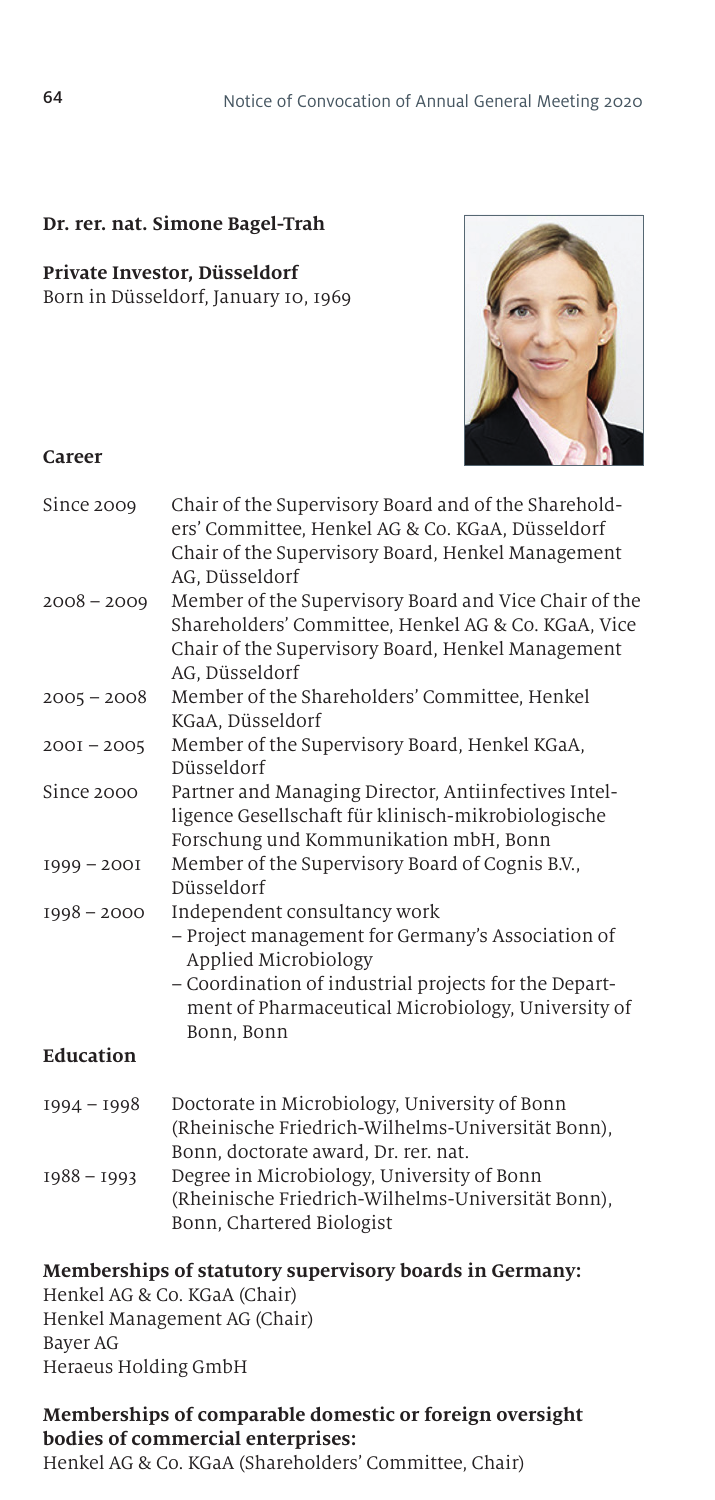#### **Lutz Bunnenberg**

#### **Private Investor, Munich** Born in Düsseldorf, November 16, 1973



#### **Career**

| Since 2009    | Private Investor, Munich                         |
|---------------|--------------------------------------------------|
| $2005 - 2008$ | Controlling & Project Management, Alpine Project |
|               | Finance and Consulting GmbH, Unterföhring        |
| $2003 - 2005$ | Controlling & Project Management, Walter Group   |
|               | Project Development and Financial Services GmbH. |
|               | Wiener Neudorf, Austria                          |

#### **Education**

| Seminar: "High Performance Boards", IMD, Lausanne,<br>Switzerland |
|-------------------------------------------------------------------|
| Seminar: "Leading the Family Business", IMD,                      |
| Lausanne, Switzerland                                             |
| Industrial Engineering, Beuth University of Applied               |
| Sciences Berlin (Beuth Hochschule für Technik Berlin),            |
| Berlin                                                            |
| Apprenticeship as Industrial Manager, Siemens AG,                 |
| Munich                                                            |
|                                                                   |

# **Memberships of statutory supervisory boards in Germany:**

Analyticon Biotechnologies AG

#### **Memberships of comparable domestic or foreign oversight bodies of commercial enterprises:** None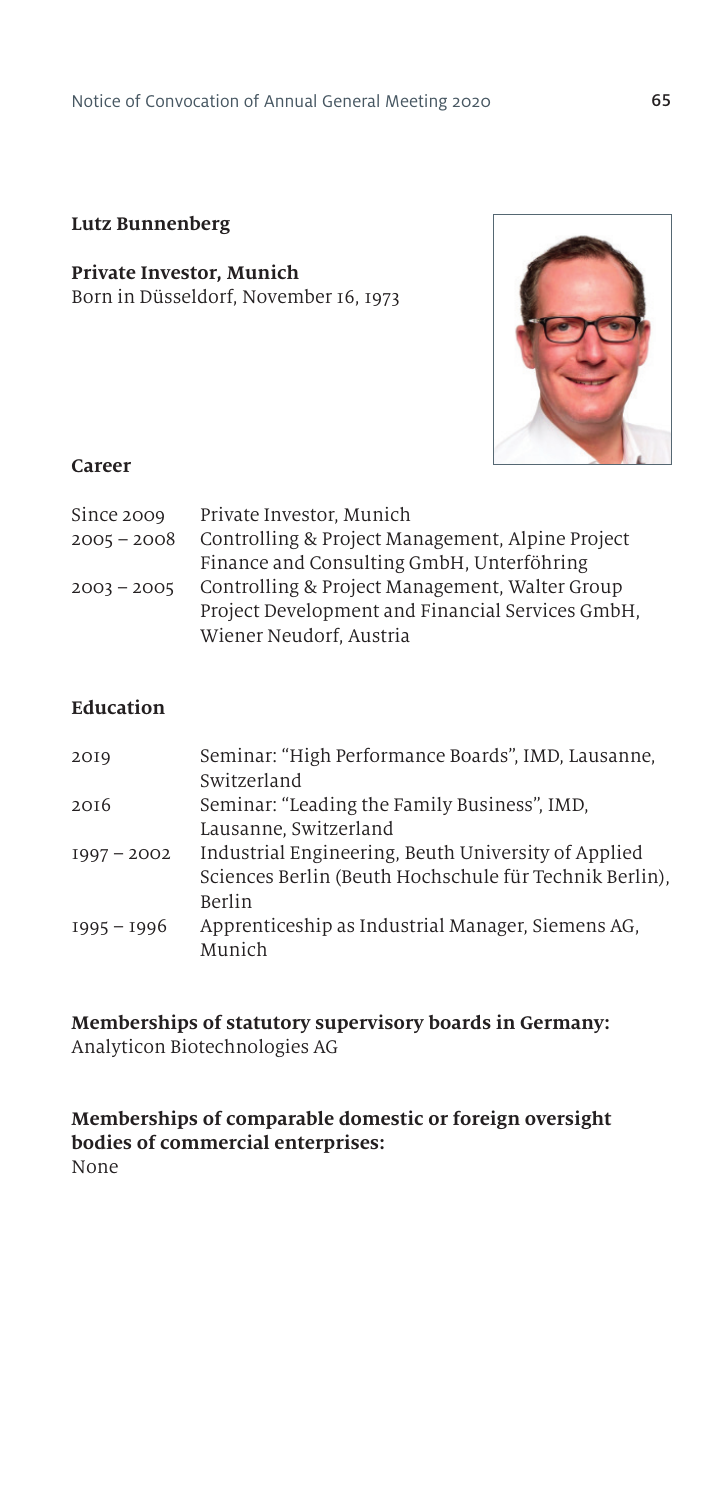#### **Benedikt-Richard Freiherr von Herman**

**Private Investor, Wain** Born in Munich, October 4, 1972



#### **Career**

| Since 2012    | Partner in Triton Coaching GbR, Wain              |
|---------------|---------------------------------------------------|
| Since 2011    | Managing Director, Wain Forestry Management, Wain |
| $2009 - 2011$ | Wain Forestry Management, Wain                    |
| $2003 - 2009$ | Various positions at Sportfive GmbH & Co. KG.     |
|               | Hamburg                                           |

### **Education**

| $2010 - 2012$ | Training as Supervisor and Systems Coach,                 |
|---------------|-----------------------------------------------------------|
|               | Institute of Further Education (Institut für Fort-        |
|               | und Weiterbildung), Munich                                |
| $2009 - 2011$ | Master in Business Mediation, Distance-Learning           |
|               | University of Hagen (FernUniversität in Hagen), Hagen     |
| $1999 - 2002$ | Degree in Economics, University of Eichstätt-             |
|               | Ingolstadt (Universität Eichstätt-Ingolstadt), Eichstätt, |
|               | Diplom-Kaufmann (MBA)                                     |
|               |                                                           |

**Memberships of statutory supervisory boards in Germany:** Henkel AG & Co. KGaA

**Memberships of comparable domestic or foreign oversight bodies of commercial enterprises:**  None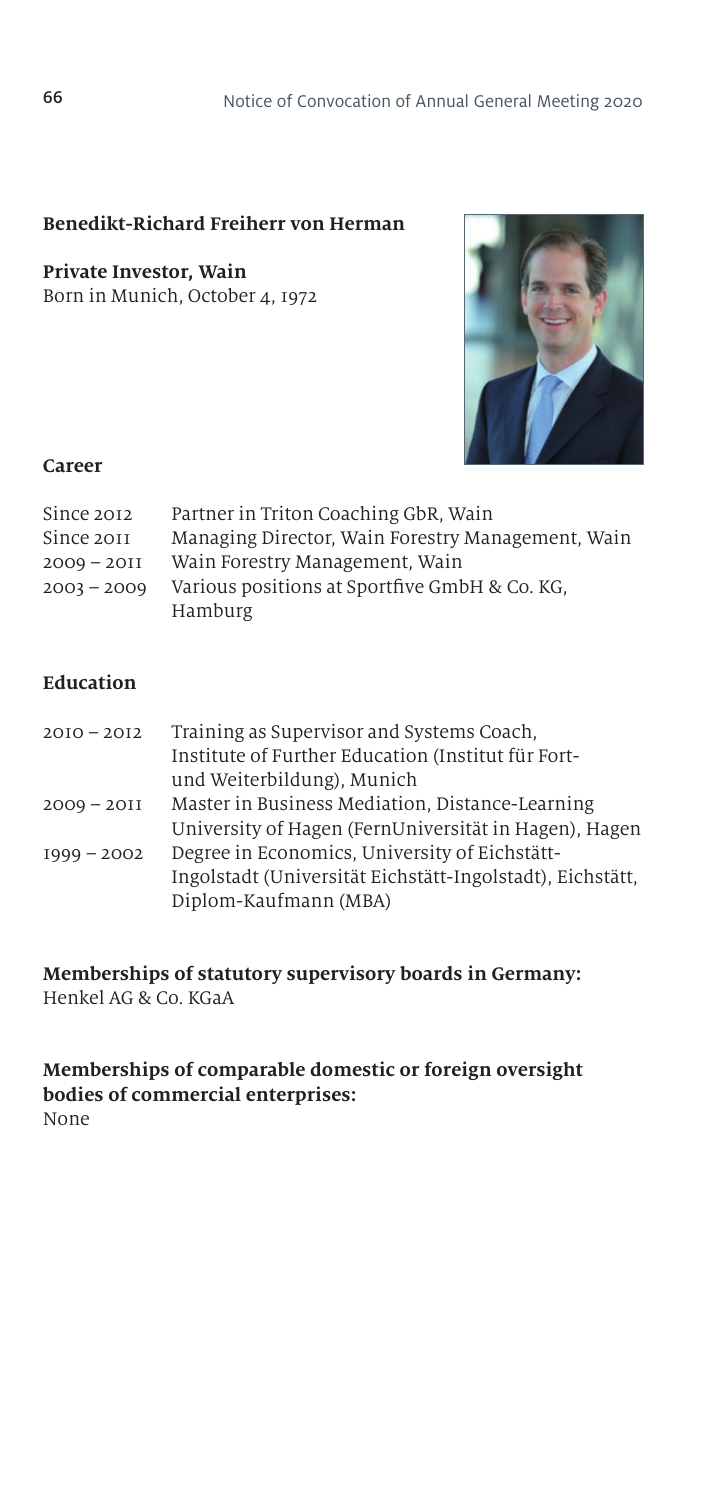#### **Timotheus Höttges**

**Chair of the Management Board of Deutsche Telekom AG, Bonn** Born in Solingen, September 18, 1962



#### **Career**

| Since 2014    | Chair of the Management Board, Deutsche Telekom<br>AG, Bonn                                              |
|---------------|----------------------------------------------------------------------------------------------------------|
| $2009 - 2013$ | Member of the Management Board and Executive Vice<br>President Finance and Controlling, Deutsche Telekom |
|               | AG, Bonn                                                                                                 |
| $2006 - 2009$ | Member of the Management Board and Executive Vice                                                        |
|               | President T-Home, Fixed Network and Broadband                                                            |
|               | Business, Sales and Service Germany,                                                                     |
|               | Deutsche Telekom AG, Bonn                                                                                |
| $2005 - 2006$ | Member of the Management Board,                                                                          |
|               | T-Mobile International, Bonn, Europe Business                                                            |
| $2000 - 2004$ | Managing Director Finance and Controlling,                                                               |
|               | then Chairman of the Management Board, T-Mobile                                                          |
|               | Germany,                                                                                                 |
| $1992 - 2000$ | VIAG Group, Munich                                                                                       |
| $1989 - 1992$ | Mummert & Partner, Hamburg                                                                               |
|               |                                                                                                          |

### **Education**

1984 – 1988 Degree in Business Administration, University of Cologne (Universität zu Köln), Köln, Diplom-Kaufmann (MBA)

#### **Memberships of statutory supervisory boards in Germany:**

Henkel AG & Co. KGaA FC Bayern München AG Telekom Group: Telekom Deutschland GmbH (Chair)

### **Memberships of comparable domestic or foreign oversight bodies of commercial enterprises:**

BT Group plc, UK Telekom Group: T-Mobile US, Inc. (Chair), USA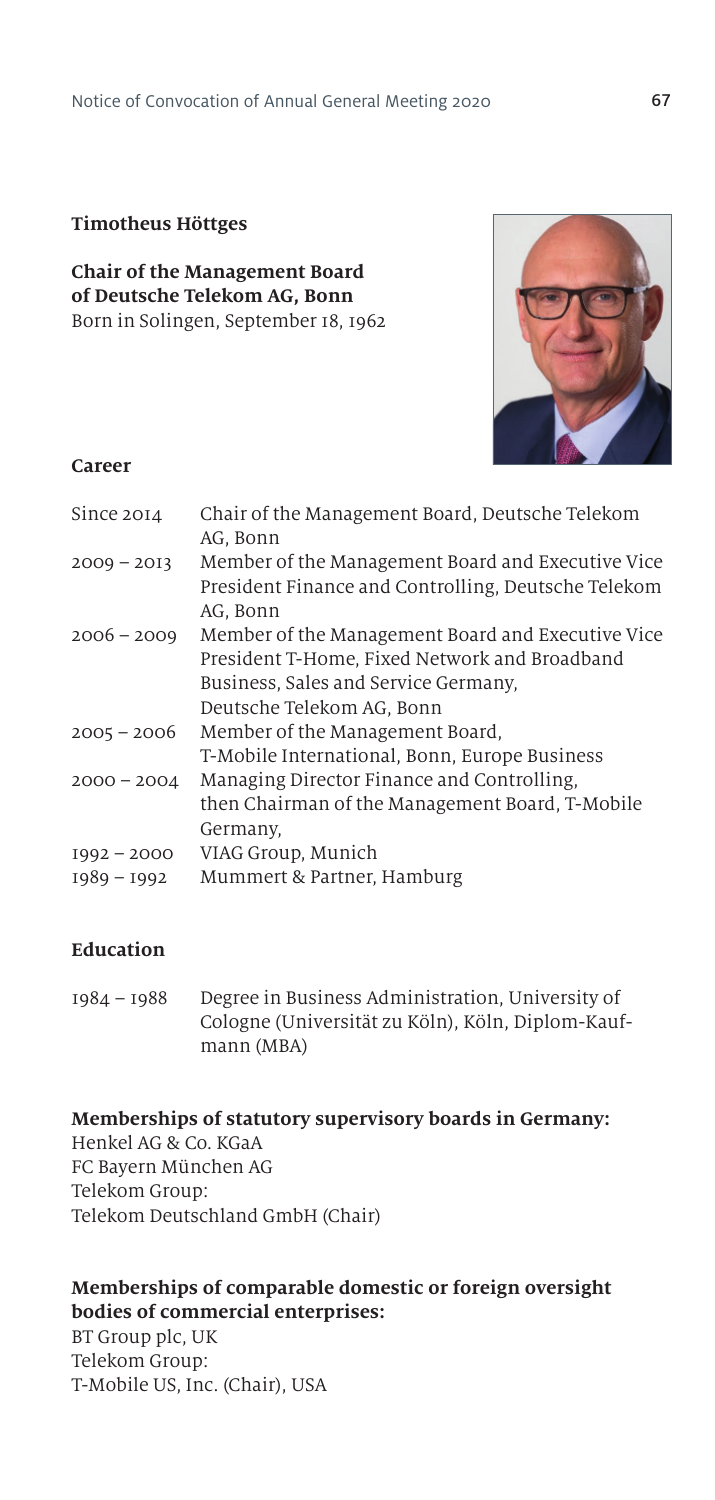#### **Prof. Dr. sc. nat. Michael Kaschke**

#### **Former Chair of the Management Board of Carl Zeiss AG, Oberkochen** Born in Greiz, June 18, 1957



#### **Career**

| $20II - 2020$                  | Chair of the Management Board, Carl Zeiss AG,<br>Oberkochen                                                                                   |
|--------------------------------|-----------------------------------------------------------------------------------------------------------------------------------------------|
| $2008 - 2010$                  | Chair of the Management Board, Carl Zeiss Meditec AG                                                                                          |
| $2000 - 2011$                  | Member of the Management Board, Carl Zeiss AG,<br>Oberkochen                                                                                  |
| $1998 - 2000$                  | Divisional Head Medical Technology and Business<br>Head Microsurgery, Carl Zeiss AG, Oberkochen                                               |
| $1995 - 1998$                  | Business Unit Head Geodetic Systems, Carl Zeiss AG,<br>Oberkochen                                                                             |
| $1992 - 1995$                  | Research Associate and R&D Director Surgical<br>Microscopes, Carl Zeiss AG, Oberkochen                                                        |
| $1990 - 1992$                  | Invited Visiting Scientist, IBM Research Center,<br>Yorktown Heights, USA                                                                     |
| $1989 - 1990$<br>$1983 - 1988$ | Research Laboratory Head, Max Born Institute, Berlin<br>Research Associate, University of Jena<br>(Friedrich-Schiller-Universität Jena), Jena |
|                                |                                                                                                                                               |

### **Education**

| 1988 | Doctorate award, Dr. sc. nat.                           |
|------|---------------------------------------------------------|
| 1983 | Degree in Physics, University of Jena (Friedrich-Schil- |
|      | ler-Universität Jena), Jena, Chartered Physicist        |

**Memberships of statutory supervisory boards in Germany:** Henkel AG & Co. KGaA Deutsche Telekom AG Robert Bosch GmbH

**Memberships of comparable domestic or foreign oversight bodies of commercial enterprises:**  None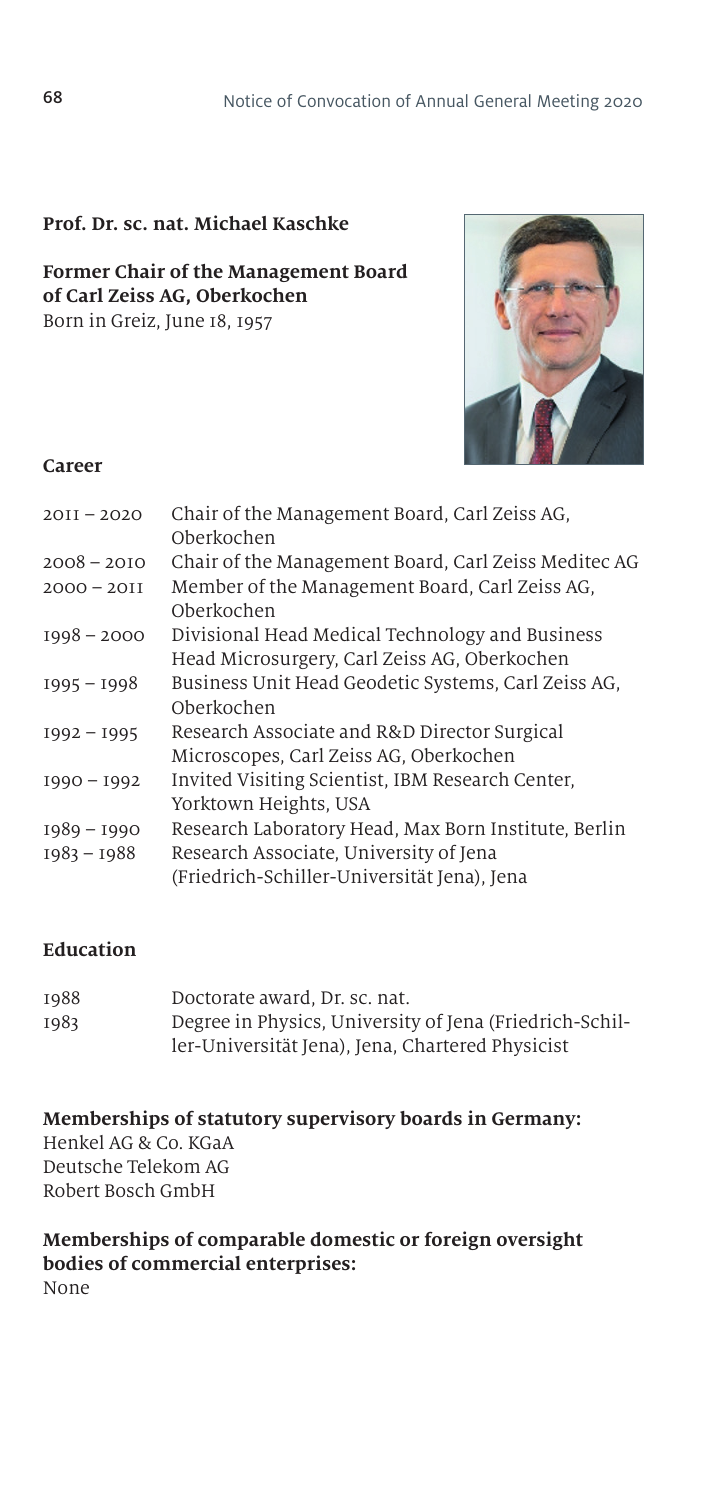#### **Barbara Kux**

#### **Private Investor, Zürich, Switzerland** Born in Zürich, February 26, 1954



#### **Career**

| Since 2014    | Director for Corporate Governance,<br>INSEAD, Fontainebleau, France                                                                 |
|---------------|-------------------------------------------------------------------------------------------------------------------------------------|
| Since 2014    | Lecturer, St. Gallen University of St. Gallen, St. Gallen,<br>Switzerland, Business Strategy and International<br>Management        |
| $2008 - 2013$ | Executive Vice President Supply Chain Management<br>and Sustainability, Siemens AG, Munich                                          |
| $2003 - 2008$ | Group Management Committee member responsible<br>for Supply Management and Sustainability,<br>Royal Philips, Amsterdam, Netherlands |
| $1999 - 2003$ | Executive Director Central Europe,                                                                                                  |
|               | Ford Motor Company, Ford of Europe, Cologne                                                                                         |
| $1993 - 1999$ | President, Nestlé Polska Holding, previously Vice<br>President Central/Eastern Europe, Nestlé S.A., Vevey,<br>Switzerland           |
| $1989 - 1993$ | Vice President, ABB Zürich, Switzerland,<br>then President, ABB Power Ventures                                                      |
| 1992          | Senior Vice President Finance, BBC Brown Boveri Ltd,<br>ABB Asia Brown Boveri Ltd., Switzerland                                     |
| $1984 - 1989$ | Engagement Manager, previously Management<br>Consultant, McKinsey, Inc., Germany                                                    |

### **Education**

| 1989          | Seminar for Senior Executives, IMD, Lausanne,       |
|---------------|-----------------------------------------------------|
|               | Switzerland                                         |
| $1983 - 1984$ | Master of Business Administration with distinction. |
|               | INSEAD, Fontainebleau, France                       |
| $1972 - 1973$ | Exchange student scholarship to USA, American Field |
|               | Service                                             |

# **Memberships of statutory supervisory boards in Germany:**

Henkel AG & Co. KGaA

### **Memberships of comparable domestic or foreign oversight bodies of commercial enterprises:**

Firmenich S.A., Switzerland Grosvenor Group Ltd., Great Britain Pargesa Holding S.A., Switzerland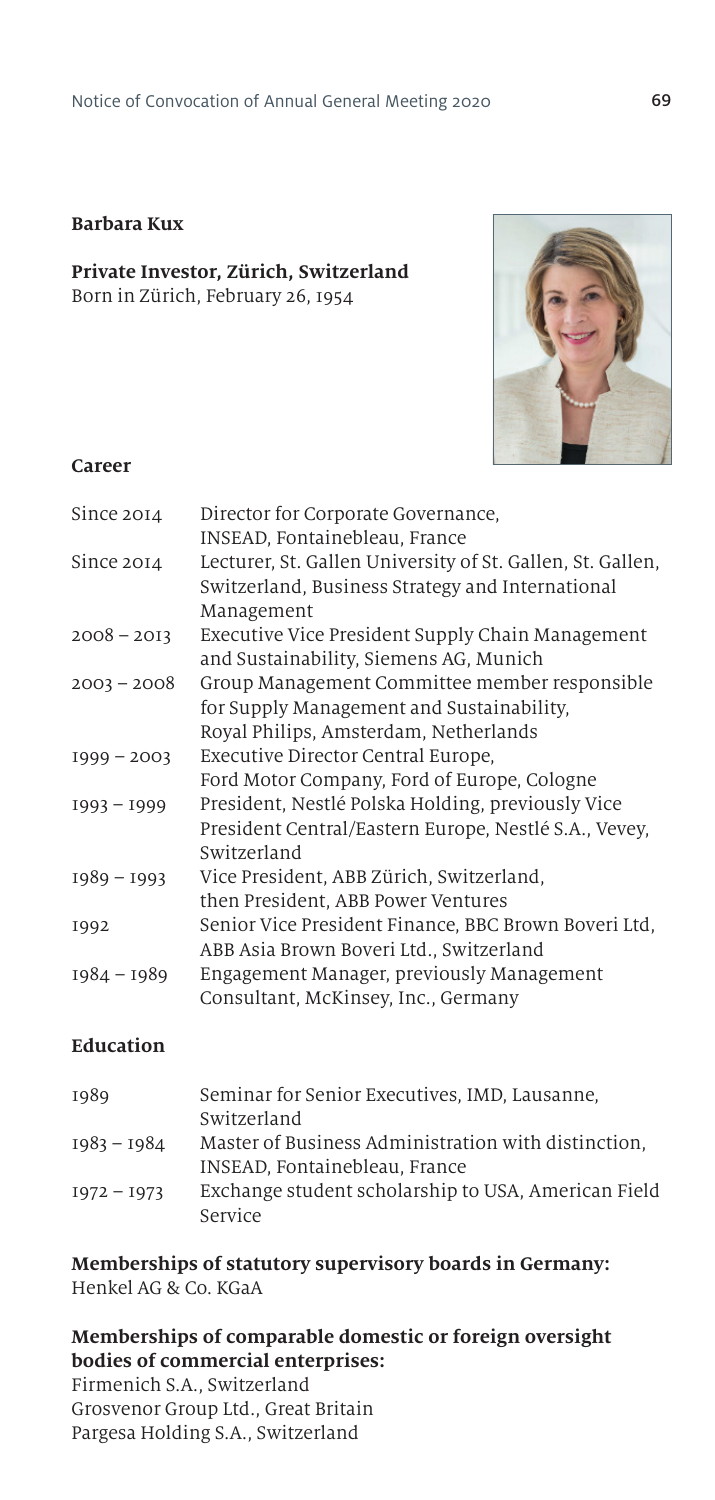### **Simone Menne**

**Private Investor, Kiel** Born in Kiel, October 7, 1960



#### **Career**

| Member of Management, Boehringer Ingelheim<br>GmbH, Ingelheim                                                                                |
|----------------------------------------------------------------------------------------------------------------------------------------------|
| Member of the Management Board and Executive Vice<br>President Finance and Aviation Services,                                                |
| Deutsche Lufthansa AG, Cologne                                                                                                               |
| Chief Financial Officer, British Midland Ltd.,                                                                                               |
| East Midlands, Great Britain                                                                                                                 |
| Head of Finance and Controlling,                                                                                                             |
| Lufthansa Technik AG, Hamburg                                                                                                                |
| Head of Finance and Human Resources Europe,                                                                                                  |
| Deutsche Lufthansa AG, London, Great Britain                                                                                                 |
| Head of Finance and Human Resources Southwestern                                                                                             |
| Europe, Deutsche Lufthansa AG, Paris, France                                                                                                 |
| Managing Director, Lufthansa Revenue Services                                                                                                |
| GmbH, Norderstedt                                                                                                                            |
| Various functions, Deutsche Lufthansa AG, Frankfurt,<br>including Head of EDP and user services, Head of<br>Accounting West Africa, Auditing |
|                                                                                                                                              |

#### **Education**

| $1981 - 1986$ | Degree in Business Administration, University of      |
|---------------|-------------------------------------------------------|
|               | Kiel (Christian-Albrechts-Universität zu Kiel), Kiel, |
|               | Diplom-Kauffrau (MBA)                                 |

#### **Memberships of statutory supervisory boards in Germany:** BMW AG Deutsche Post AG

#### **Memberships of comparable domestic or foreign oversight bodies of commercial enterprises:**

Johnson Controls International plc., Ireland Russell Reynolds Associates Inc., USA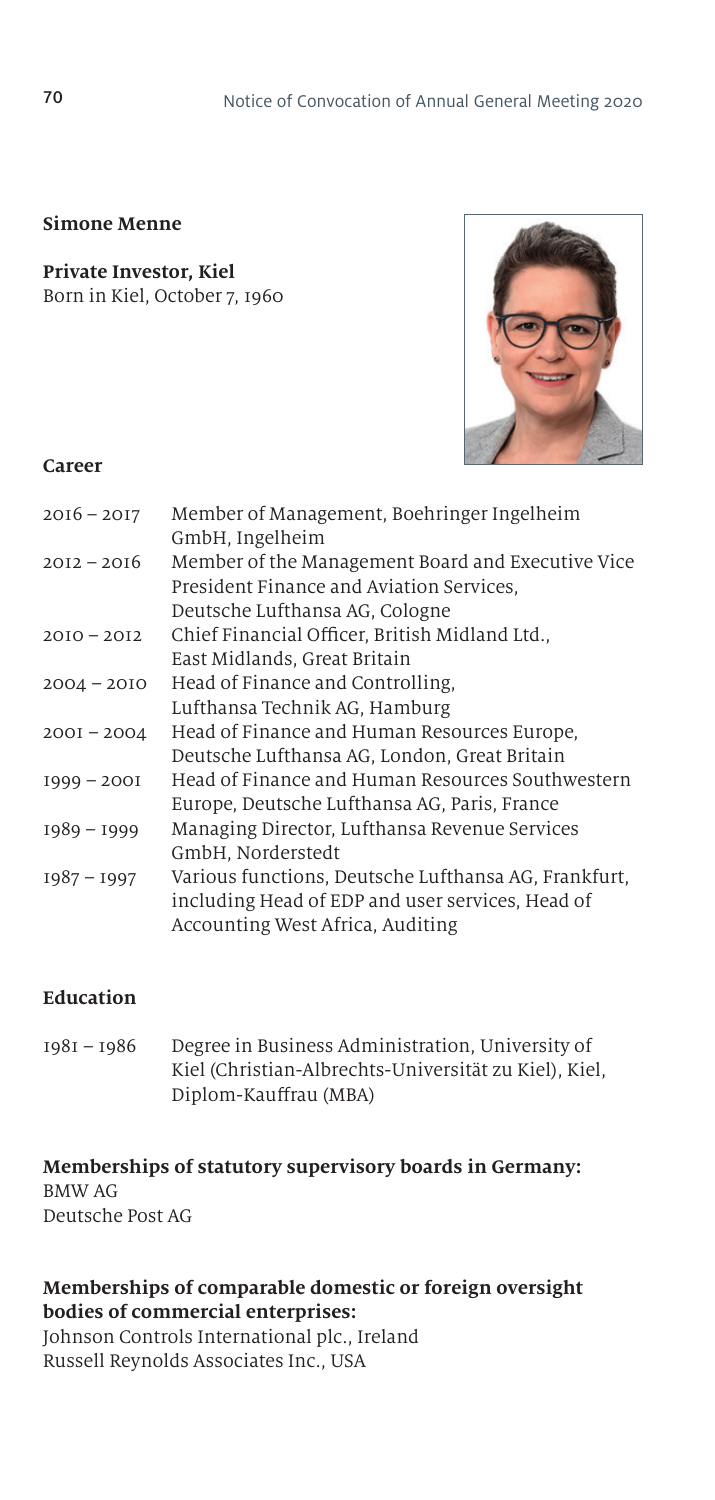#### **Philipp Scholz**

**Lecturer/Adjunct Professor, Humboldt University of Berlin, Berlin** Born in Hanover, February 18, 1967



### **Career**

| Since 2008    | Lecturer/Adjunct Professor, Humboldt University of   |
|---------------|------------------------------------------------------|
|               | Berlin, Berlin                                       |
|               | Faculty History of Science, Epistemology and         |
|               | Hermeneutics                                         |
| $2007 - 2008$ | Research Associate, Institute for German Literature, |
|               | Humboldt University of Berlin, Berlin                |
| $2007 - 2008$ | Guest Lecturer, University of Leipzig, Leipzig       |
| $200I - 2007$ | Lecturing assignments at Humboldt University of      |
|               | Berlin, Berlin                                       |
| $1992 - 1994$ | Site Manager, Scholz Architectural Practice          |
|               |                                                      |

#### **Education**

| $1994 - 2000$ | Studies of Modern German Literature and History in |
|---------------|----------------------------------------------------|
|               | Hanover, Hamburg and Berlin                        |
| 1988 – 1992   | Eurythmy Academy, The Hague, Netherlands           |

#### **Memberships of statutory supervisory boards in Germany:** Henkel AG & Co. KGaA

#### **Memberships of comparable domestic or foreign oversight bodies of commercial enterprises:**  None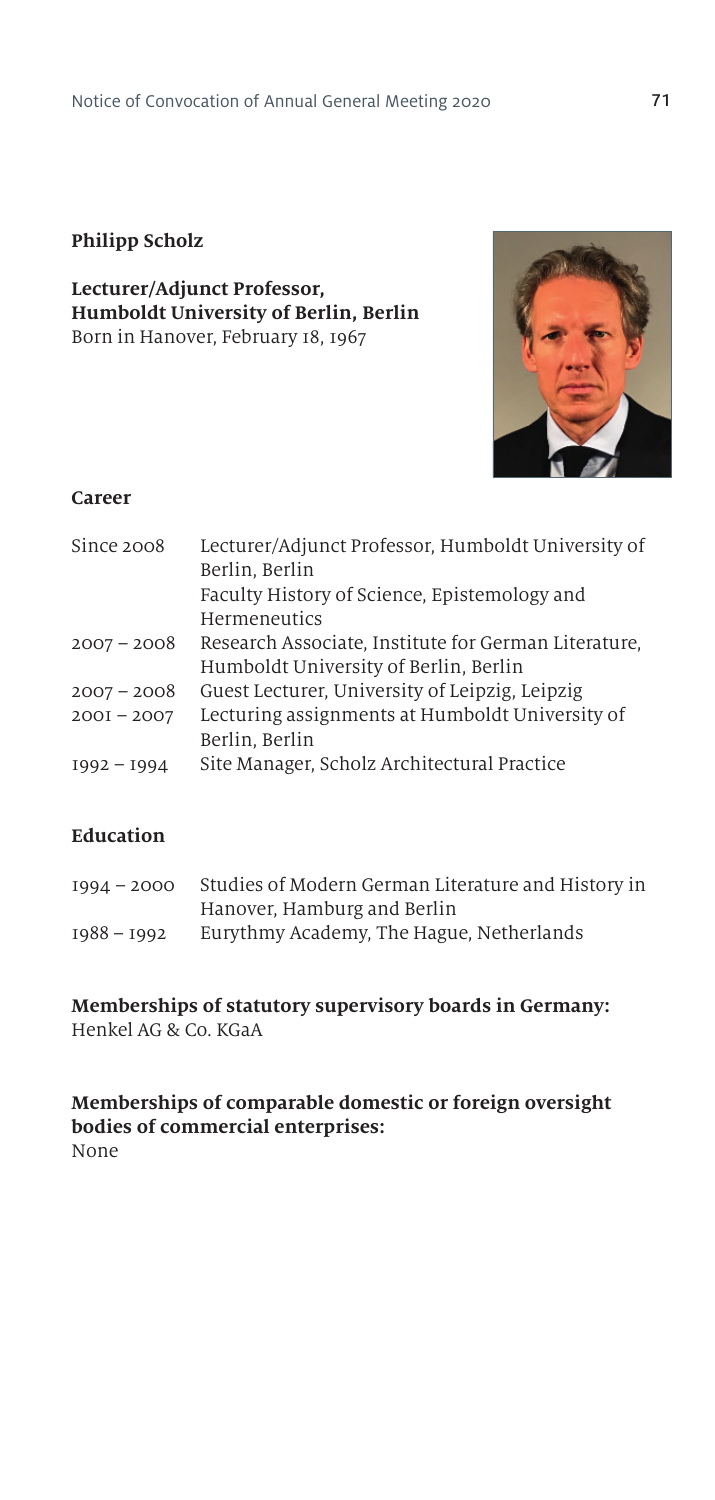### **Elections to the Shareholders' Committee (Item 8 on the agenda)**

#### **Prof. Dr. rer. pol. HSG Paul Achleitner**

**Chair of the Supervisory Board of Deutsche Bank AG, Munich** Born in Linz, Austria, September 28, 1956



#### **Career**

| Since 2012    | Chair of the Supervisory Board, Deutsche Bank AG,     |
|---------------|-------------------------------------------------------|
|               | Frankfurt/Main                                        |
| $2000 - 2012$ | Member of the Management Board, Allianz SE            |
|               | (formerly Allianz AG), Munich                         |
| $1994 - 1999$ | Managing Director, Goldman Sachs & Co. OHG,           |
|               | Frankfurt/Main and Partner, Goldman Sachs Group       |
| $1989 - 1994$ | Executive Director, Investment Banking, Goldman       |
|               | Sachs International, London, Great Britain            |
| $1988 - 1989$ | Vice President, Mergers & Acquisitions, Goldman       |
|               | Sachs & Co., New York, USA                            |
| $1984 - 1988$ | Manager, Strategy Consulting, Bain & Co., Boston, USA |

#### **Education**

| 1982 - 1984   | ISP, Harvard Business School, Boston, USA                                                          |
|---------------|----------------------------------------------------------------------------------------------------|
| $1980 - 1983$ | Doctorate, University of St. Gallen, St. Gallen,                                                   |
|               | Switzerland, Dr. rer. pol.                                                                         |
| 1976 - 1980   | Degree in Business Administration, Economics,<br>Law and Social Sciences, University of St. Gallen |
|               | (Hochschule St. Gallen), St. Gallen, Switzerland,                                                  |
|               | Lic. oec.                                                                                          |

#### **Memberships of statutory supervisory boards in Germany:**  Bayer AG Daimler AG Deutsche Bank AG (Chair)

### **Memberships of comparable domestic or foreign oversight bodies of commercial enterprises:**

Henkel AG & Co. KGaA (Shareholders' Committee)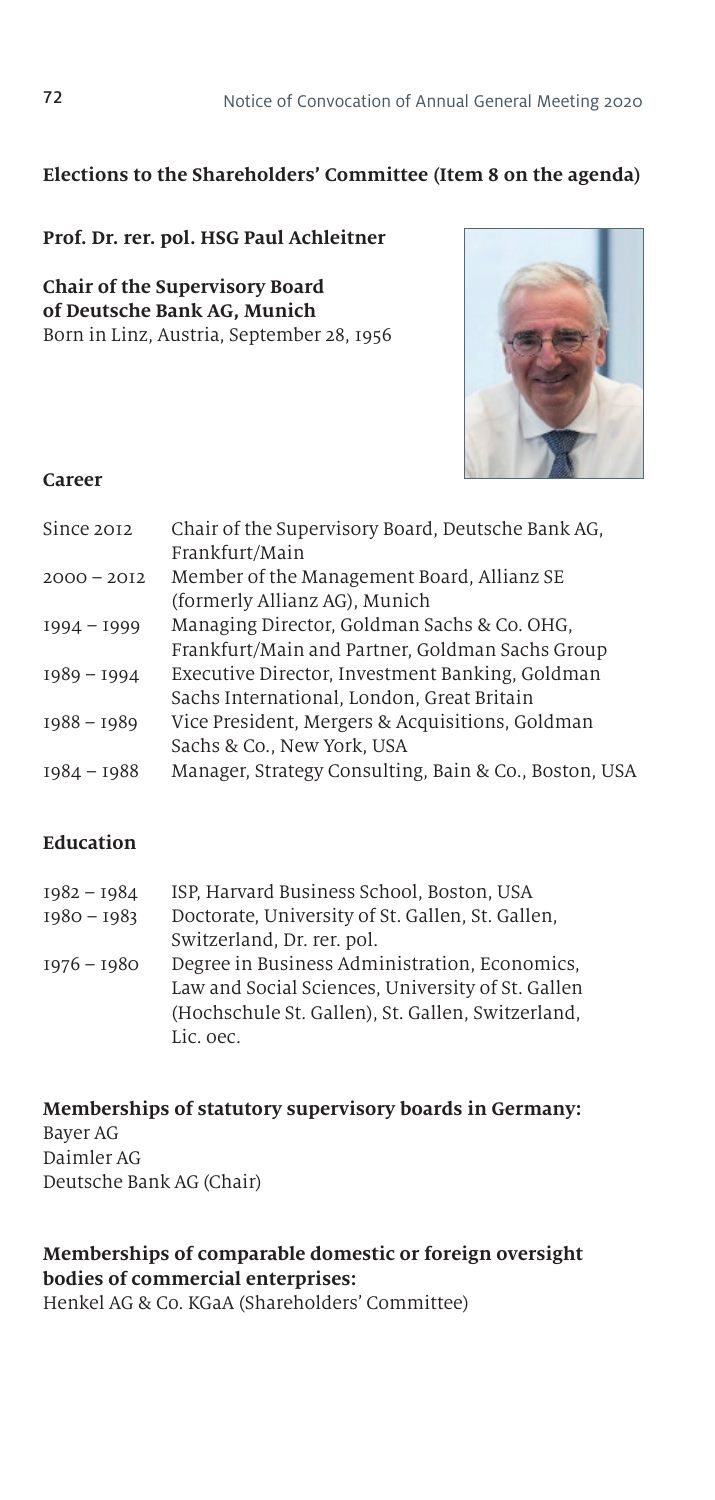## **Dr. rer. nat. Simone Bagel-Trah**

#### **Private Investor, Düsseldorf** Born in Düsseldorf, January 10, 1969



#### **Career**

| Since 2009    | Chair of the Supervisory Board and of the<br>Shareholders' Committee, Henkel AG & Co. KGaA<br>Chair of the Supervisory Board, Henkel<br>Management AG                          |
|---------------|--------------------------------------------------------------------------------------------------------------------------------------------------------------------------------|
| $2008 - 2009$ | Member of the Supervisory Board and Vice Chair-<br>woman of the Shareholders' Committee, Henkel AG &<br>Co. KGaA, Vice Chair of the Supervisory Board, Henkel<br>Management AG |
| $2005 - 2008$ | Member of the Shareholders' Committee, Henkel KGaA                                                                                                                             |
| $200I - 2005$ | Member of the Supervisory Board, Henkel KGaA                                                                                                                                   |
| Since 2000    | Partner and Managing Director, Antiinfectives Intel-                                                                                                                           |
|               | ligence Gesellschaft für klinisch-mikrobiologische                                                                                                                             |
|               | Forschung und Kommunikation mbH                                                                                                                                                |
| $1999 - 2001$ | Member of the Supervisory Board, Cognis B.V.                                                                                                                                   |
| $1998 - 2000$ | Independent consultancy work                                                                                                                                                   |
|               | - Project management for Germany's Association of<br>Applied Microbiology                                                                                                      |
|               | - Coordination of industrial projects for the                                                                                                                                  |
|               | Department of Pharmaceutical Microbiology,<br><b>Bonn University</b>                                                                                                           |
| Education     |                                                                                                                                                                                |

| $1994 - 1998$ | Doctorate in Microbiology, University of Bonn     |
|---------------|---------------------------------------------------|
|               | (Rheinische Friedrich-Wilhelms-Universität Bonn), |
|               | Bonn, doctorate award, Dr. rer. nat.              |
| 1988 - 1993   | Degree in Microbiology, University of Bonn        |
|               | (Rheinische Friedrich-Wilhelms-Universität Bonn). |
|               | Bonn, Chartered Biologist                         |
|               |                                                   |

## **Memberships of statutory supervisory boards in Germany:**

Henkel AG & Co. KGaA (Chair) Henkel Management AG (Chair) Bayer AG Heraeus Holding GmbH

# **Memberships of comparable domestic or foreign oversight bodies of commercial enterprises:**

Henkel AG & Co. KGaA (Shareholders' Committee, Chair)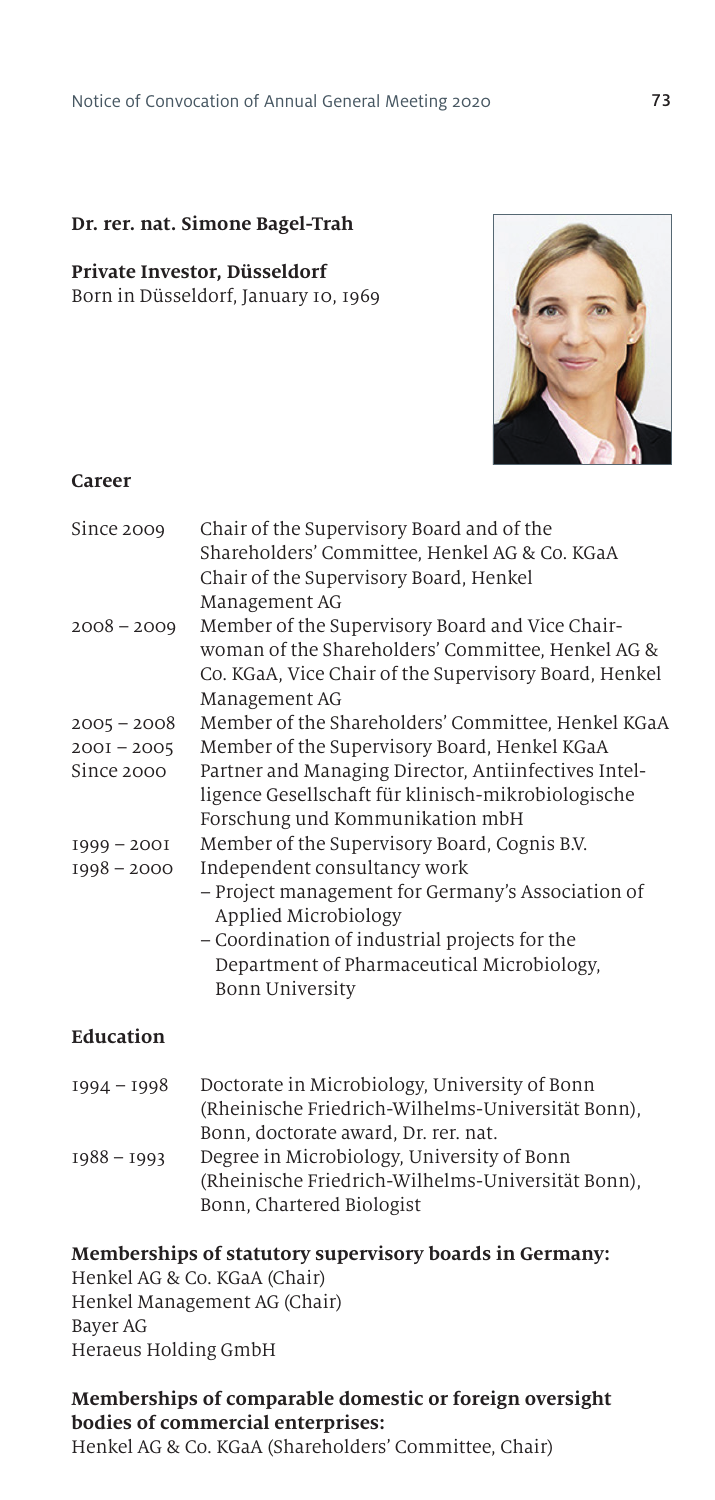## **Alexander Birken**

**Chair of the Management Board, OTTO Group (GmbH & Co. KG), Hamburg** Born in Hamburg, November 13, 1964



#### **Career**

| Since 2017    | Chair of the Management Board, OTTO Group,            |
|---------------|-------------------------------------------------------|
|               | Hamburg                                               |
| $2012 - 2016$ | Member of the Management Board, OTTO Group,           |
|               | Hamburg, Multichannel Distance Selling                |
| $2005 - 2012$ | Member of the Management Board and Executive Vice     |
|               | President Human Resources, Controlling, IT.           |
|               | OTTO Group, Hamburg                                   |
| $2002 - 2004$ | Chief Operating Officer, Spiegel Group, Chicago, USA  |
| $1999 - 2002$ | Head global Group Controlling Affiliates, OTTO Group, |
|               | Hamburg                                               |
| $1998 - 1999$ | Head Group Controlling Affiliates USA and Asia,       |
|               | OTTO Group, Hamburg                                   |
| $1992 - 1997$ | Head Sales Management, OTTO, Hamburg                  |
| $1991 - 1991$ | Controller Sales, OTTO Hamburg                        |
| $1990 - 1991$ | Controller Service, Philips Medical Systems, Hamburg  |
|               |                                                       |

## **Education**

1987 – 1990 Degree in Business Administration, Economic Academy of Hamburg (Wirtschaftsakademie Hamburg), Hamburg, Betriebswirt

**Memberships of statutory supervisory boards in Germany:** OTTO Group: Hermes Europe GmbH

# **Memberships of comparable domestic or foreign oversight bodies of commercial enterprises:**

C&A AG, Switzerland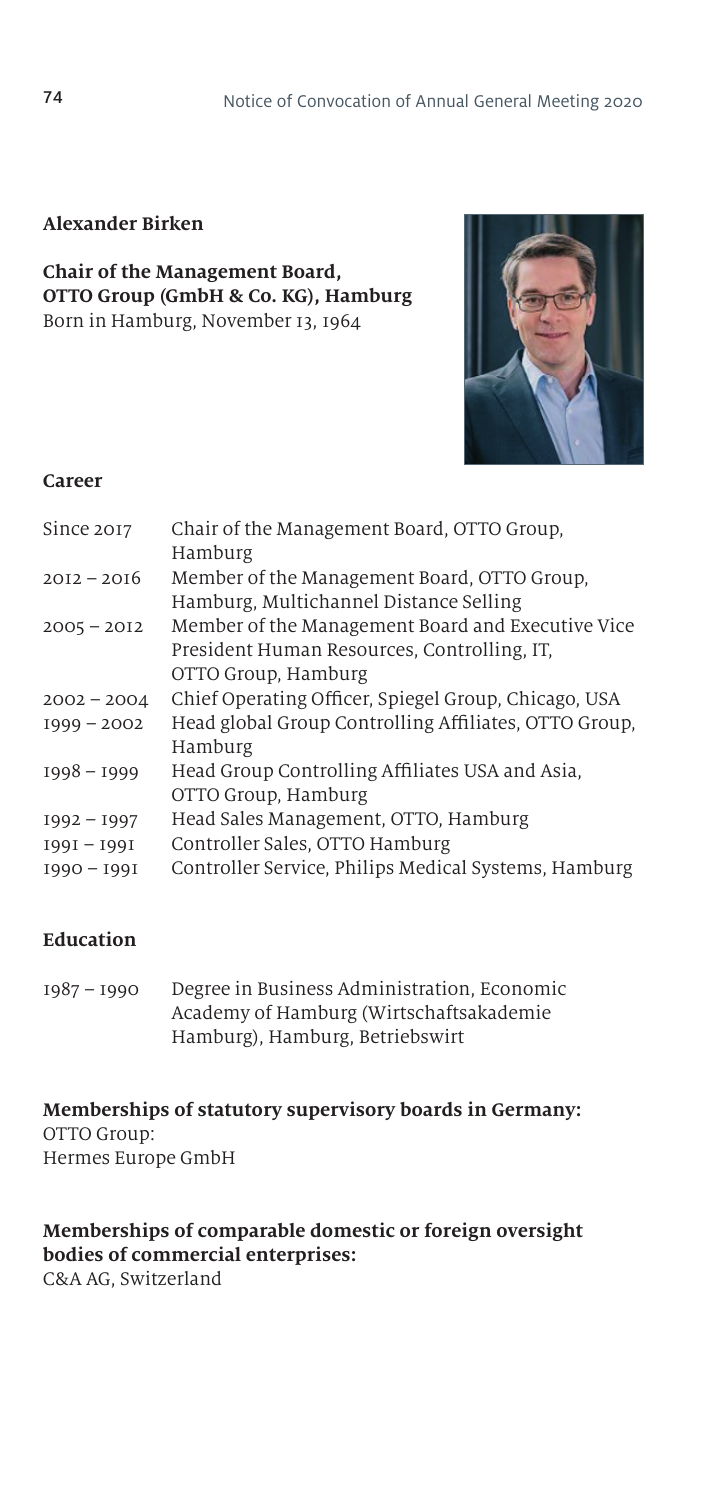## **Johann-Christoph Frey**

## **Private Investor, Klosters (Switzerland)** Born in Düsseldorf, November 26, 1955



#### **Career**

| Private Investor                                   |
|----------------------------------------------------|
| Assistant to the Executive Board, Plaza & Janés,   |
| Barcelona, Spain                                   |
| Marketing Manager, Henkel Austria, Vienna, Austria |
|                                                    |

## **Education**

| $1981 - 1983$ | MBA, IESE, Barcelona, Spain                      |
|---------------|--------------------------------------------------|
| 1974 - 1980   | Degree in Business Administration, University of |
|               | Münster (Westfälische Wilhelms-Universität Müns- |
|               | ter), Münster, Diplom-Kaufmann (MBA)             |

**Memberships of statutory supervisory boards in Germany:** None

# **Memberships of comparable domestic or foreign oversight bodies of commercial enterprises:**

Henkel AG & Co. KGaA (Shareholders' Committee) Antai Venture Builder S.L., Spain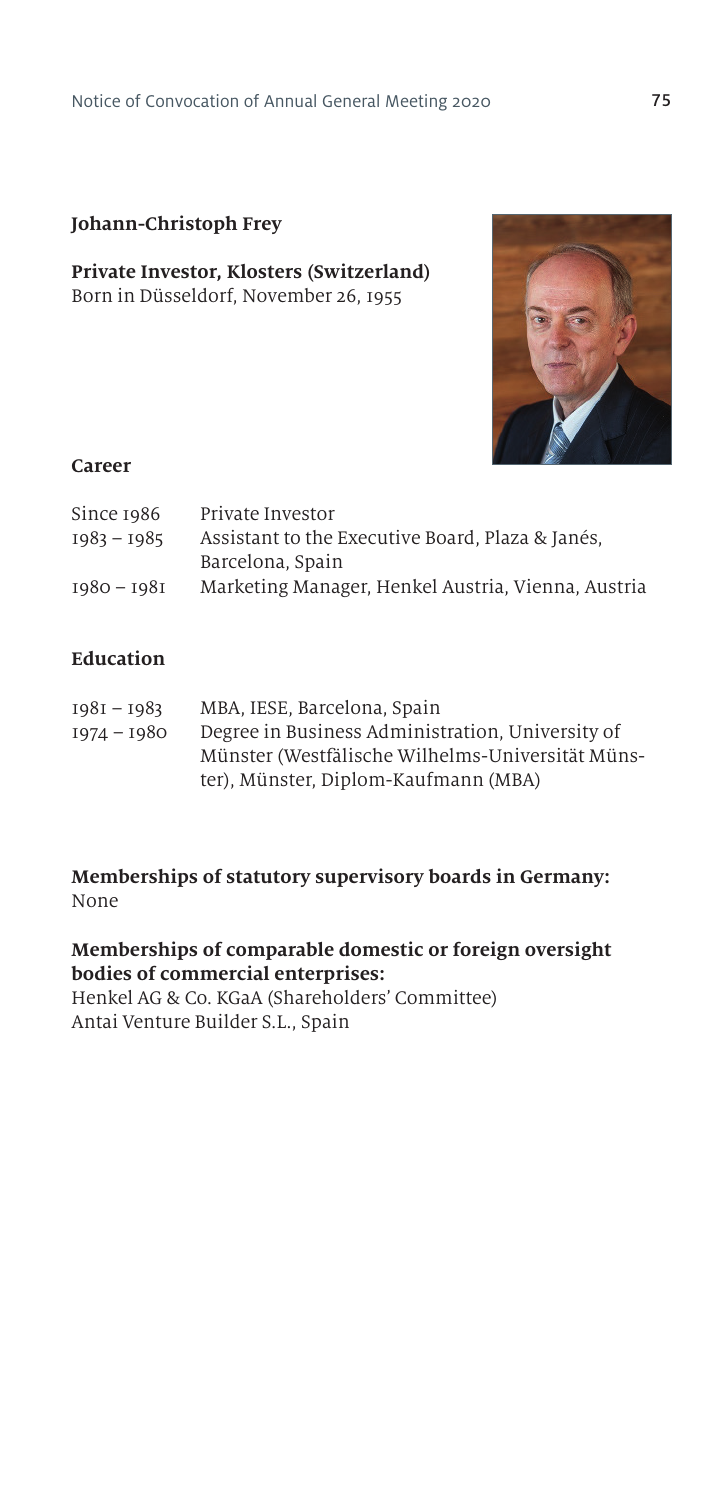## **Dr. rer. pol. h.c. Christoph Henkel**

**Private Investor, London (Great Britain)** Born in Düsseldorf, February 11, 1958



#### **Career**

| Since 2005    | Founding Partner of Canyon Equity LLC, Larkspur,<br>California, USA               |
|---------------|-----------------------------------------------------------------------------------|
| Since 1995    | Vice Chairman of the Shareholders' Committee,<br>Henkel AG & Co. KGaA, Düsseldorf |
| Since $1994$  | Entrepreneur and Private Investor                                                 |
| $1990 - 1994$ | Management positions, Henkel Group,                                               |
|               | Austria and USA                                                                   |
| $1986 - 1989$ | Marketing management positions, Nestlé SA,                                        |
|               | Switzerland and USA                                                               |
| $1981 - 1985$ | Account management positions,<br>The Marschalk Company, New York, USA             |

# **Education**

| $1978 - 1980$ | Degree studies at Boston University, Massachusetts, |
|---------------|-----------------------------------------------------|
|               | <b>TISA</b>                                         |
| $1976 - 1978$ | Apprenticeship as Wholesale and Export Manager.     |
|               | Klöckner Chemicals                                  |

## **Memberships of statutory supervisory boards in Germany:** None

**Memberships of comparable domestic or foreign oversight bodies of commercial enterprises:**  Henkel AG & Co. KGaA (Shareholders' Committee)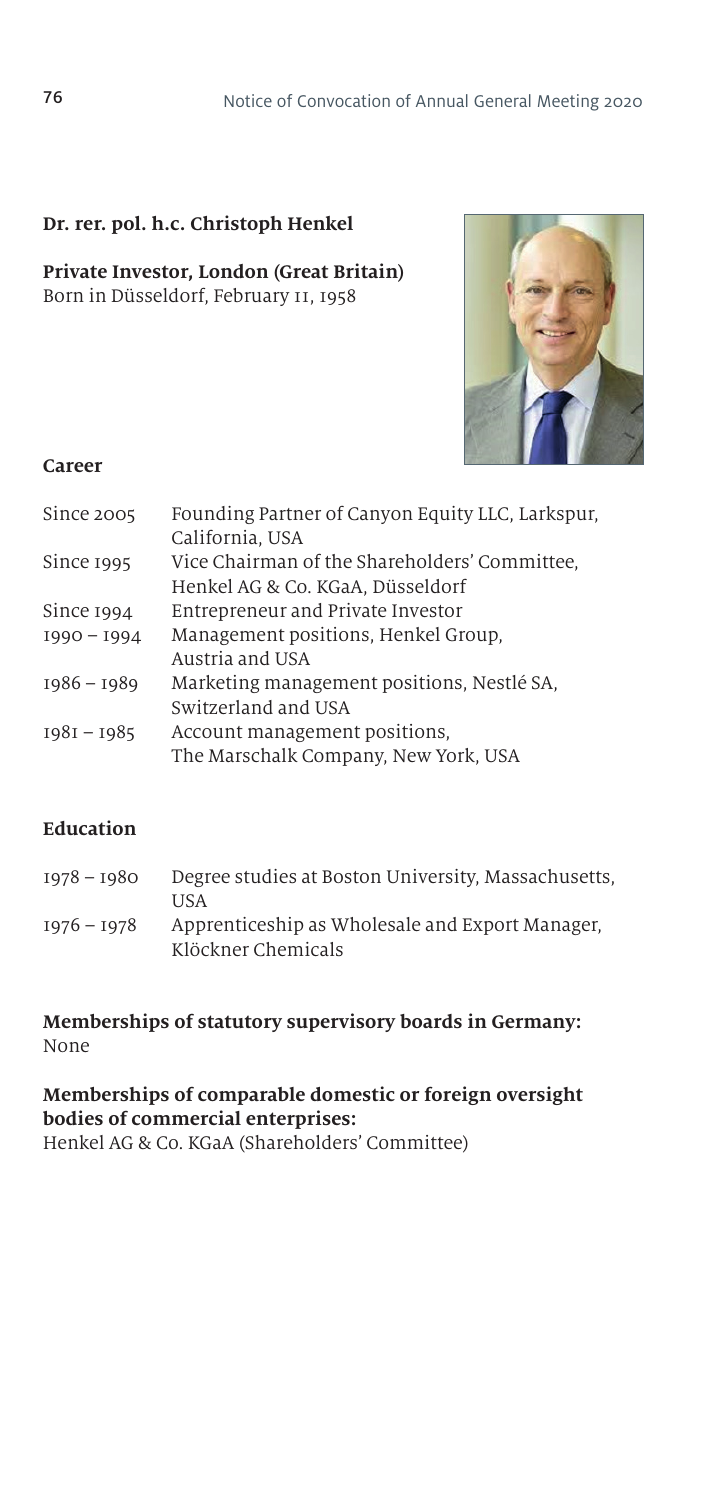## **Dr. rer. 0ec. Christoph Kneip**

**Tax Advisor, Düsseldorf** Born in Völklingen, February 8, 1962



#### **Career**

| Since 2016    | Partner, Business Unit Head Tax Advice, Warth & Klein |
|---------------|-------------------------------------------------------|
|               | Grant Thornton AG. Düsseldorf                         |
| $1992 - 2016$ | Partner, lastly Head Family Businesses, KPMG AG.      |
|               | Düsseldorf                                            |

# **Education**

| 1995          | Tax advisor                                           |
|---------------|-------------------------------------------------------|
| $1987 - 1992$ | Research Associate, Institute for Business Taxation,  |
|               | Saarland University (Universität des Saarlandes).     |
|               | Saarbrücken, doctorate award, Dr. rer. oec.           |
| $1982 - 1987$ | Degree in Business Administration, Saarland           |
|               | University (Universität des Saarlandes), Saarbrücken, |
|               | and University of Michigan, Ann Arbor, USA,           |
|               | Diplom-Kaufmann (MBA)                                 |
|               |                                                       |

**Memberships of statutory supervisory boards in Germany:** Rheinische Bodenverwaltung AG

## **Memberships of comparable domestic or foreign oversight bodies of commercial enterprises:**

Arenberg Schleiden GmbH Arenberg Recklinghausen GmbH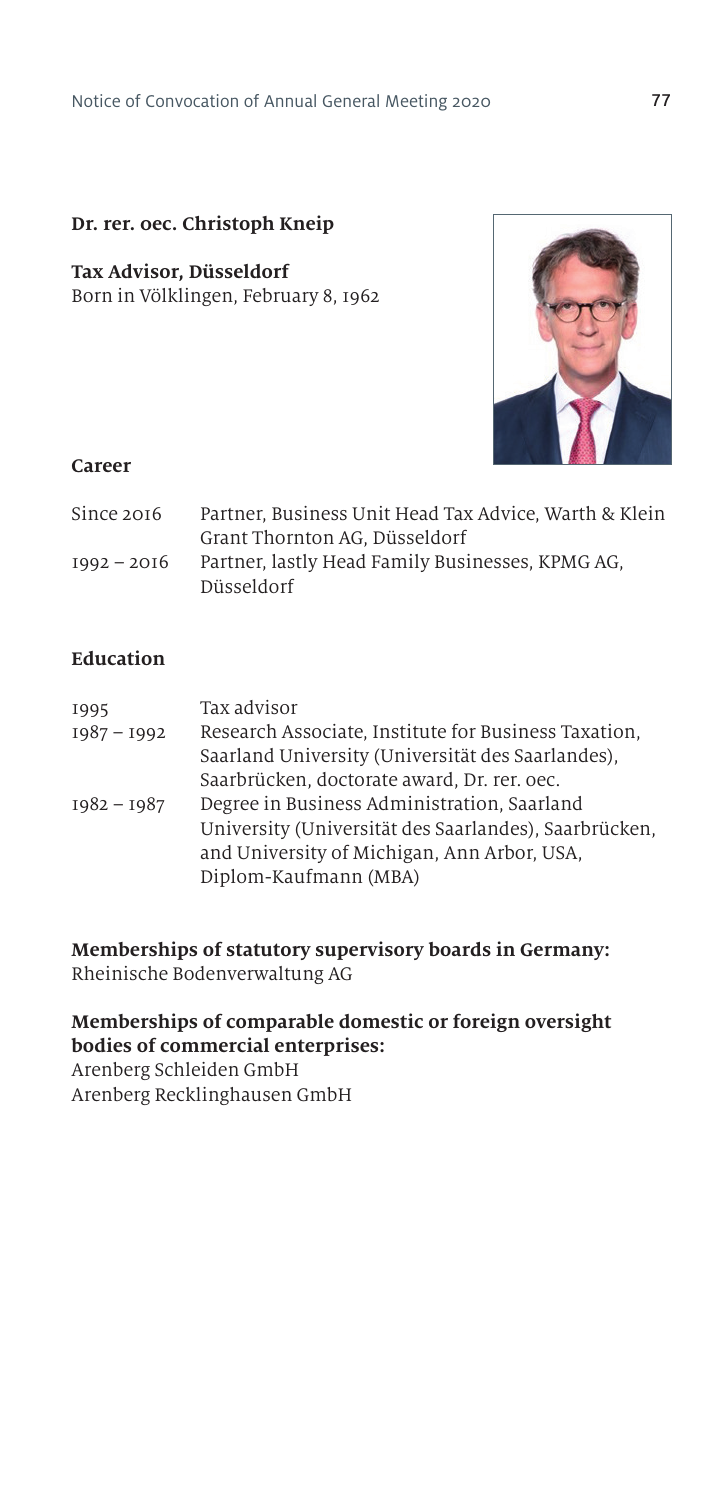## **Prof. Dr. rer. pol. Ulrich Lehner**

**Former Chair of the Management Board of Henkel KGaA, Düsseldorf** Born in Düsseldorf, May 1, 1946



#### **Career**

| $2000 - 2008$ | Chair of the Management Board, Henkel KGaA,            |
|---------------|--------------------------------------------------------|
|               | Düsseldorf                                             |
| $1995 - 1999$ | Member of the Management Board and Executive Vice      |
|               | President Finance/Logistics, Henkel KGaA, Düsseldorf   |
| $1991 - 1994$ | President Asia Pacific, Henkel Asia Pacific, Hong Kong |
| $1987 - 1990$ | Member of the Board of Directors, Director of Finance/ |
|               | Controlling, Henkel KGaA, Düsseldorf                   |
| 1986          | Head of Controlling/Accounting/Taxation Affairs,       |
|               | Henkel KGaA, Düsseldorf                                |
| $1983 - 1985$ | Corporate Controlling Department, Friedrich Krupp      |
|               | GmbH, Essen                                            |
| $1981 - 1982$ | Corporate Accounts/Taxation Affairs, Henkel KGaA,      |
|               | Düsseldorf                                             |
|               |                                                        |

## **Education**

| Award of Chartered Industrial Engineer and Chartered |
|------------------------------------------------------|
|                                                      |
| Degrees in Industrial and Mechanical Engineering.    |
|                                                      |
|                                                      |
|                                                      |

**Memberships of statutory supervisory boards in Germany:** Deutsche Telekom AG (Chair) Porsche Automobil Holding SE

# **Memberships of comparable domestic or foreign oversight bodies of commercial enterprises:**

Henkel AG & Co. KGaA (Shareholders' Committee)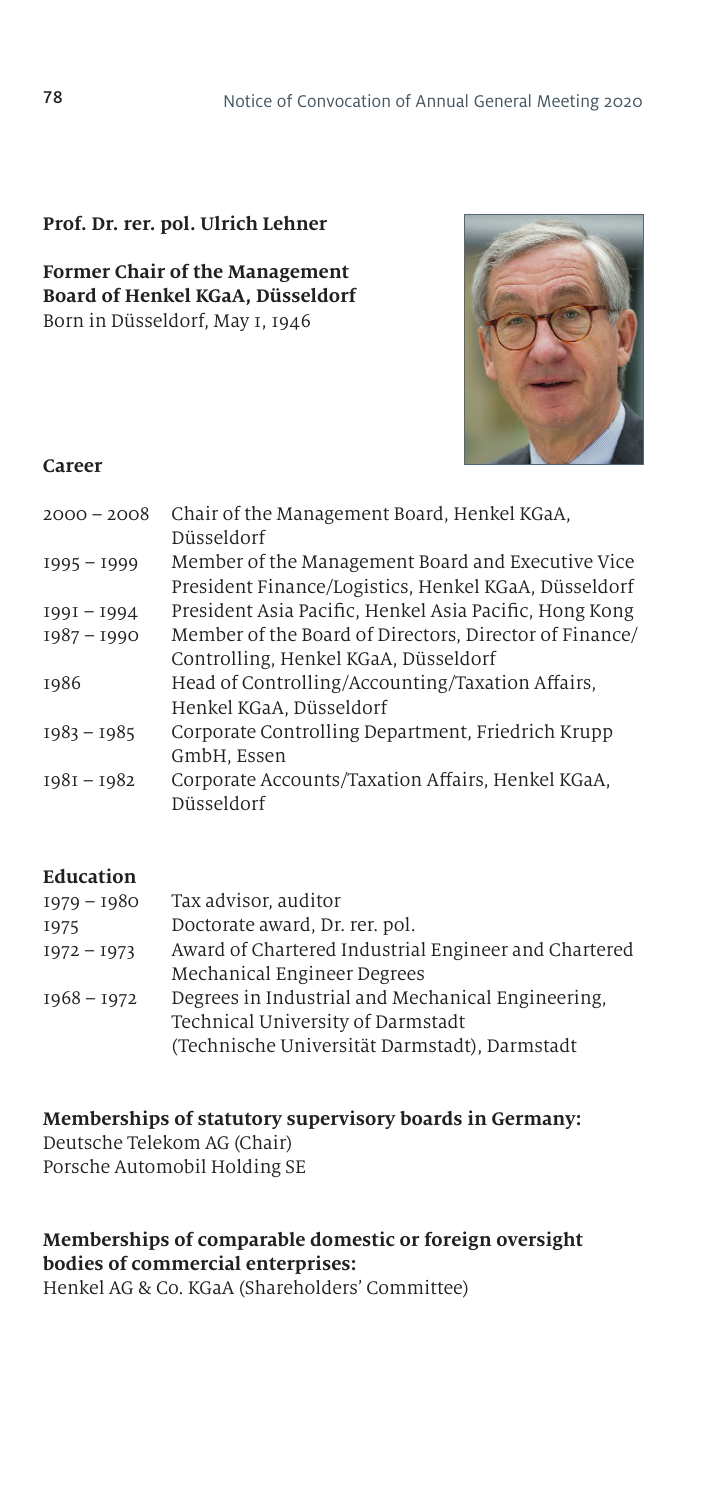#### **Dr.-Ing. Dr.-Ing. E.h. Norbert Reithofer**

**Chair of the Supervisory Board of Bayerische Motoren Werke AG (BMW), Munich** Born in Penzberg, May 29, 1956



#### **Career**

| Since 2015    | Chair of the Supervisory Board, BMW AG, Munich      |
|---------------|-----------------------------------------------------|
| $2006 - 2015$ | Chair of the Management Board, BMW AG, Munich       |
| $2000 - 2006$ | Member of the Management Board and Executive Vice   |
|               | President Production, BMW AG, Munich                |
| $1997 - 2000$ | President, BMW Manufacturing Corporation, South     |
|               | Carolina. USA                                       |
| $1994 - 1997$ | Technical Director, BMW South Africa                |
| $1991 - 1994$ | Head of Body Shell Production, BMW AG, Munich       |
| $1989 - 1991$ | Head of Control Systems and Production Data         |
|               | Processing, BMW AG, Munich                          |
| 1987          | Joined BMW AG, Head of Maintenance Scheduling,      |
|               | Munich                                              |
| $1984 - 1987$ | Research Associate, Technical University of Munich  |
|               | (Technische Universität München), Munich, Institute |
|               | for Machine Tools and Industrial Management         |
|               |                                                     |

# **Education**

| 1987<br>$1978 - 1983$ | Doctorate award, Dr.-Ing.<br>Degree in Production Engineering and Industrial<br>Management, Technical University of Munich                           |
|-----------------------|------------------------------------------------------------------------------------------------------------------------------------------------------|
|                       | (Technische Universität München), Munich,<br>Chartered Production Engineer                                                                           |
| $1974 - 1978$         | Degree in General Mechanical Engineering, University<br>of Applied Science Munich (Fachhochschule<br>München), Munich, Chartered Mechanical Engineer |

#### **Memberships of statutory supervisory boards in Germany:**

Bayerische Motoren Werke AG (Chair) Siemens AG

# **Memberships of comparable domestic or foreign oversight bodies of commercial enterprises:**

Henkel AG & Co. KGaA (Shareholders' Committee)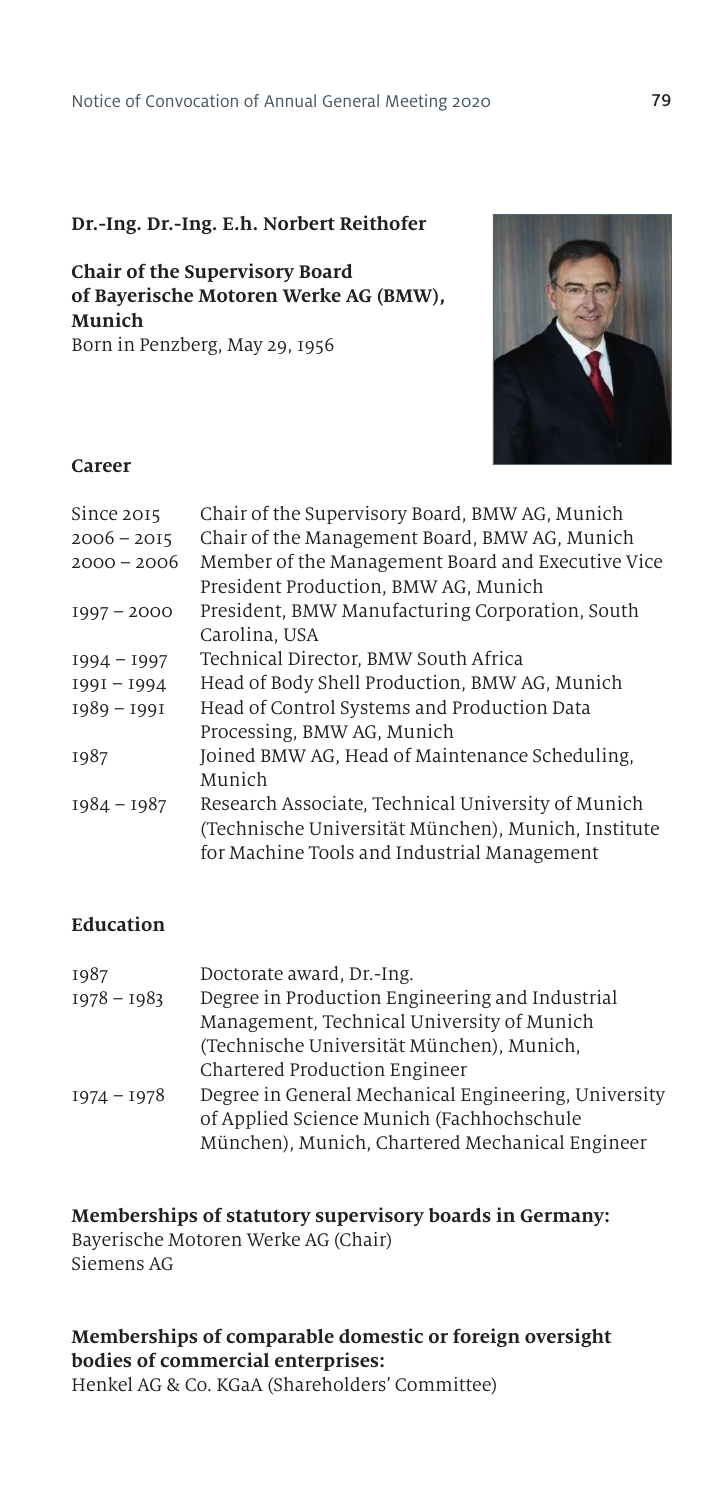## **Konstantin von Unger**

**Managing Partner CKA Capital Ltd., London (Great Britain)** Born in Düsseldorf, September 5, 1966



#### **Career**

| Since 2016    | Co-founder and Managing Partner, CKA Capital Ltd.,<br>London, Great Britain, investor in technology<br>companies |
|---------------|------------------------------------------------------------------------------------------------------------------|
| $200I - 20I6$ | Co-founder and Partner, Quarton International AG,                                                                |
|               | London, Great Britain, European M&A                                                                              |
| $1998 - 2000$ | Senior Vice President & Co-founder, Sportal Ltd.,                                                                |
|               | London, Great Britain                                                                                            |
| $1997 - 1998$ | Country Manager Germany & Business Development,                                                                  |
|               | Excite Inc., London, Great Britain                                                                               |
| 1994          | Home Care Products Marketing, Henkel Ibérica,                                                                    |
|               | Barcelona, Spain                                                                                                 |

## **Education**

| $1994 - 1996$ | MBA London Business School, London, Great Britain |
|---------------|---------------------------------------------------|
| $1988 - 1991$ | Double BA Economics & Organizational Behavior     |
|               | (Honors), Brown University, Rhode Island, USA     |

#### **Memberships of statutory supervisory boards in Germany:** Henkel Management AG

## **Memberships of comparable domestic or foreign oversight bodies of commercial enterprises:** Henkel AG & Co. KGaA (Shareholders' Committee)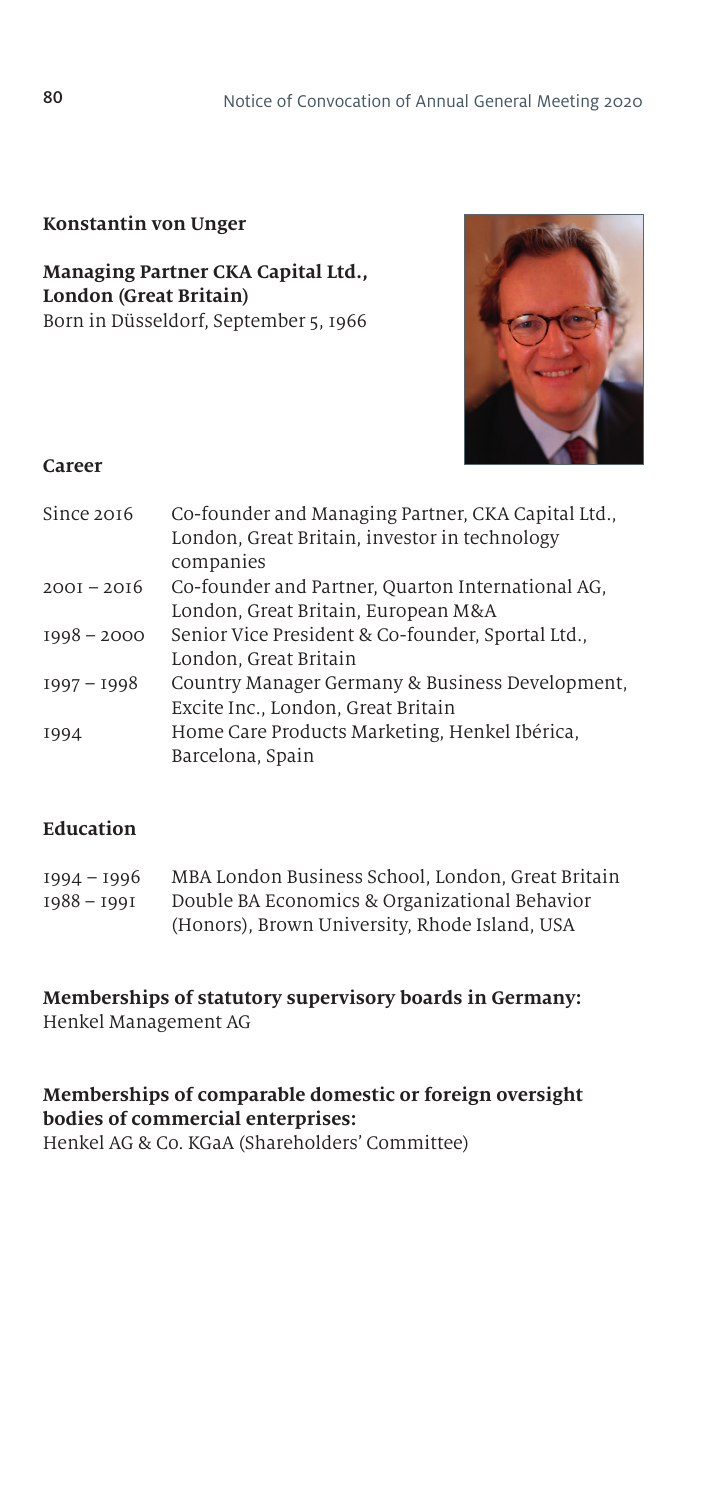## **Jean FranÇois van Boxmeer**

**Chair of the Executive Board of Heineken N.V., Amsterdam, Netherlands** Born in Ixelles (Belgium), September 12, 1961



#### **Career**

| Chair of the Executive Board, Heineken N.V.,<br>Amsterdam, Netherlands  |
|-------------------------------------------------------------------------|
| Member of the Executive Board, Heineken N.V.,<br>Amsterdam, Netherlands |
| General Manager, Heineken Italy                                         |
| General Manager, Heineken Poland                                        |
| General Manager,                                                        |
| Heineken Democratic Republic of Congo                                   |
| Sales and Marketing Manager,                                            |
| Heineken Democratic Republic of Congo                                   |
| Sales and Marketing Manager, Heineken Ruanda                            |
| Heineken International                                                  |
|                                                                         |

## **Education**

| 1984 | Degree in Economics, Namur Jesuit University, |
|------|-----------------------------------------------|
|      | Belgium                                       |

## **Memberships of statutory supervisory boards in Germany:** None

**Memberships of comparable domestic or foreign oversight bodies of commercial enterprises:**  Henkel AG & Co. KGaA (Shareholders' Committee) Mondelez International Inc., USA